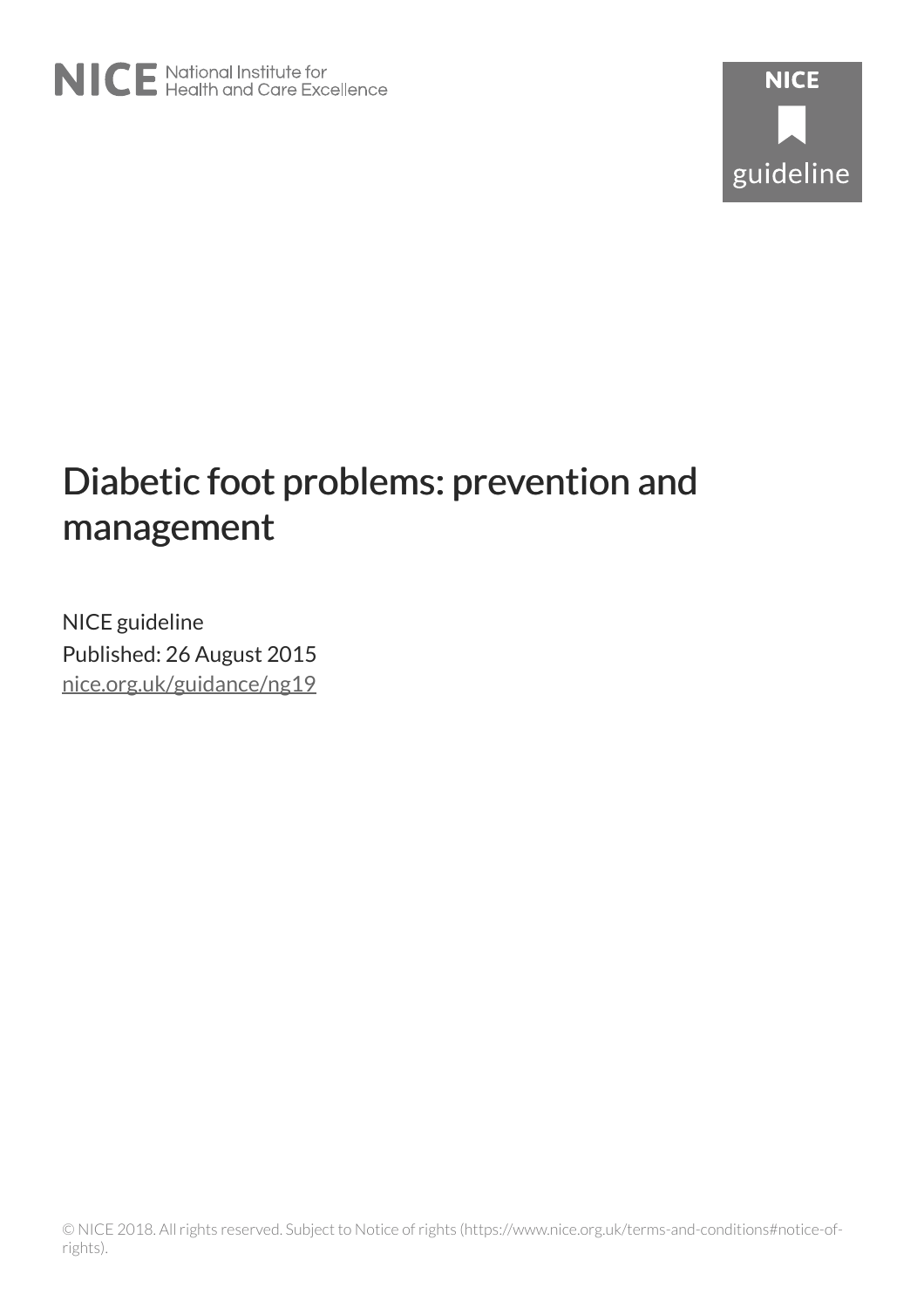# Your responsibility

The recommendations in this guideline represent the view of NICE, arrived at after careful consideration of the evidence available. When exercising their judgement, professionals and practitioners are expected to take this guideline fully into account, alongside the individual needs, preferences and values of their patients or the people using their service. It is not mandatory to apply the recommendations, and the guideline does not override the responsibility to make decisions appropriate to the circumstances of the individual, in consultation with them and their families and carers or guardian.

Local commissioners and providers of healthcare have a responsibility to enable the guideline to be applied when individual professionals and people using services wish to use it. They should do so in the context of local and national priorities for funding and developing services, and in light of their duties to have due regard to the need to eliminate unlawful discrimination, to advance equality of opportunity and to reduce health inequalities. Nothing in this guideline should be interpreted in a way that would be inconsistent with complying with those duties.

Commissioners and providers have a responsibility to promote an environmentally sustainable health and care system and should [assess and reduce the environmental impact of implementing](https://www.nice.org.uk/about/who-we-are/sustainability) [NICE recommendations](https://www.nice.org.uk/about/who-we-are/sustainability) wherever possible.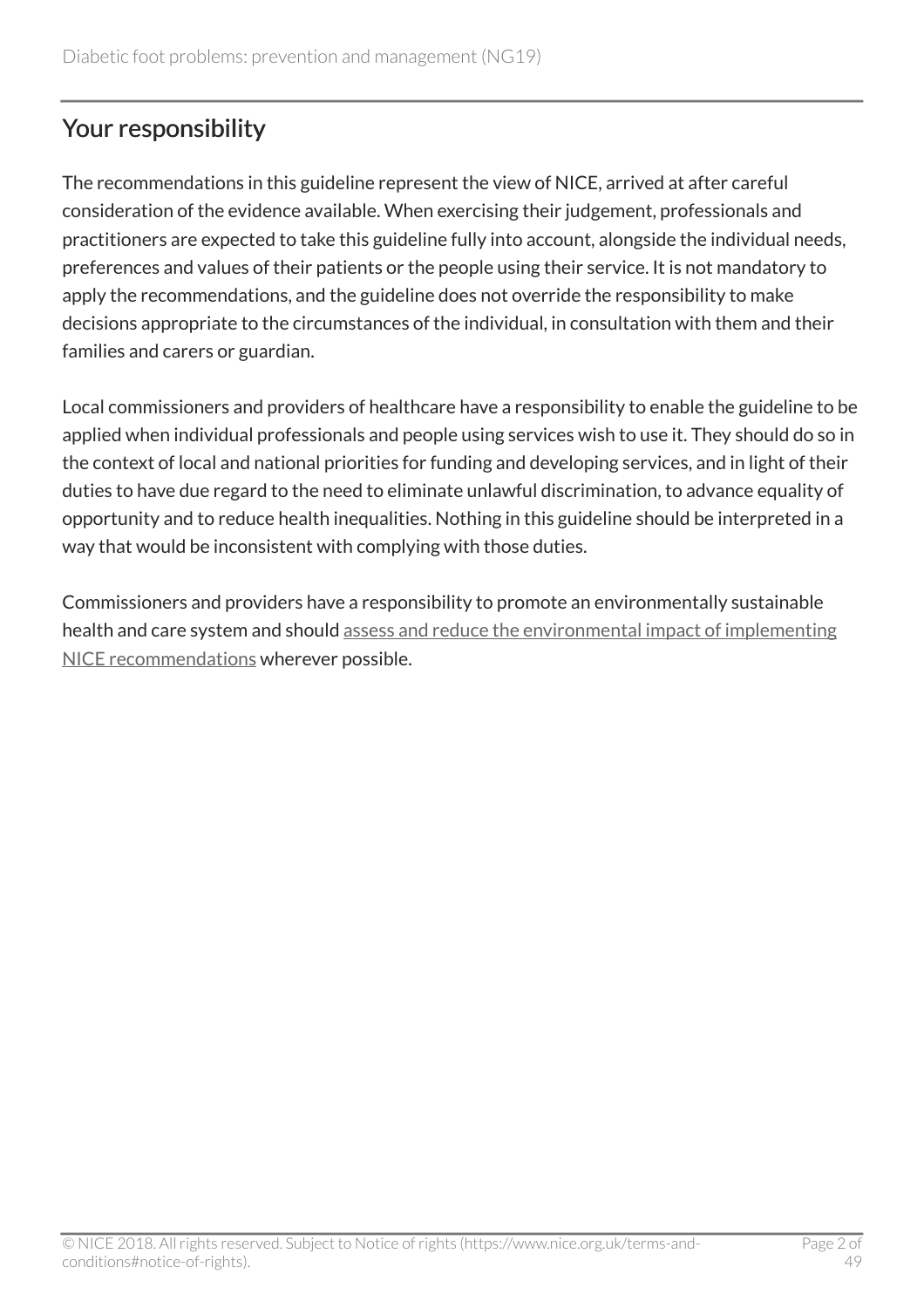# Contents

| Care within 24 hours of a person with diabetic foot problems being admitted to hospital, or the      |  |
|------------------------------------------------------------------------------------------------------|--|
|                                                                                                      |  |
|                                                                                                      |  |
|                                                                                                      |  |
|                                                                                                      |  |
|                                                                                                      |  |
|                                                                                                      |  |
| 1.1 Care within 24 hours of a person with diabetic foot problems being admitted to hospital, or the  |  |
|                                                                                                      |  |
|                                                                                                      |  |
|                                                                                                      |  |
|                                                                                                      |  |
|                                                                                                      |  |
|                                                                                                      |  |
|                                                                                                      |  |
|                                                                                                      |  |
| 2.2 Referral criteria for the foot protection service and the multidisciplinary foot care service 26 |  |
|                                                                                                      |  |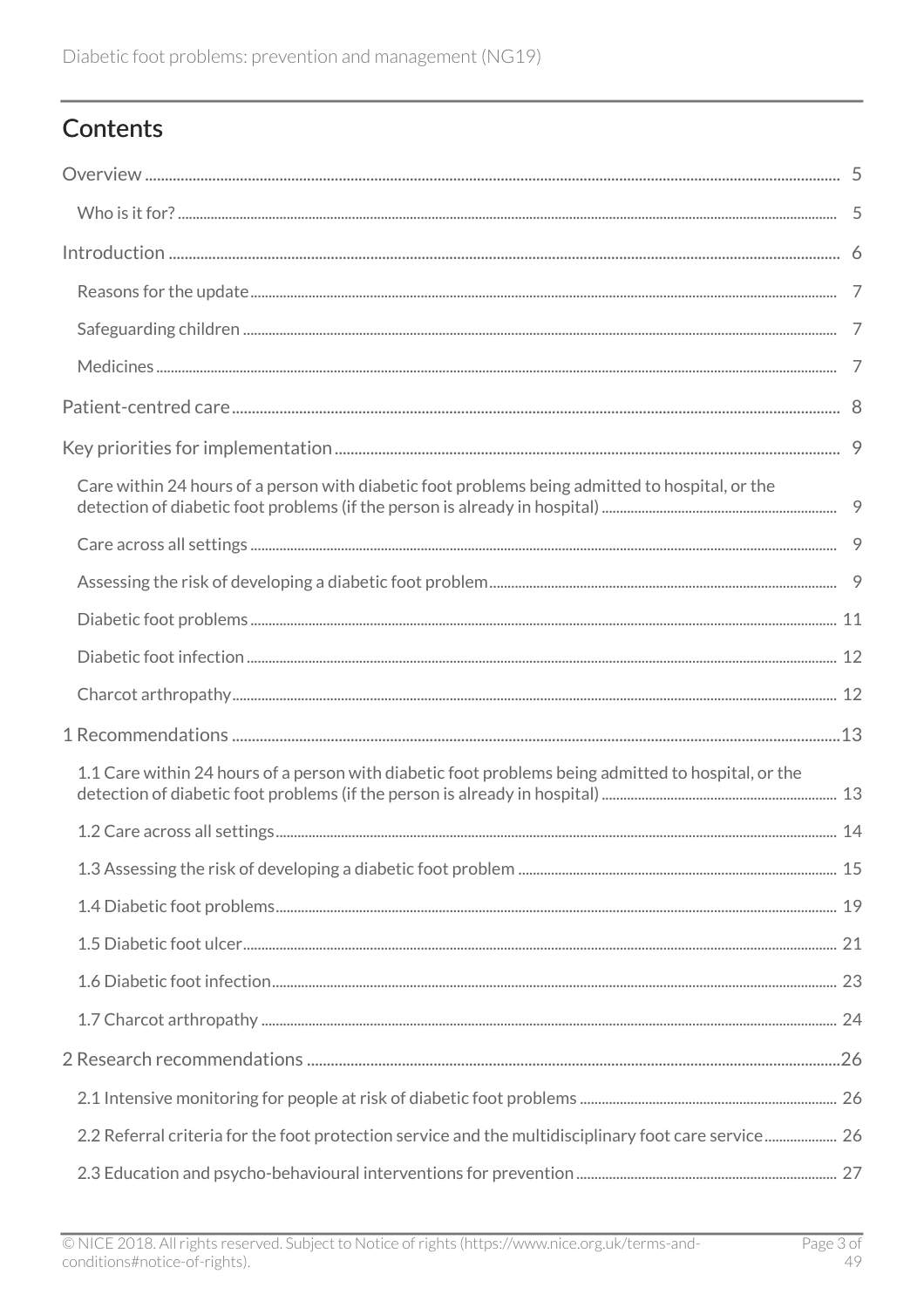| 4 The Guideline Development Group, Internal Clinical Guidelines team and NICE project team,                  |  |
|--------------------------------------------------------------------------------------------------------------|--|
|                                                                                                              |  |
|                                                                                                              |  |
|                                                                                                              |  |
|                                                                                                              |  |
|                                                                                                              |  |
| The challenge: competently undertaking routine assessments to determine the risk of diabetic foot            |  |
|                                                                                                              |  |
| The challenge: establishing a multidisciplinary foot care service, which consists of specialists with skills |  |
|                                                                                                              |  |
|                                                                                                              |  |
|                                                                                                              |  |
|                                                                                                              |  |
|                                                                                                              |  |
|                                                                                                              |  |
|                                                                                                              |  |
|                                                                                                              |  |
|                                                                                                              |  |
|                                                                                                              |  |
|                                                                                                              |  |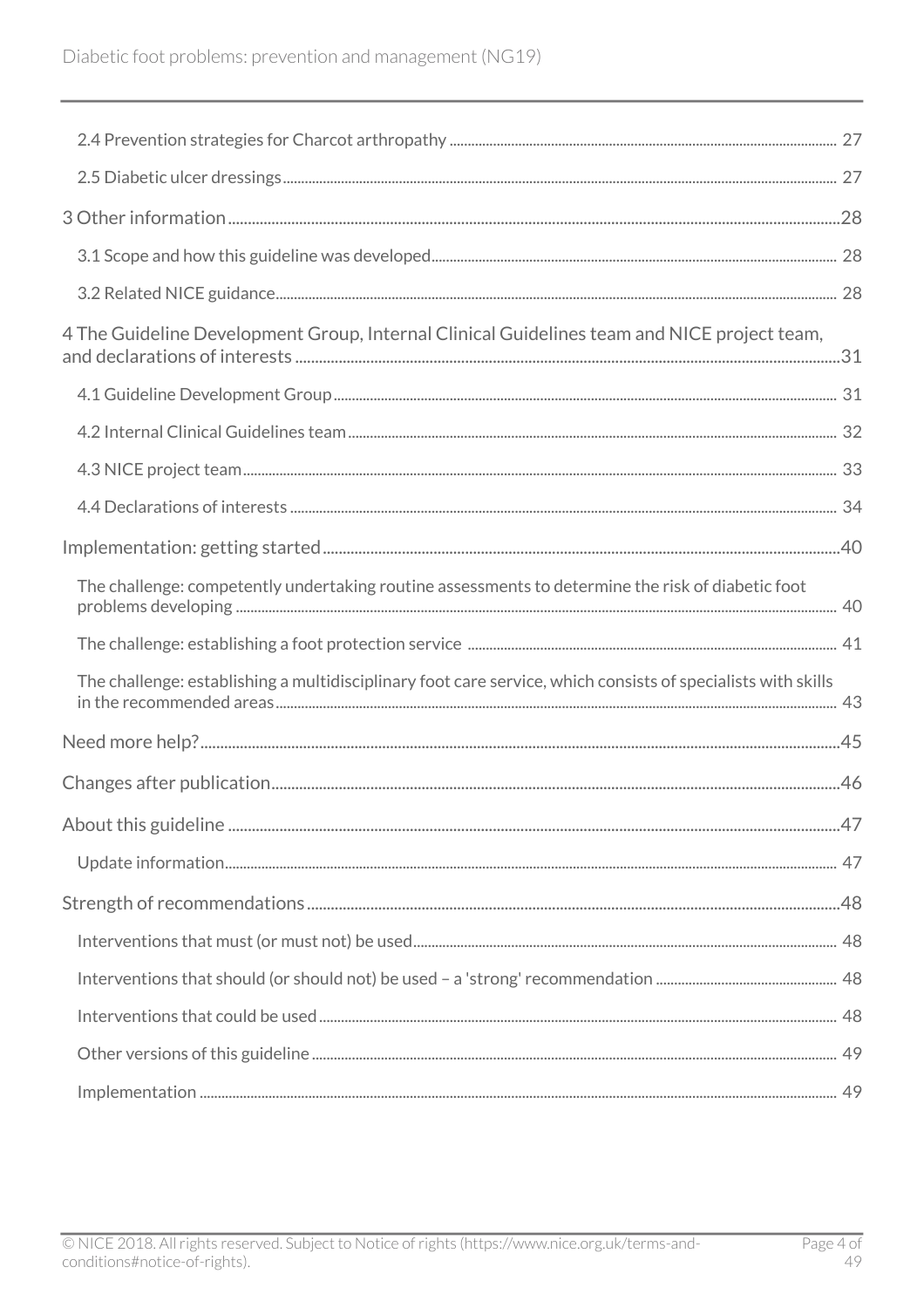This guideline replaces CG10 and CG119.

This guideline partially replaces CG15.

This guideline is the basis of QS6.

# <span id="page-4-0"></span>**Overview**

This guideline covers preventing and managing foot problems in children, young people and adults with diabetes. The guideline aims to reduce variation in practice.

In January 2016, recommendation 1.3.6 was updated to clarify the risk factors for and stratification of risk of developing a diabetic foot problem.

# <span id="page-4-1"></span>*Who is it for?*

- Healthcare professionals that care for people with diabetes
- Commissioners and providers of diabetes foot care services
- People with diabetes, and their families and carers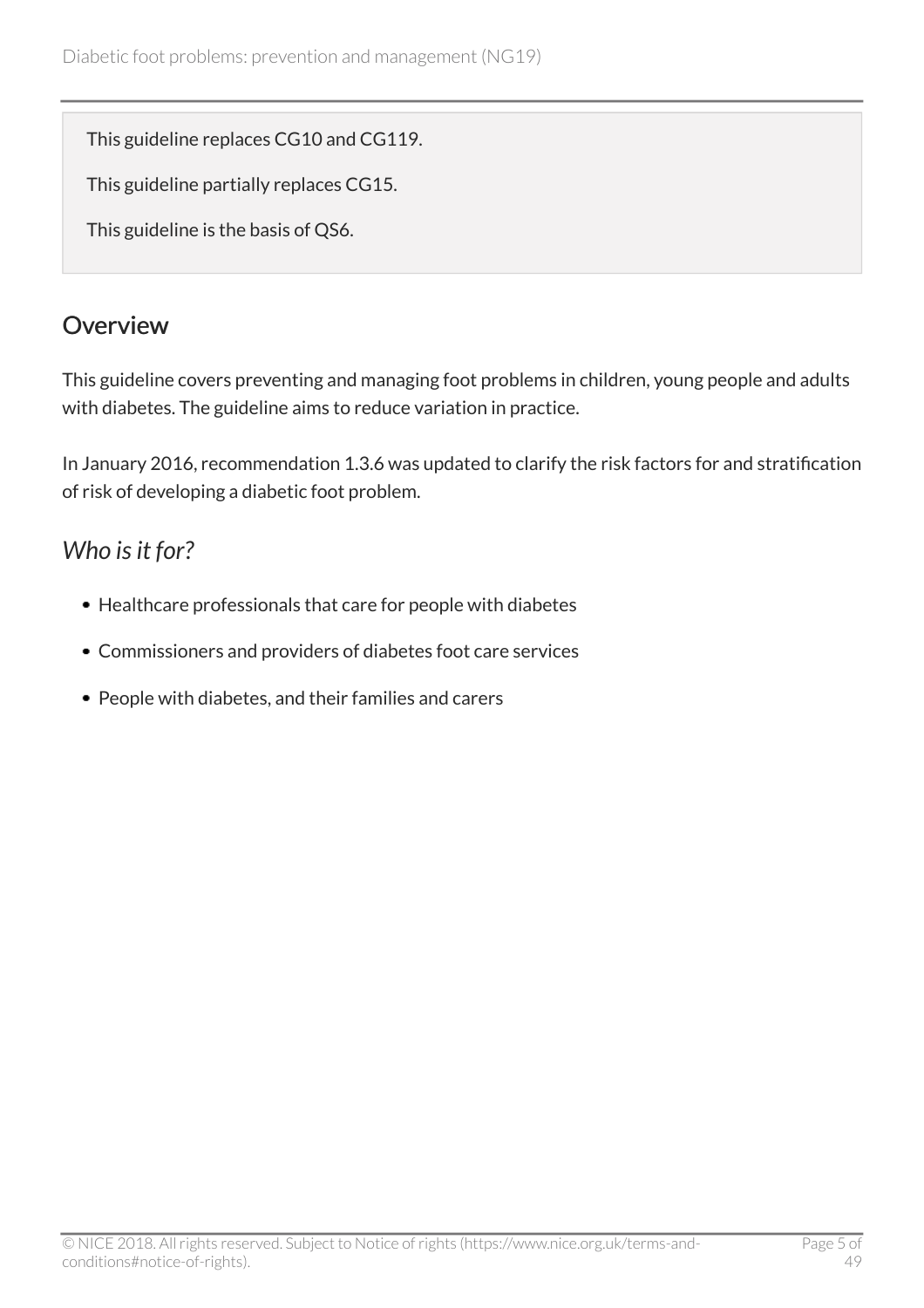### <span id="page-5-0"></span>**Introduction**

This guidance updates and replaces NICE guidelines CG10 (published January 2004) and CG119 (published March 2011), and the recommendations on foot care in NICE guideline CG15 (published July 2004).

Diabetes is 1 of the most common chronic diseases in the UK and its prevalence is increasing. In 2013, there were almost 2.9 million people in the UK diagnosed with diabetes. By 2025, it is estimated that more than 5 million people in the UK will have diabetes. In England, the number of people diagnosed with diabetes has increased by approximately 53% between 2006 and 2013, from 1.9 million to 2.9 million. The life expectancy of people with diabetes is shortened by up to 15 years, and 75% die of macrovascular complications.

The risk of foot problems in people with diabetes is increased, largely because of either diabetic neuropathy (nerve damage or degeneration) or peripheral arterial disease (poor blood supply due to diseased large- and medium-sized blood vessels in the legs), or both. Peripheral arterial disease affects 1 in 3 people with diabetes over the age of 50, and can also increase the risk of heart attack and stroke. For more information, see the NICE guideline on [lower limb peripheral arterial disease](http://www.nice.org.uk/guidance/cg147).

Foot complications are common in people with diabetes. It is estimated that 10% of people with diabetes will have a diabetic foot ulcer at some point in their lives. A foot ulcer can be defined as a localised injury to the skin and/or underlying tissue, below the ankle, in a person with diabetes.

Diabetes is the most common cause of non-traumatic limb amputation, with diabetic foot ulcers preceding more than 80% of amputations in people with diabetes. After a first amputation, people with diabetes are twice as likely to have a subsequent amputation as people without diabetes. Mortality rates after diabetic foot ulceration and amputation are high, with up to 70% of people dying within 5 years of having an amputation and around 50% dying within 5 years of developing a diabetic foot ulcer. This high mortality rate is believed to be associated with cardiovascular disease, and emphasises the importance of good diabetic and cardiovascular risk management. Although people of South Asian, African and African-Caribbean family origin are more at risk of diabetes, there is no evidence that the prevalence of diabetic foot ulceration and amputation is higher in these subgroups than in the general population of people with diabetes in the UK.

Foot problems in people with diabetes have a significant financial impact on the NHS through primary care, community care, outpatient costs, increased bed occupancy and prolonged stays in hospital. A report published in 2012 by NHS Diabetes estimated that around £650 million (or £1 in every £150 the NHS spends) is spent on foot ulcers or amputations each year.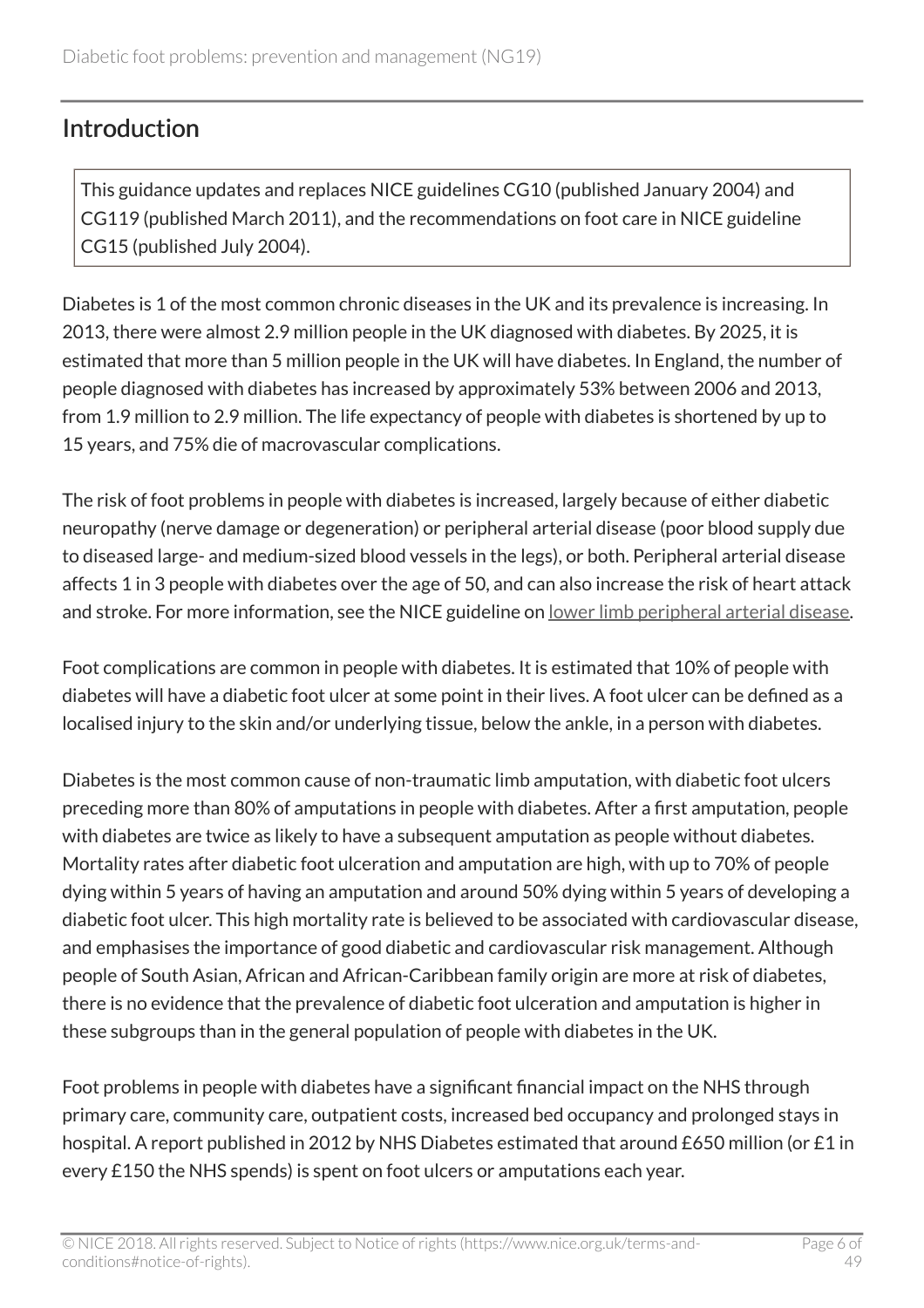### <span id="page-6-0"></span>*Reasons for the update*

Despite the publication of strategies on commissioning specialist services for preventing and managing diabetic foot problems, there is variation in practice in preventing and managing diabetic foot problems across different NHS settings, and amputation rates still vary up to fourfold in the UK.

This variation in practice results from a range of factors including the different levels of organisation of care for people with diabetes and diabetic foot problems. This variability depends on geography, individual trusts, individual specialties (such as the organisation and access of the diabetic foot care services) and availability of healthcare professionals with expertise in the management of diabetic foot problems.

The implementation of foot care screening programmes is still varied across the UK, and there is currently a lack of guidance on foot screening strategies aimed at children and young people with diabetes. There is a need for a comprehensive guideline on foot care for people with diabetes that addresses all NHS settings.

# <span id="page-6-1"></span>*Safeguarding children*

Remember that child maltreatment:

- is common
- can present anywhere
- may co-exist with other health problems, including diabetes.

See the NICE guideline on [child maltreatment](http://www.nice.org.uk/guidance/cg89) for clinical features that may be associated with maltreatment.

# <span id="page-6-2"></span>*Medicines*

The guideline will assume that prescribers will use a medicine's summary of product characteristics to inform decisions made with individual patients.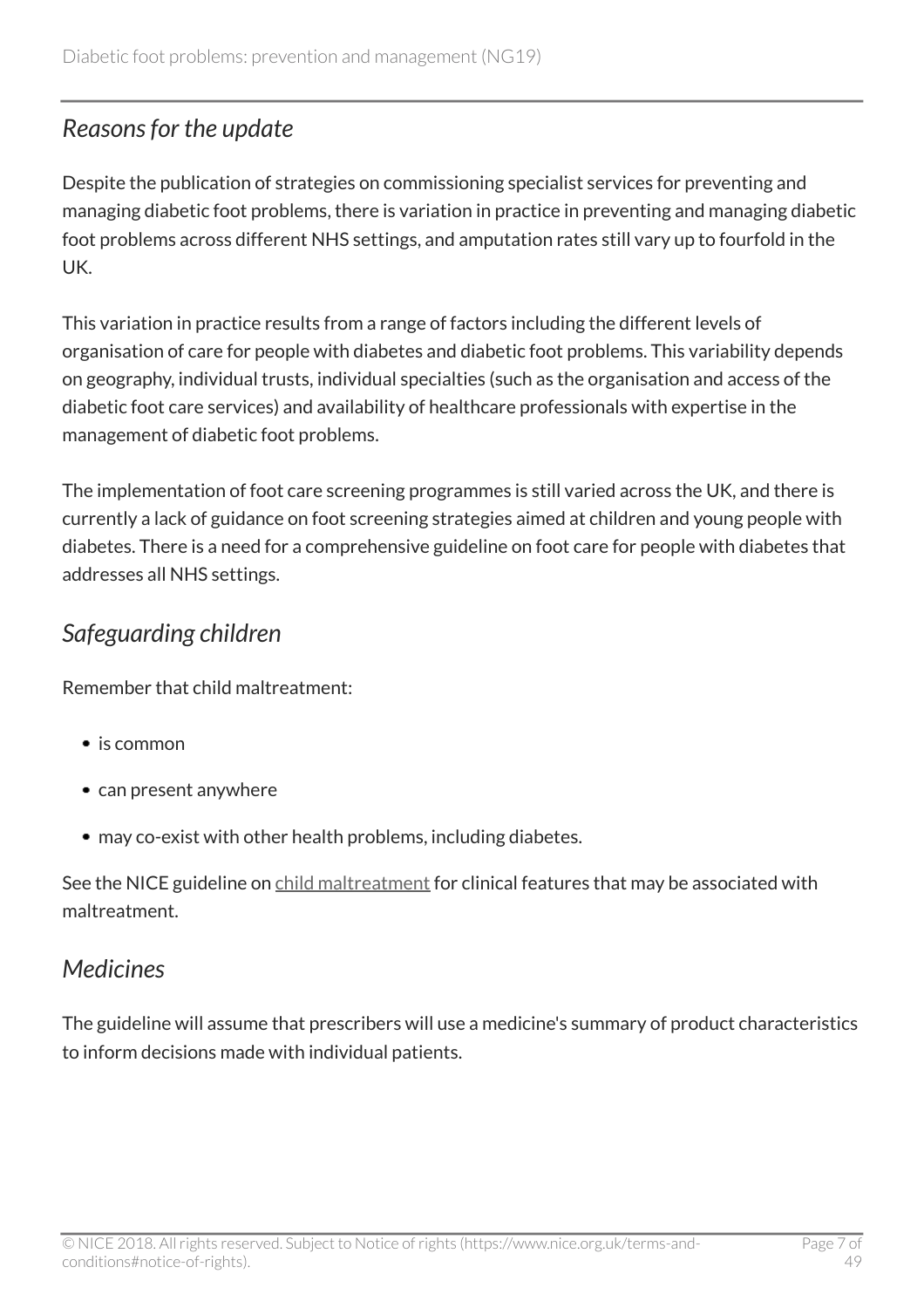# <span id="page-7-0"></span>Patient-centred care

This guideline offers best practice advice on the care of adults, young people and children with type 1 or type 2 diabetes with, or at risk of developing, diabetic foot problems.

Patients and healthcare professionals have rights and responsibilities as set out in the [NHS](https://www.gov.uk/government/publications/the-nhs-constitution-for-england) [Constitution for England](https://www.gov.uk/government/publications/the-nhs-constitution-for-england) – all NICE guidance is written to reflect these. Treatment and care should take into account individual needs and preferences. Patients should have the opportunity to make informed decisions about their care and treatment, in partnership with their healthcare professionals. If the patient is under 16, their family or carers should also be given information and support to help the child or young person to make decisions about their treatment. If it is clear that the child or young person fully understands the treatment and does not want their family or carers to be involved, they can give their own consent. Healthcare professionals should follow the [Department of Health's advice on consent.](https://www.gov.uk/government/publications/reference-guide-to-consent-for-examination-or-treatment-second-edition) If someone does not have capacity to make decisions, healthcare professionals should follow the [code of practice that accompanies the Mental Capacity](http://www.justice.gov.uk/protecting-the-vulnerable/mental-capacity-act) [Act](http://www.justice.gov.uk/protecting-the-vulnerable/mental-capacity-act) and the supplementary [code of practice on deprivation of liberty safeguards](http://webarchive.nationalarchives.gov.uk/20130107105354/http:/www.dh.gov.uk/en/Publicationsandstatistics/Publications/PublicationsPolicyAndGuidance/DH_085476).

NICE has produced guidance on the components of good patient experience in adult NHS services. All healthcare professionals should follow the recommendations in [patient experience in adult NHS](http://www.nice.org.uk/guidance/cg138) [services.](http://www.nice.org.uk/guidance/cg138)

If a young person is moving between paediatric and adult services, care should be planned and managed according to the best practice guidance described in the Department of Health's [Transition: getting it right for young people.](http://webarchive.nationalarchives.gov.uk/20130107105354/http:/www.dh.gov.uk/en/Publicationsandstatistics/Publications/PublicationsPolicyAndGuidance/DH_4132145)

Adult and paediatric healthcare teams should work jointly to provide assessment and services to young people. Diagnosis and management should be reviewed throughout the transition process, and there should be clarity about who is the lead clinician to ensure continuity of care.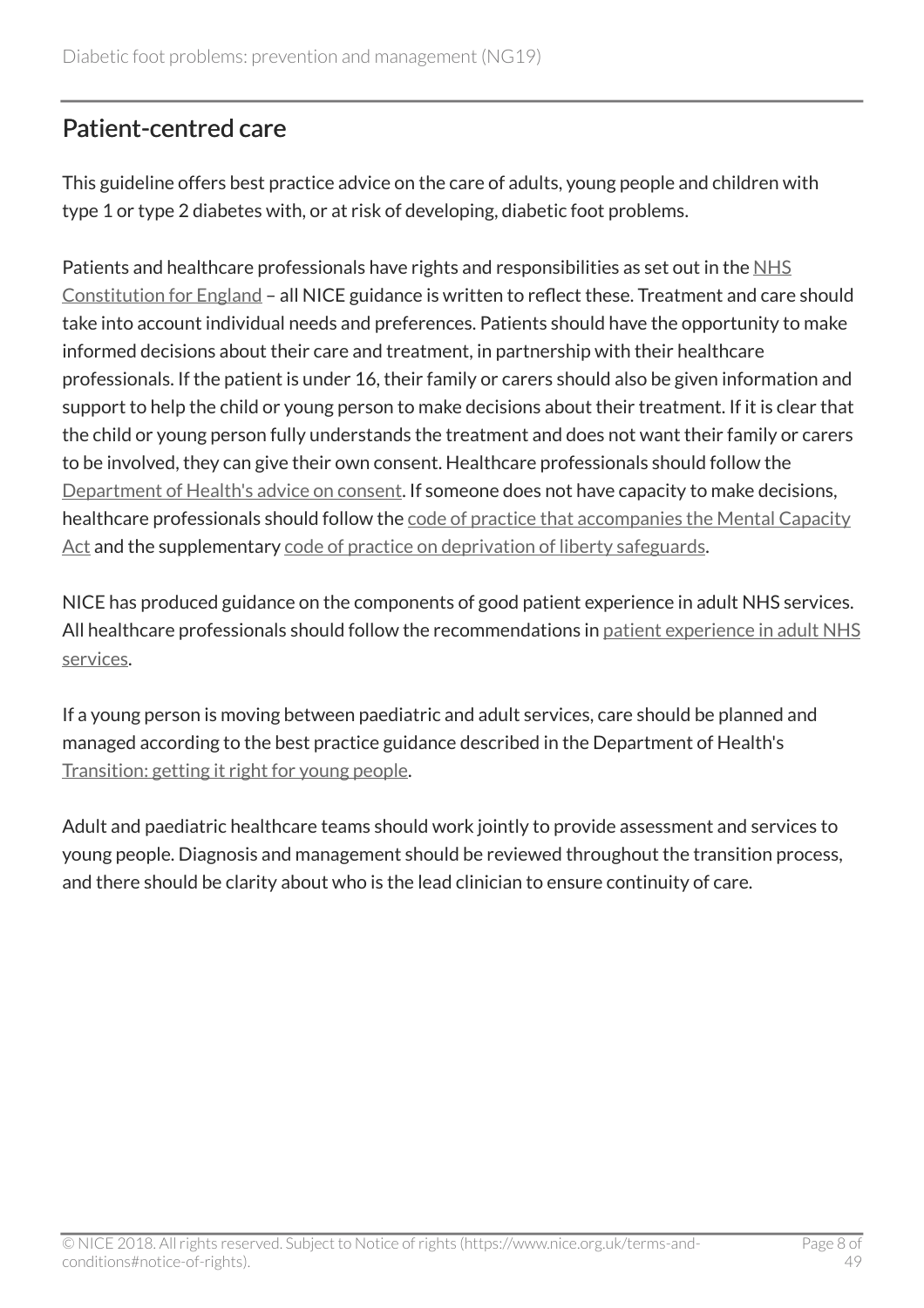# <span id="page-8-0"></span>Key priorities for implementation

The following recommendations have been identified as priorities for implementation. The full list of recommendations is in [section](http://live-publications.nice.org.uk/recommendations#recommendations) 1.

See [implementation: getting started](http://live-publications.nice.org.uk/implementation-getting-started#implementation-getting-started) for information about putting the recommendations on dermoscopy, managing suboptimal vitamin D levels, sentinel lymph node biopsy and completion lymphadenectomy into practice.

# <span id="page-8-1"></span>*Care within 24 hours of a person with diabetic foot problems being admitted to hospital, or the detection of diabetic foot problems (if the person is already in hospital)*

Each hospital should have a care pathway for people with diabetic foot problems who need inpatient care. [2011]

### <span id="page-8-2"></span>*Care across all settings*

- Commissioners and service providers should ensure that the following are in place:
	- A foot protection service for preventing diabetic foot problems, and for treating and managing diabetic foot problems in the community.
	- A multidisciplinary foot care service for managing diabetic foot problems in hospital and in the community that cannot be managed by the foot protection service. This may also be known as an interdisciplinary foot care service.
	- Robust protocols and clear local pathways for the continued and integrated care of people across all settings, including emergency care and general practice. The protocols should set out the relationship between the foot protection service and the multidisciplinary foot care service.
	- Regular reviews of treatment and patient outcomes, in line with the [National Diabetes](http://www.hscic.gov.uk/footcare) [Foot Care Audit](http://www.hscic.gov.uk/footcare).

### <span id="page-8-3"></span>*Assessing the risk of developing a diabetic foot problem*

For adults with diabetes, assess their risk of developing a diabetic foot problem at the following times: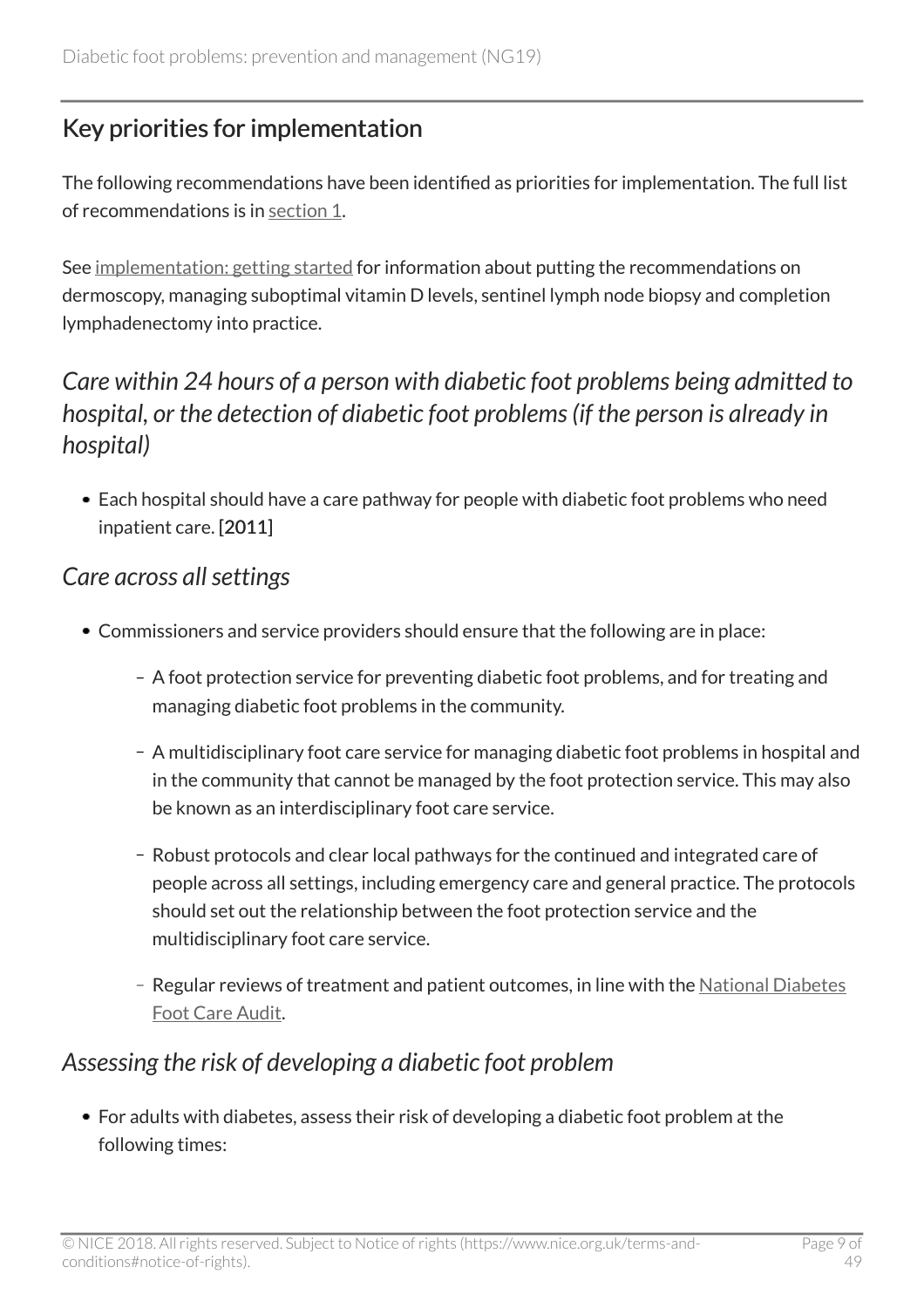- When diabetes is diagnosed, and at least annually thereafter (see [recommendation](http://live-publications.nice.org.uk/recommendations#assessing-the-risk-of-developing-a-diabetic-foot-problem-2) 1.3.11).
- If any foot problems arise.
- On any admission to hospital, and if there is any change in their status while they are in hospital.
- When examining the feet of a person with diabetes, remove their shoes, socks, bandages and dressings, and examine both feet for evidence of the following risk factors:
	- Neuropathy (use a 10 g monofilament as part of a foot sensory examination).
	- Limb ischaemia (see the NICE guideline on <u>lower limb peripheral arterial disease</u>).
	- Ulceration
	- Callus.
	- Infection and/or inflammation.
	- Deformity.
	- Gangrene.
	- Charcot arthropathy.
- Assess the person's current risk of developing a diabetic foot problem or needing an amputation using the following risk stratification:
	- Low risk:
		- $\diamond$  no risk factors present except callus alone.
	- Moderate risk:
		- $\diamond$  deformity or
		- $\diamond$  neuropathy or
		- $\diamond$  non-critical limb ischaemia.
	- High risk:
		- $\diamond$  previous ulceration or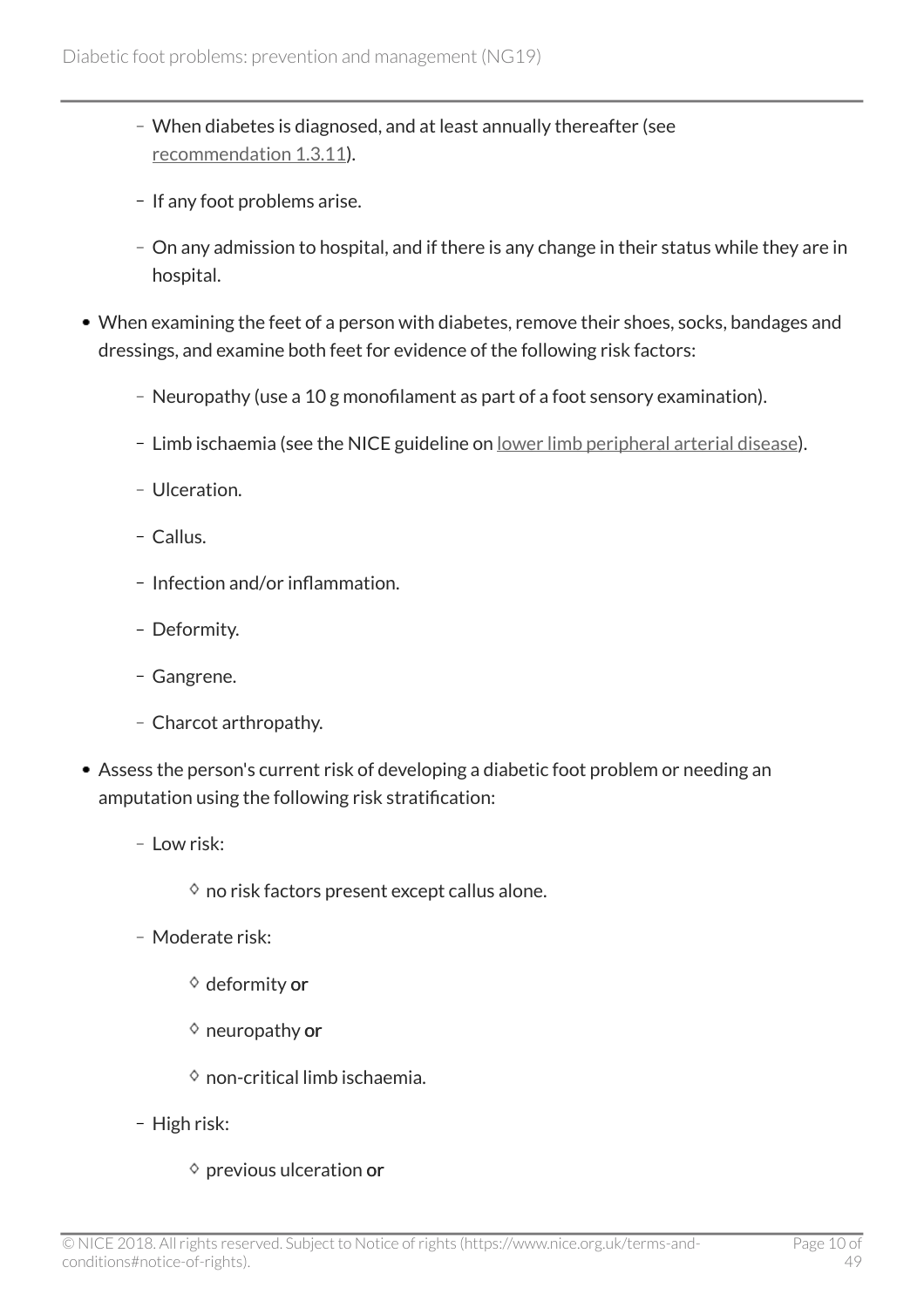- $\diamond$  previous amputation or
- $\diamond$  on renal replacement therapy or
- $\diamond$  neuropathy and non-critical limb ischaemia together or
- $\diamond$  neuropathy in combination with callus and/or deformity or
- $\Diamond$  non-critical limb ischaemia in combination with callus and/or deformity.
- Active diabetic foot problem:
	- $\Diamond$  ulceration or
	- $\diamond$  spreading infection or
	- $\diamond$  critical limb ischaemia or
	- $\diamond$  gangrene or
	- $\diamond$  suspicion of an acute Charcot arthropathy, or an unexplained hot, red, swollen foot with or without pain.

### <span id="page-10-0"></span>*Diabetic foot problems*

- If a person has a limb-threatening or life-threatening diabetic foot problem, refer them immediately to acute services and inform the multidisciplinary foot care service (according to local protocols and pathways; also see [recommendation](http://live-publications.nice.org.uk/recommendations#care-across-all-settings-2) 1.2.1), so they can be assessed and an individualised treatment plan put in place. Examples of limb-threatening and life-threatening diabetic foot problems include the following:
	- Ulceration with fever or any signs of sepsis.
	- Ulceration with limb ischaemia (see the NICE guideline on [lower limb peripheral arterial](http://www.nice.org.uk/guidance/cg147) [disease\)](http://www.nice.org.uk/guidance/cg147).
	- Clinical concern that there is a deep-seated soft tissue or bone infection (with or without ulceration).
	- Gangrene (with or without ulceration).
- For all other active diabetic foot problems, refer the person within 1 working day to the multidisciplinary foot care service or foot protection service (according to local protocols and pathways; also see [recommendation](http://live-publications.nice.org.uk/recommendations#care-across-all-settings-2) 1.2.1) for triage within 1 further working day.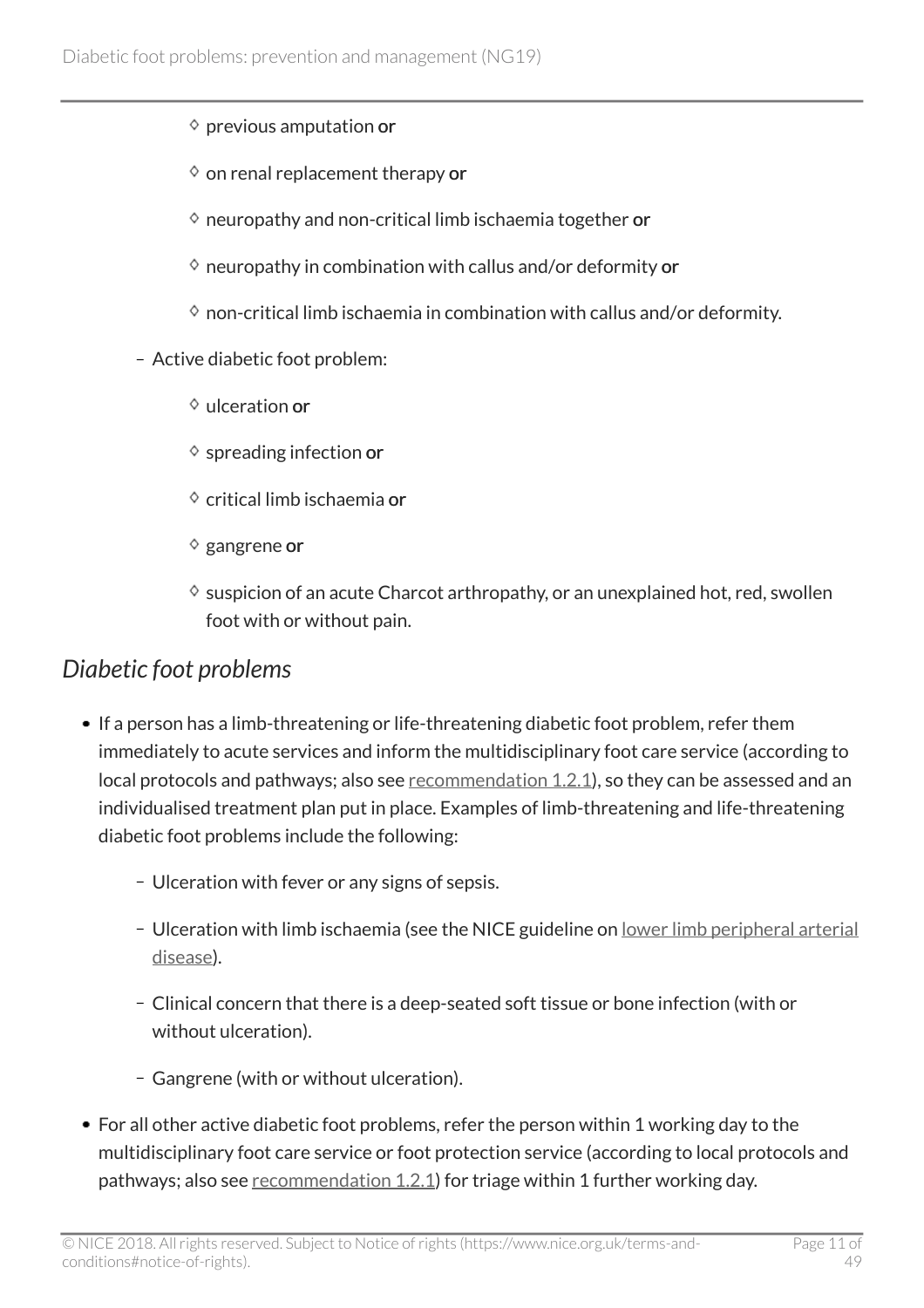# <span id="page-11-0"></span>*Diabetic foot infection*

All hospital, primary care and community settings should have antibiotic guidelines covering the care pathway for managing diabetic foot infections that take into account local patterns of resistance.

# <span id="page-11-1"></span>*Charcot arthropathy*

- Suspect acute Charcot arthropathy if there is redness, warmth, swelling or deformity (in particular, when the skin is intact), especially in the presence of peripheral neuropathy or renal failure. Think about acute Charcot arthropathy even when deformity is not present or pain is not reported.
- To confirm the diagnosis of acute Charcot arthropathy, refer the person within 1 working day to the multidisciplinary foot care service for triage within 1 further working day. Offer non-weight-bearing treatment until definitive treatment can be started by the multidisciplinary foot care service.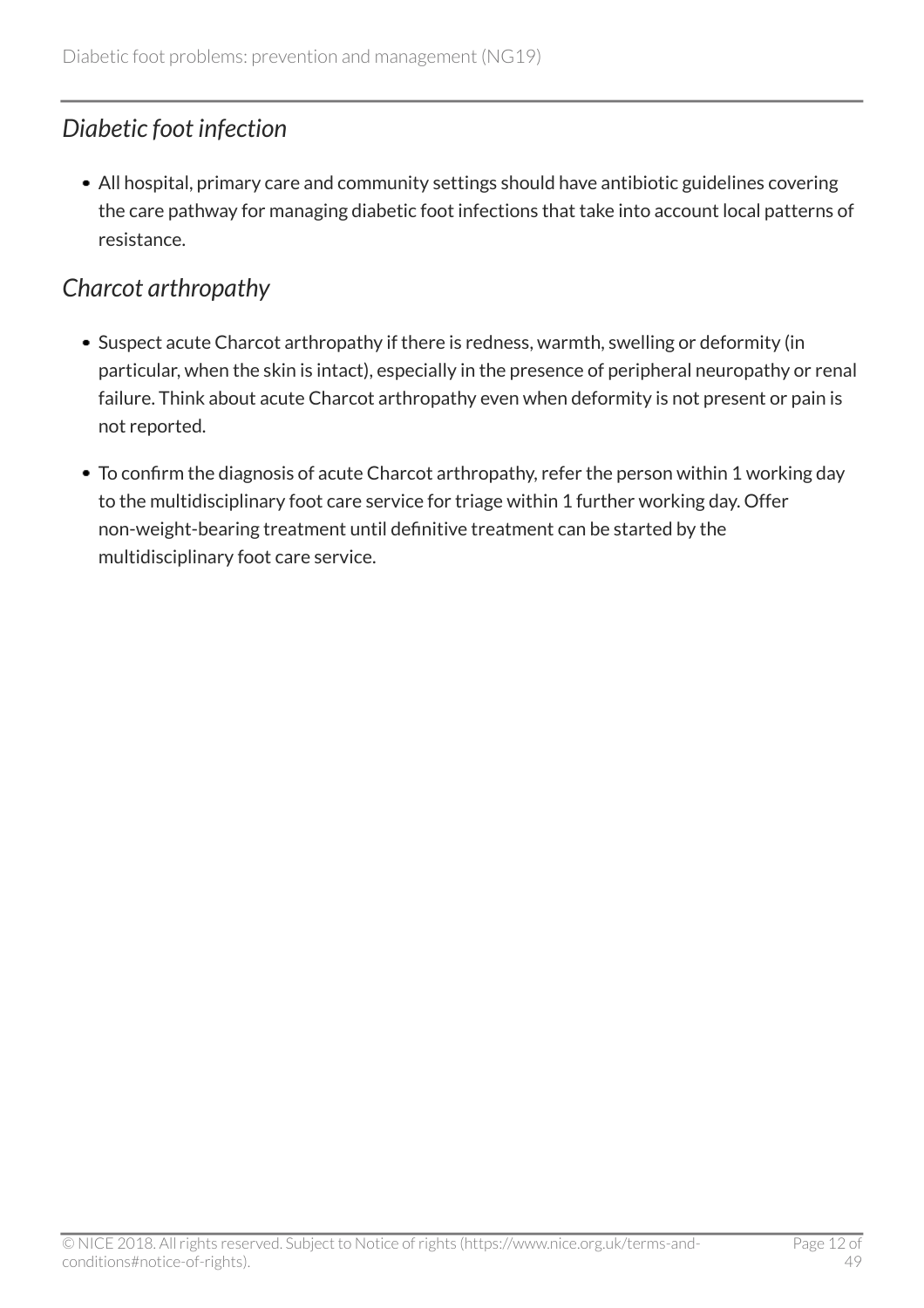### <span id="page-12-0"></span>1 Recommendations

The following guidance is based on the best available evidence. The [full guideline](http://www.nice.org.uk/guidance/NG19/Evidence) gives details of the methods and the evidence used to develop the guidance.

The wording used in the recommendations in this guideline (for example, words such as 'offer' and 'consider') denotes the certainty with which the recommendation is made (the strength of the recommendation). See [about this guideline](http://live-publications.nice.org.uk/changes-after-publication#changes-after-publication) for details.

Unless stated otherwise, the recommendations apply to children, young people and adults with diabetes.

# <span id="page-12-1"></span>*1.1 Care within 24 hours of a person with diabetic foot problems being admitted to hospital, or the detection of diabetic foot problems (if the person is already in hospital)*

The recommendations in this section were originally published in the NICE guideline on the inpatient management of diabetic foot problems (NICE guideline CG119), which has been replaced by this guideline.

- 1.1.1 Each hospital should have a care pathway for people with diabetic foot problems who need inpatient care. [2011]
- 1.1.2 A named consultant should be accountable for the overall care of the person, and for ensuring that healthcare professionals provide timely care. [2011]
- 1.1.3 Refer the person to the multidisciplinary foot care service within 24 hours of the initial examination of the person's feet. Transfer the responsibility of care to a consultant member of the multidisciplinary foot care service if a diabetic foot problem is the dominant clinical factor for inpatient care. [2011]
- 1.1.4 The named consultant and the healthcare professionals from the existing team should remain accountable for the care of the person unless their care is transferred to the multidisciplinary foot care service. [2011]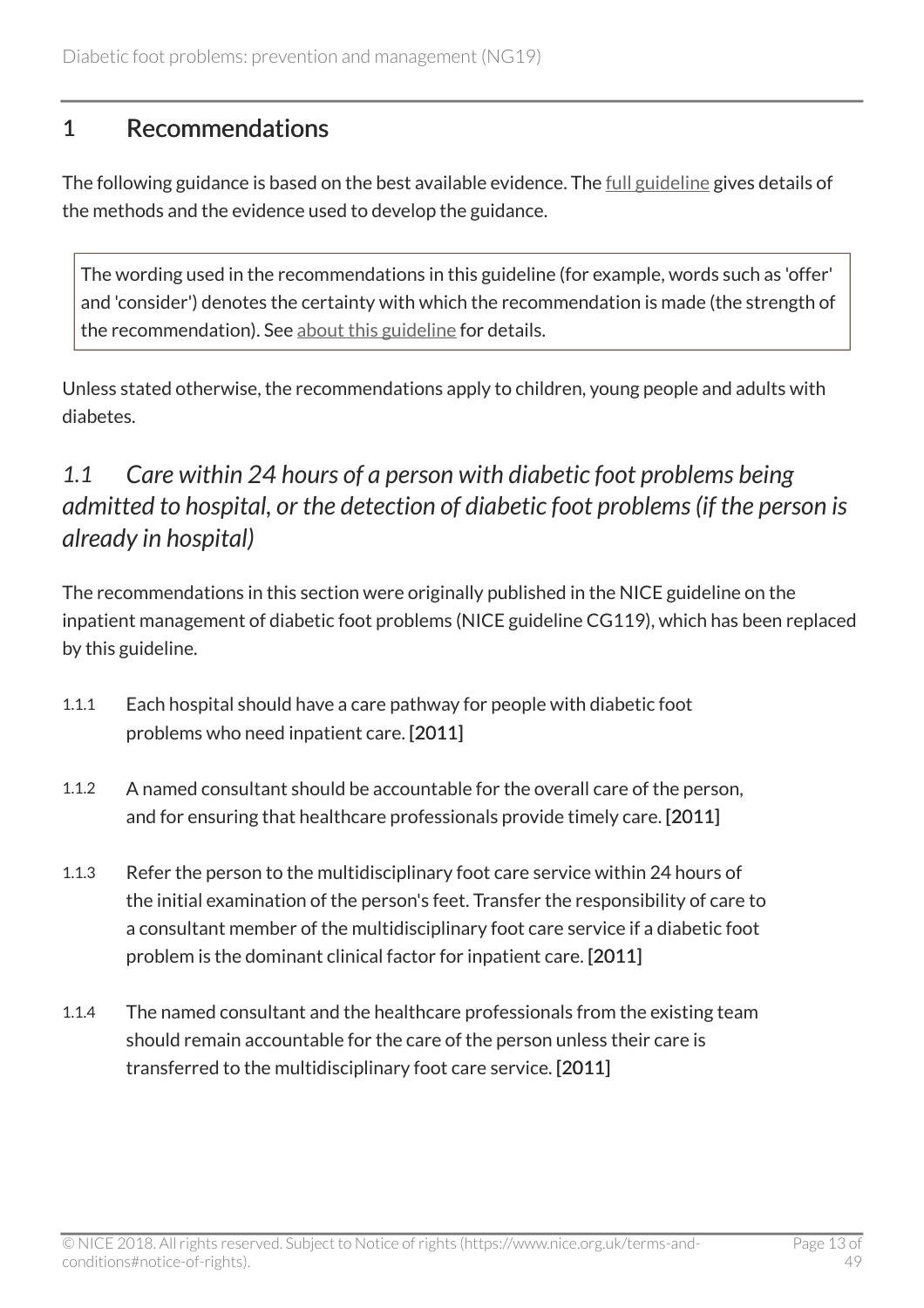### <span id="page-13-0"></span>*1.2 Care across all settings*

- 1.2.1 Commissioners and service providers should ensure that the following are in place:
	- A foot protection service for preventing diabetic foot problems, and for treating and managing diabetic foot problems in the community.
	- A multidisciplinary foot care service for managing diabetic foot problems in hospital and in the community that cannot be managed by the foot protection service. This may also be known as an interdisciplinary foot care service.
	- Robust protocols and clear local pathways for the continued and integrated care of people across all settings, including emergency care and general practice. The protocols should set out the relationship between the foot protection service and the multidisciplinary foot care service.
	- Regular reviews of treatment and patient outcomes, in line with the [National Diabetes](http://www.hscic.gov.uk/footcare) [Foot Care Audit.](http://www.hscic.gov.uk/footcare)
- 1.2.2 The foot protection service should be led by a podiatrist with specialist training in diabetic foot problems, and should have access to healthcare professionals with skills in the following areas:
	- Diabetology.
	- Biomechanics and orthoses
	- Wound care.
- 1.2.3 The multidisciplinary foot care service should be led by a named healthcare professional, and consist of specialists with skills in the following areas:
	- Diabetology.
	- Podiatry.
	- Diabetes specialist nursing.
	- Vascular surgery.
	- Microbiology.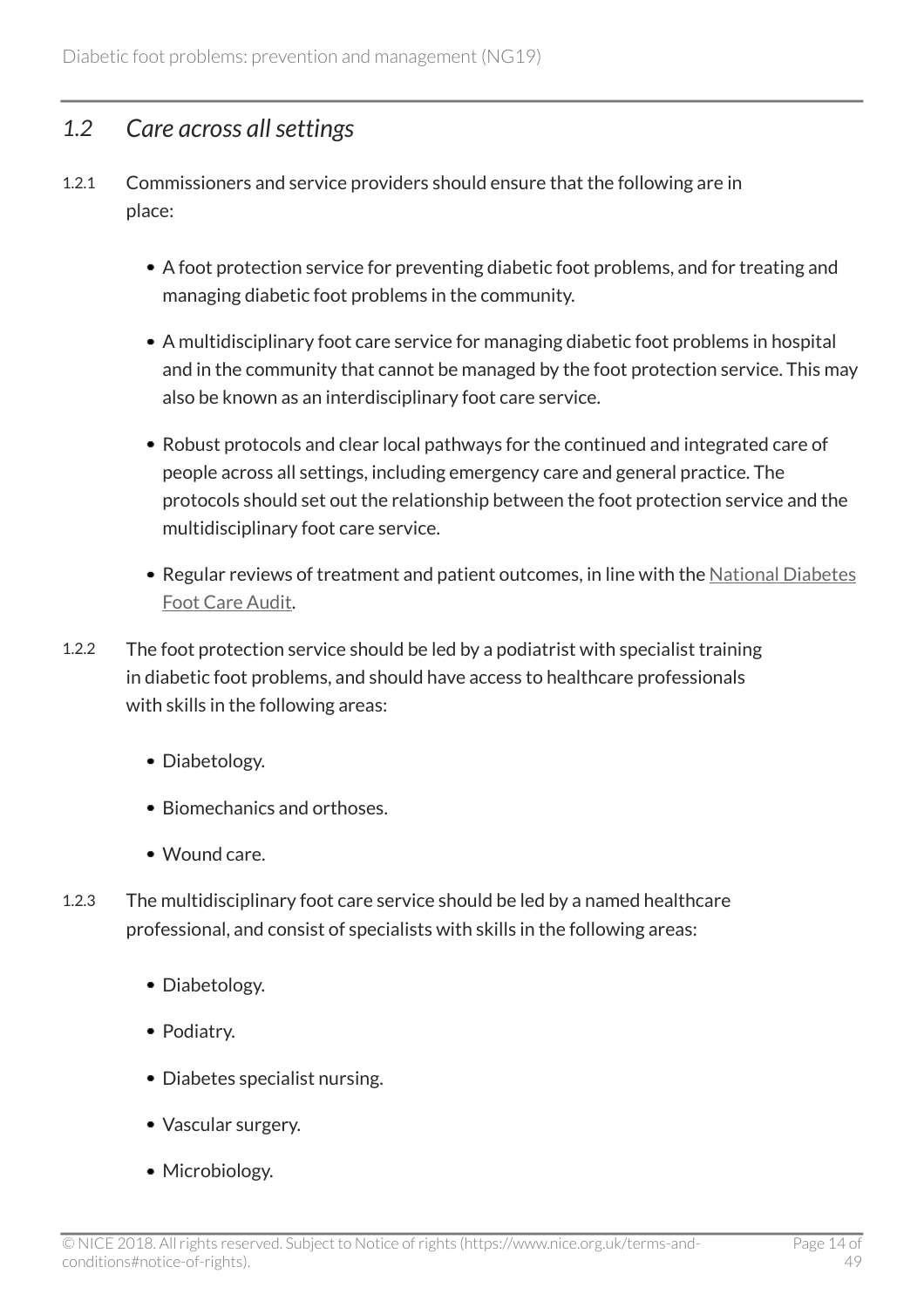- Orthopaedic surgery.
- Biomechanics and orthoses.
- Interventional radiology.
- Casting.
- Wound care.
- 1.2.4 The multidisciplinary foot care service should have access to rehabilitation services, plastic surgery, psychological services and nutritional services.
- 1.2.5 Healthcare professionals may need to discuss, agree and make special arrangements for disabled people and people who are housebound or living in care settings, to ensure equality of access to foot care assessments and treatments for people with diabetes.
- 1.2.6 Take into account any disabilities, including visual impairment, when planning and delivering care for people with diabetes.

### <span id="page-14-0"></span>*1.3 Assessing the risk of developing a diabetic foot problem*

### Frequency of assessments

- 1.3.1 For children with diabetes who are under 12 years, give them, and their family members or carers (as appropriate), basic foot care advice.
- 1.3.2 For young people with diabetes who are 12–17 years, the paediatric care team or the transitional care team should assess the young person's feet as part of their annual assessment, and provide information about foot care. If a diabetic foot problem is found or suspected, the paediatric care team or the transitional care team should refer the young person to an appropriate specialist.
- 1.3.3 For adults with diabetes, assess their risk of developing a diabetic foot problem at the following times:
	- When diabetes is diagnosed, and at least annually thereafter (see recommendation 1.3.11).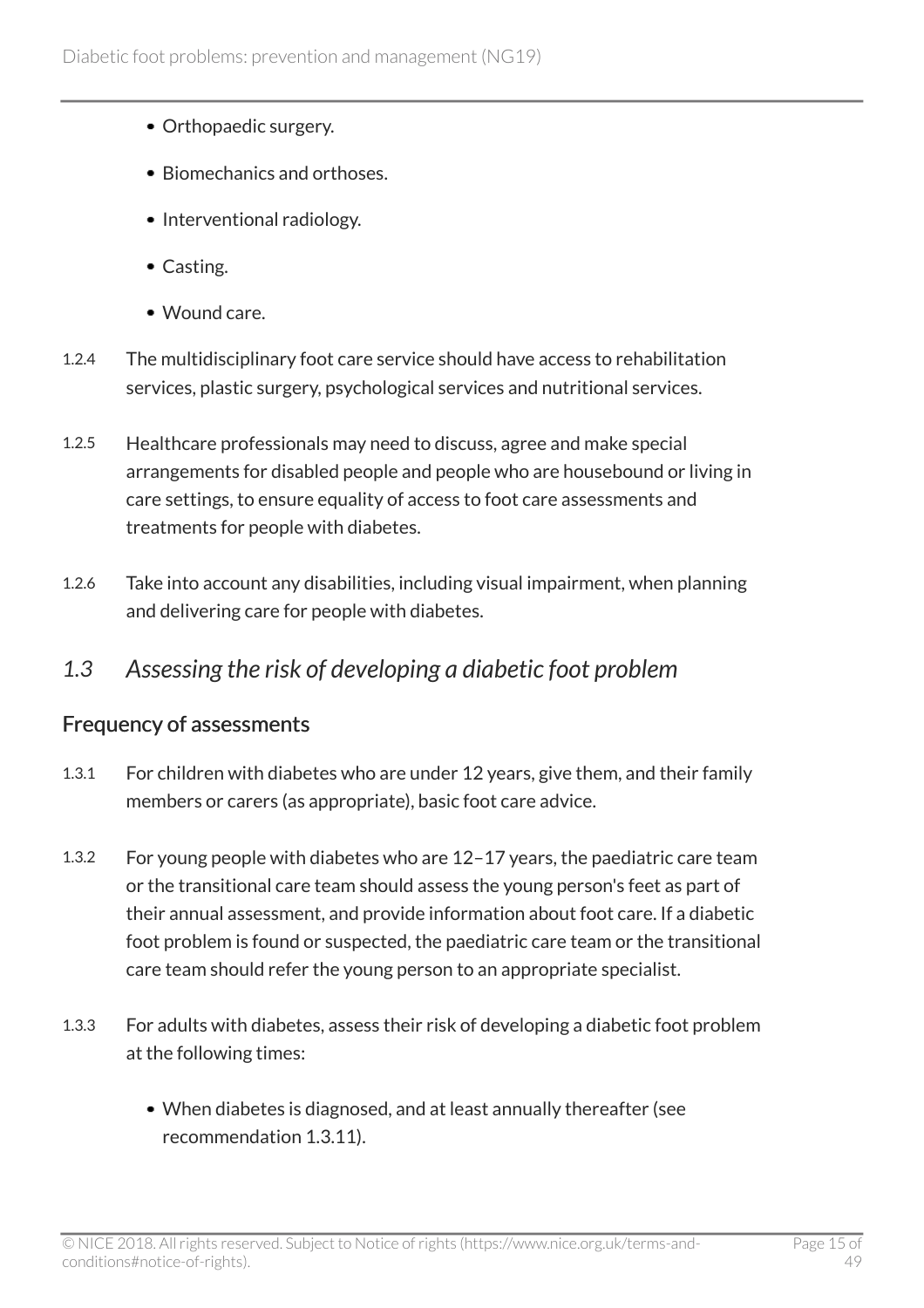- If any foot problems arise.
- On any admission to hospital, and if there is any change in their status while they are in hospital.

#### Assessing the risk of developing a diabetic foot problem

- 1.3.4 When examining the feet of a person with diabetes, remove their shoes, socks, bandages and dressings, and examine both feet for evidence of the following risk factors:
	- Neuropathy (use a 10 g monofilament as part of a foot sensory examination).
	- Limb ischaemia (see the NICE guideline on [lower limb peripheral arterial disease](http://www.nice.org.uk/guidance/cg147)).
	- Ulceration.
	- Callus.
	- Infection and/or inflammation.
	- Deformity.
	- Gangrene.
	- Charcot arthropathy.
- 1.3.5 Use ankle brachial pressure index in line with the NICE guideline on [lower limb](http://www.nice.org.uk/guidance/cg147) [peripheral arterial disease.](http://www.nice.org.uk/guidance/cg147) Interpret results carefully in people with diabetes because calcified arteries may falsely elevate results.
- 1.3.6 Assess the person's current risk of developing a diabetic foot problem or needing an amputation using the following risk stratification:
	- $\bullet$  Low risk:
		- no risk factors present except callus alone.
	- Moderate risk:
		- deformity or
		- neuropathy or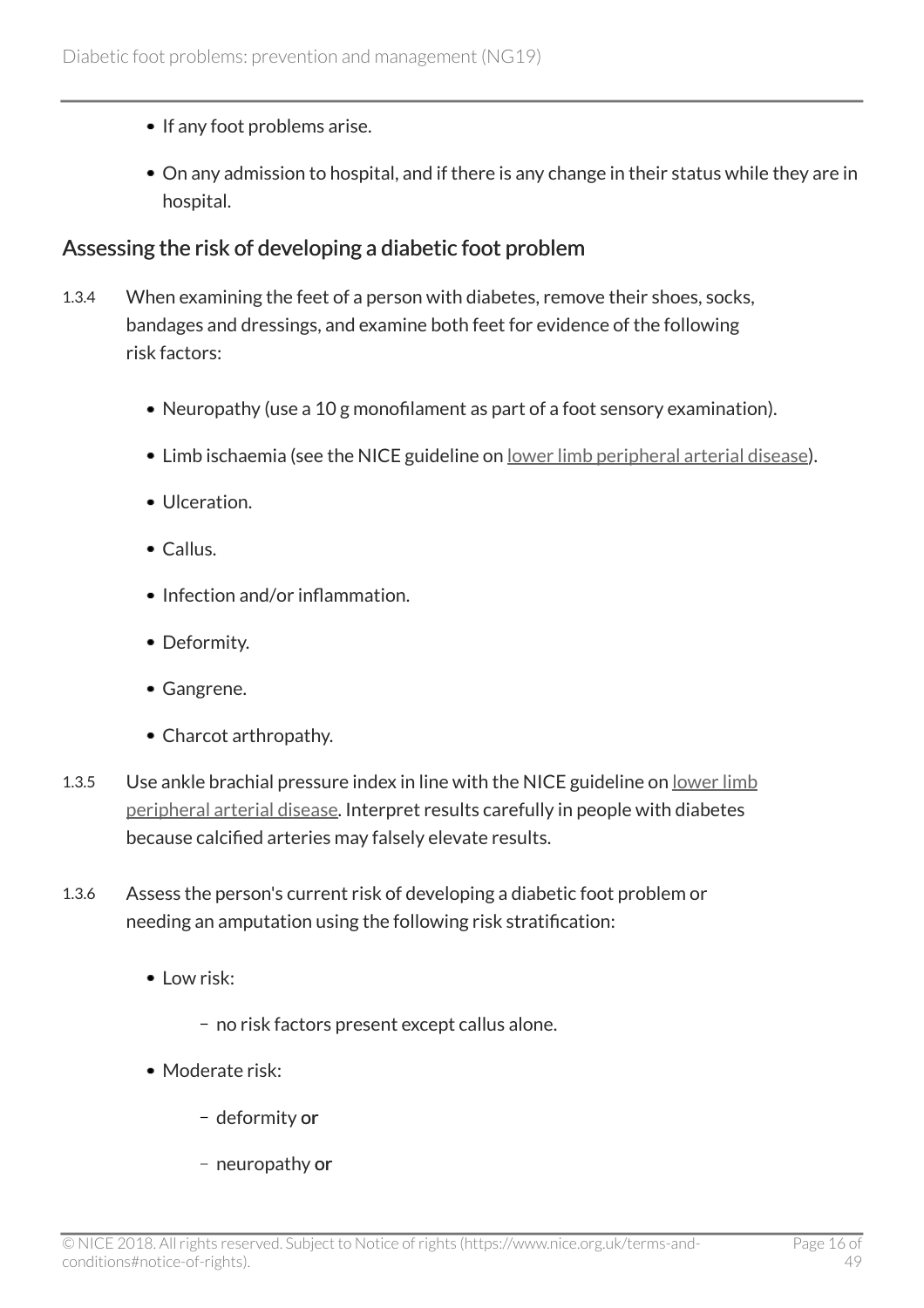- non-critical limb ischaemia.
- High risk:
	- previous ulceration or
	- previous amputation or
	- on renal replacement therapy or
	- neuropathy and non-critical limb ischaemia together or
	- neuropathy in combination with callus and/or deformity or
	- non-critical limb ischaemia in combination with callus and/or deformity.
- Active diabetic foot problem:
	- ulceration or
	- spreading infection or
	- critical limb ischaemia or
	- gangrene or
	- suspicion of an acute Charcot arthropathy, or an unexplained hot, red, swollen foot with or without pain.

### Managing the risk of developing a diabetic foot problem

- 1.3.7 For people who are at low risk of developing a diabetic foot problem, continue to carry out annual foot assessments, emphasise the importance of foot care, and advise them that they could progress to moderate or high risk.
- 1.3.8 Refer people who are at moderate or high risk of developing a diabetic foot problem to the foot protection service.
- 1.3.9 The foot protection service should assess newly referred people as follows:
	- Within 2–4 weeks for people who are at high risk of developing a diabetic foot problem.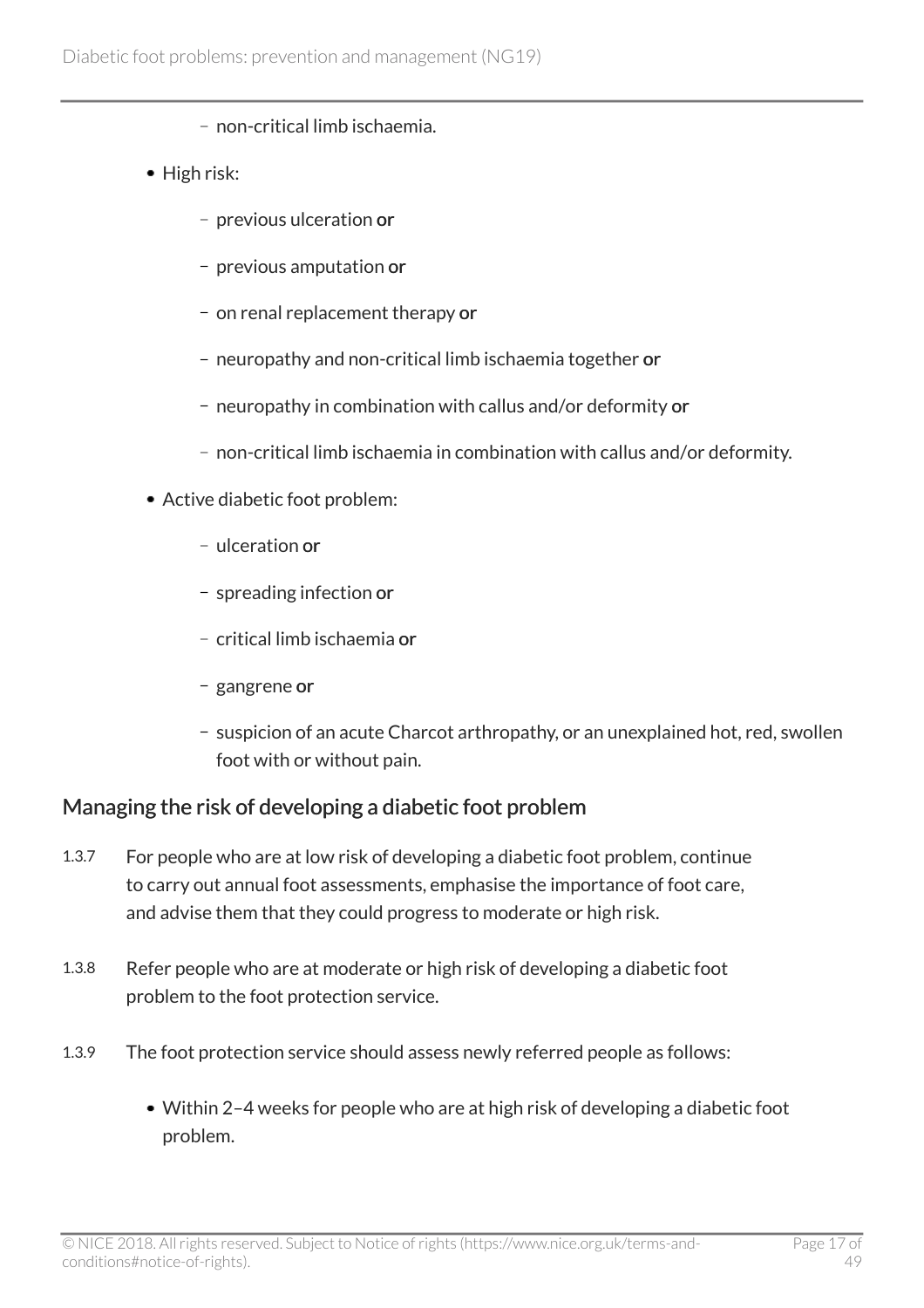- Within 6–8 weeks for people who are at moderate risk of developing a diabetic foot problem.
- 1.3.10 For people at moderate or high risk of developing a diabetic foot problem, the foot protection service should:
	- Assess the feet.
	- Give advice about, and provide, skin and nail care of the feet.
	- Assess the biomechanical status of the feet, including the need to provide specialist footwear and orthoses.
	- Assess the vascular status of the lower limbs.
	- Liaise with other healthcare professionals, for example, the person's GP, about the person's diabetes management and risk of cardiovascular disease.
- 1.3.11 Depending on the person's risk of developing a diabetic foot problem, carry out reassessments at the following intervals:
	- Annually for people who are at low risk.
	- Frequently (for example, every 3–6 months) for people who are at moderate risk.
	- More frequently (for example, every 1-2 months) for people who are at high risk, if there is no immediate concern.
	- Very frequently (for example, every 1–2 weeks) for people who are at high risk, if there is immediate concern.

Consider more frequent reassessments for people who are at moderate or high risk, and for people who are unable to check their own feet.

1.3.12 People in hospital who are at moderate or high risk of developing a diabetic foot problem should be given a pressure redistribution device to offload heel pressure. On discharge they should be referred or notified to the foot protection service.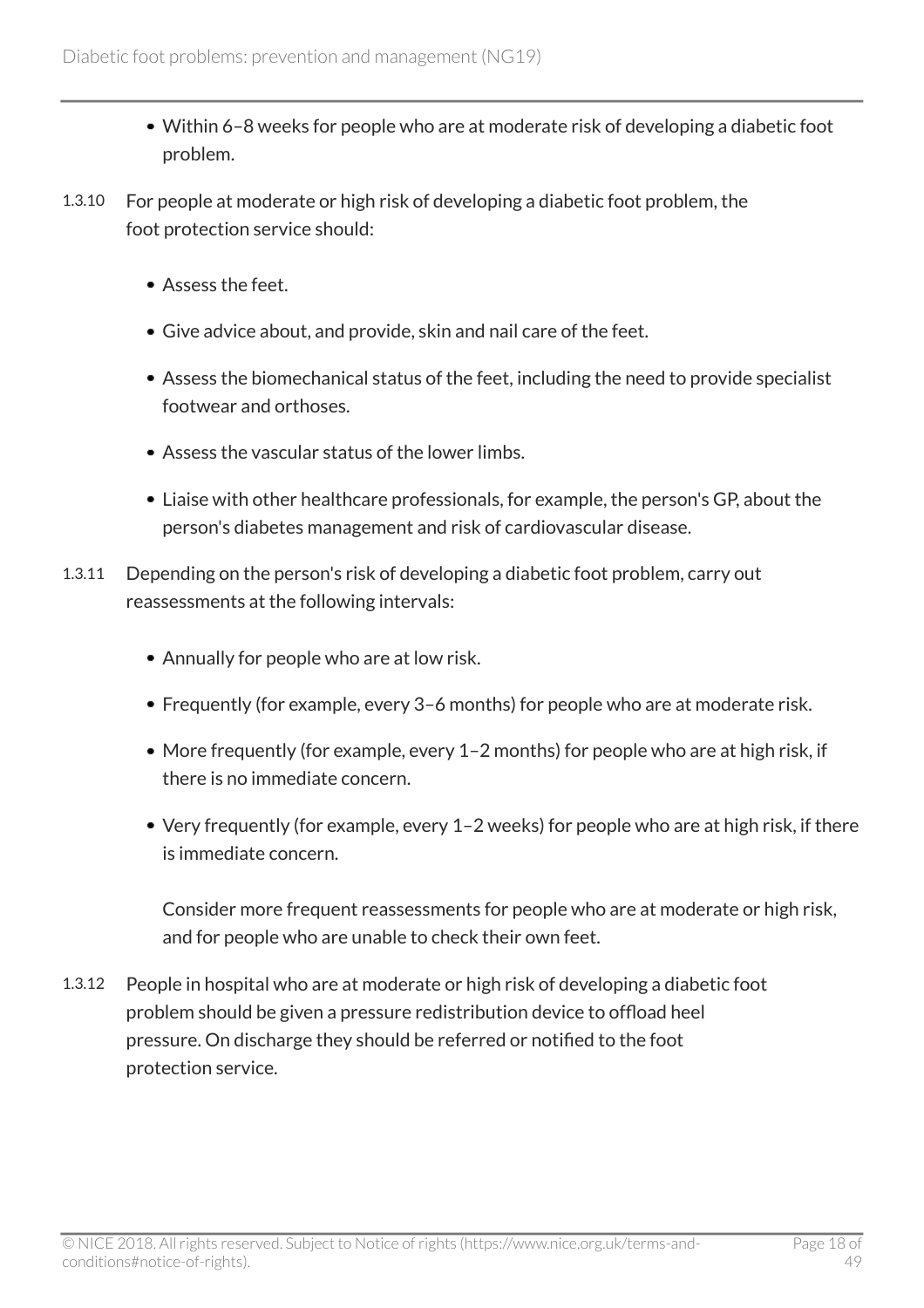### Patient information about the risk of developing a diabetic foot problem

- 1.3.13 Provide information and clear explanations to people with diabetes and/or their family members or carers (as appropriate) when diabetes is diagnosed, during assessments, and if problems arise. Information should be oral and written, and include the following:
	- Basic foot care advice and the importance of foot care.
	- Foot emergencies and who to contact.
	- Footwear advice.
	- The person's current individual risk of developing a foot problem.
	- Information about diabetes and the importance of blood glucose control (also see recommendation 1.3.14).
- 1.3.14 For guidance on education programmes and information about diabetes, see the [education and information](http://www.nice.org.uk/guidance/ng17/chapter/1-Recommendations#education-and-information-2) section in type 1 diabetes in adults: diagnosis and management (NICE guideline NG17), the [patient education](http://www.nice.org.uk/guidance/ng28/chapter/1-Recommendations#patient-education-2) section in type 2 diabetes in adults: management (NICE guideline NG28) and the sections [education and information for children and young people with type 1 diabetes](http://www.nice.org.uk/guidance/NG18/chapter/1-Recommendations#type-1-diabetes) and [education and information for children and young people with type 2](http://www.nice.org.uk/guidance/NG18/chapter/1-Recommendations#type-2-diabetes) [diabetes](http://www.nice.org.uk/guidance/NG18/chapter/1-Recommendations#type-2-diabetes) in diabetes (type 1 and type 2) in children and young people: diagnosis and management (NICE guideline NG18).

### <span id="page-18-0"></span>*1.4 Diabetic foot problems*

### Referral

- 1.4.1 If a person has a limb-threatening or life-threatening diabetic foot problem, refer them immediately to acute services and inform the multidisciplinary foot care service (according to local protocols and pathways; also see recommendation 1.2.1), so they can be assessed and an individualised treatment plan put in place. Examples of limb-threatening and life-threatening diabetic foot problems include the following:
	- Ulceration with fever or any signs of sepsis.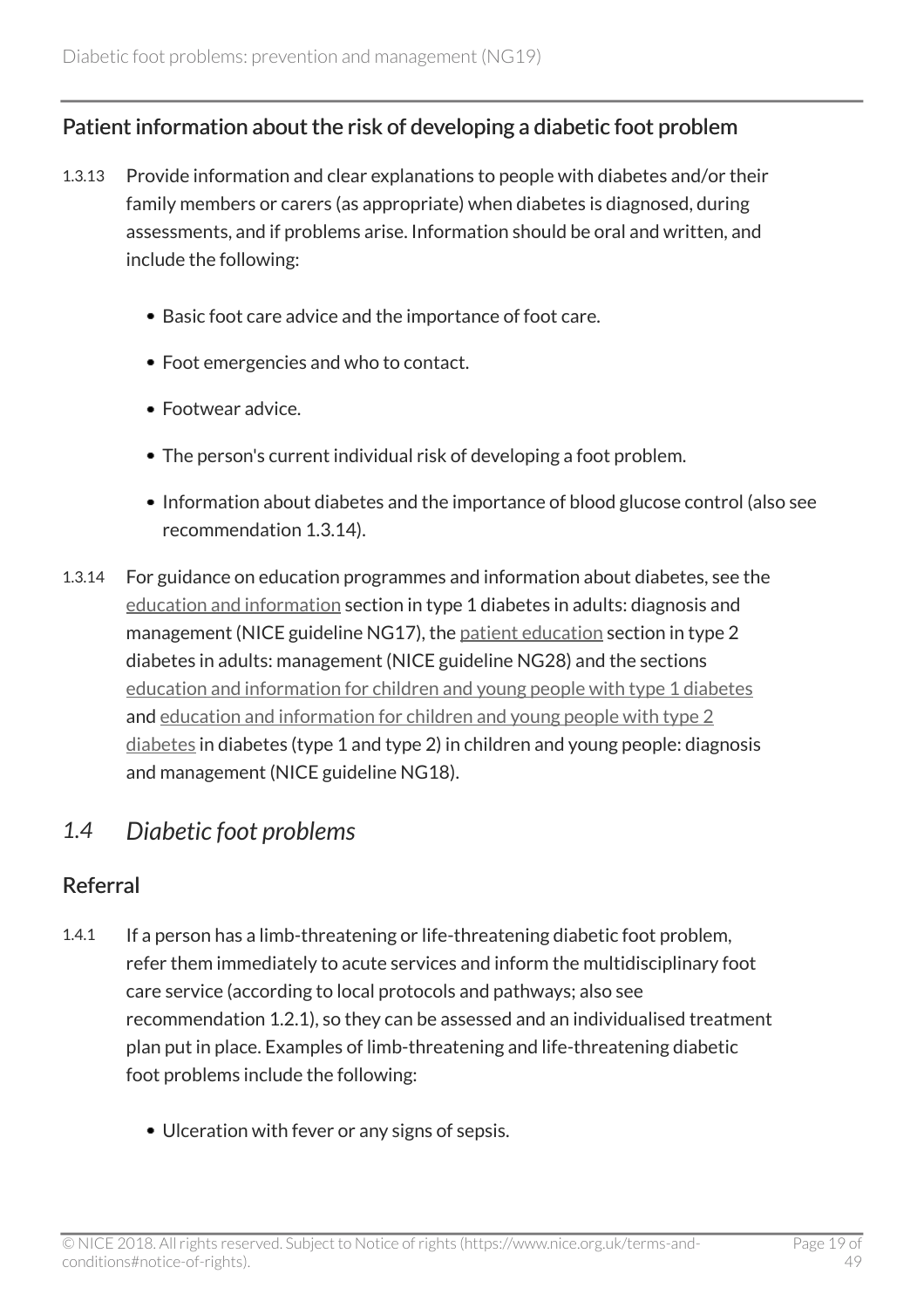- Ulceration with limb ischaemia (see the NICE guideline on [lower limb peripheral](http://www.nice.org.uk/guidance/cg147) [arterial disease\)](http://www.nice.org.uk/guidance/cg147).
- Clinical concern that there is a deep-seated soft tissue or bone infection (with or without ulceration).
- Gangrene (with or without ulceration).
- 1.4.2 For all other active diabetic foot problems, refer the person within 1 working day to the multidisciplinary foot care service or foot protection service (according to local protocols and pathways; also see recommendation 1.2.1) for triage within 1 further working day.

### Patient information about diabetic foot problems

- 1.4.3 Provide information and clear explanations as part of the individualised treatment plan for people with a diabetic foot problem. Information should be oral and written, and include the following:
	- A clear explanation of the person's foot problem.
	- Pictures of diabetic foot problems.
	- Care of the other foot and leg.
	- Foot emergencies and who to contact.
	- Footwear advice.
	- Wound care.
	- Information about diabetes and the importance of blood glucose control (also see recommendation 1.3.14).
- 1.4.4 If a person presents with a diabetic foot problem, take into account that they may have an undiagnosed, increased risk of cardiovascular disease that may need further investigation and treatment. For guidance on the primary prevention of cardiovascular disease, see the NICE guideline on [lipid](http://www.nice.org.uk/guidance/cg181) [modification.](http://www.nice.org.uk/guidance/cg181)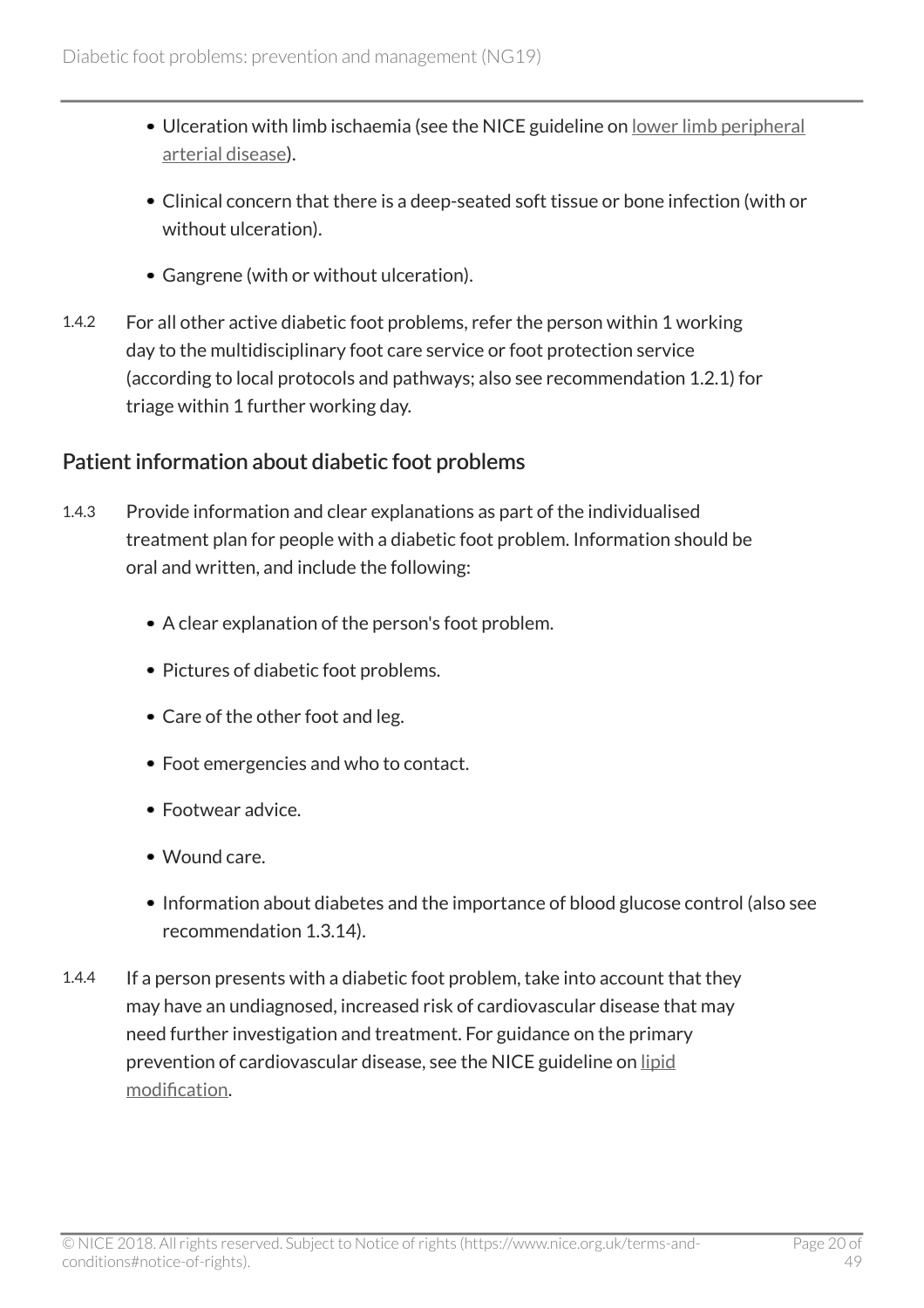### <span id="page-20-0"></span>*1.5 Diabetic foot ulcer*

### Investigation

- 1.5.1 If a person has a diabetic foot ulcer, assess and document the size, depth and position of the ulcer.
- 1.5.2 Use a standardised system to document the severity of the foot ulcer, such as the SINBAD (Site, Ischaemia, Neuropathy, Bacterial Infection, Area and Depth) or the University of Texas classification system.
- 1.5.3 Do not use the Wagner classification system to assess the severity of a diabetic foot ulcer.

#### **Treatment**

- 1.5.4 Offer 1 or more of the following as standard care for treating diabetic foot ulcers:
	- Offloading.
	- Control of foot infection.
	- Control of ischaemia.
	- Wound debridement.
	- Wound dressings.
- 1.5.5 Offer non-removable casting to offload plantar neuropathic, non-ischaemic, uninfected forefoot and midfoot diabetic ulcers. Offer an alternative offloading device until casting can be provided.
- 1.5.6 In line with the NICE guideline on [pressure ulcers,](http://www.nice.org.uk/guidance/cg179) use pressure-redistributing devices and strategies to minimise the risk of pressure ulcers developing.
- 1.5.7 When treating diabetic foot ulcers, debridement in hospital should only be done by healthcare professionals from the multidisciplinary foot care service, using the technique that best matches their specialist expertise and clinical experience, the site of the diabetic foot ulcer and the person's preference.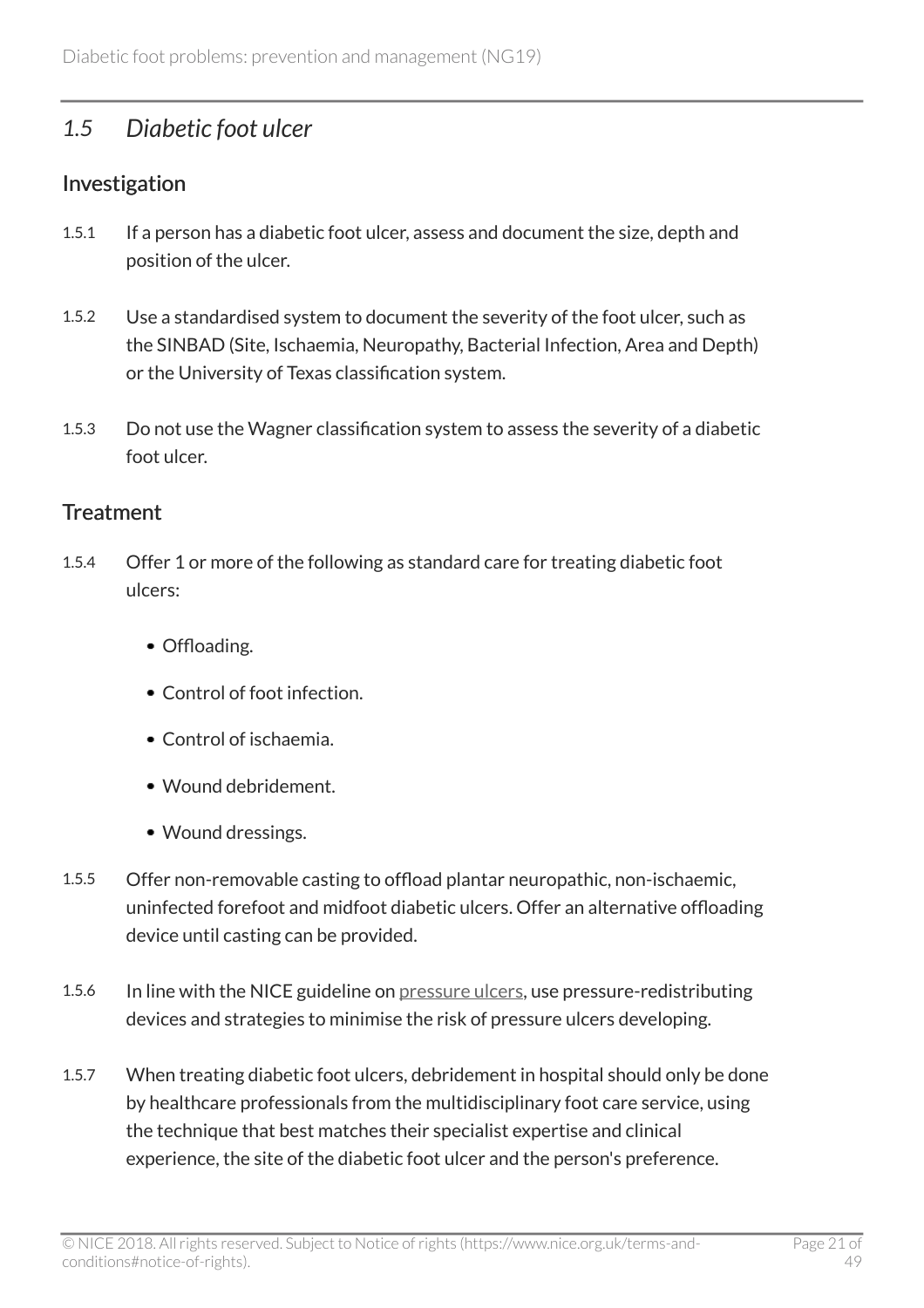- 1.5.8 When treating diabetic foot ulcers, debridement in the community should only be done by healthcare professionals with the relevant training and skills, continuing the care described in the person's treatment plan.
- 1.5.9 Consider negative pressure wound therapy after surgical debridement for diabetic foot ulcers, on the advice of the multidisciplinary foot care service.
- 1.5.10 When deciding about wound dressings and offloading when treating diabetic foot ulcers, take into account the clinical assessment of the wound and the person's preference, and use devices and dressings with the lowest acquisition cost appropriate to the clinical circumstances.
- 1.5.11 Consider dermal or skin substitutes as an adjunct to standard care when treating diabetic foot ulcers, only when healing has not progressed and on the advice of the multidisciplinary foot care service.
- 1.5.12 Do not offer the following to treat diabetic foot ulcers, unless as part of a clinical trial:
	- Electrical stimulation therapy, autologous platelet-rich plasma gel, regenerative wound matrices and dalteparin.
	- Growth factors (granulocyte colony-stimulating factor [G-CSF], platelet-derived growth factor [PDGF], epidermal growth factor [EGF] and transforming growth factor beta [TGF-β]).
	- Hyperbaric oxygen therapy.
- 1.5.13 When deciding the frequency of follow-up as part of the treatment plan, take into account the overall health of the person with diabetes, how healing has progressed, and any deterioration.
- 1.5.14 Ensure that the frequency of monitoring set out in the person's individualised treatment plan is maintained whether the person with diabetes is being treated in hospital or in the community.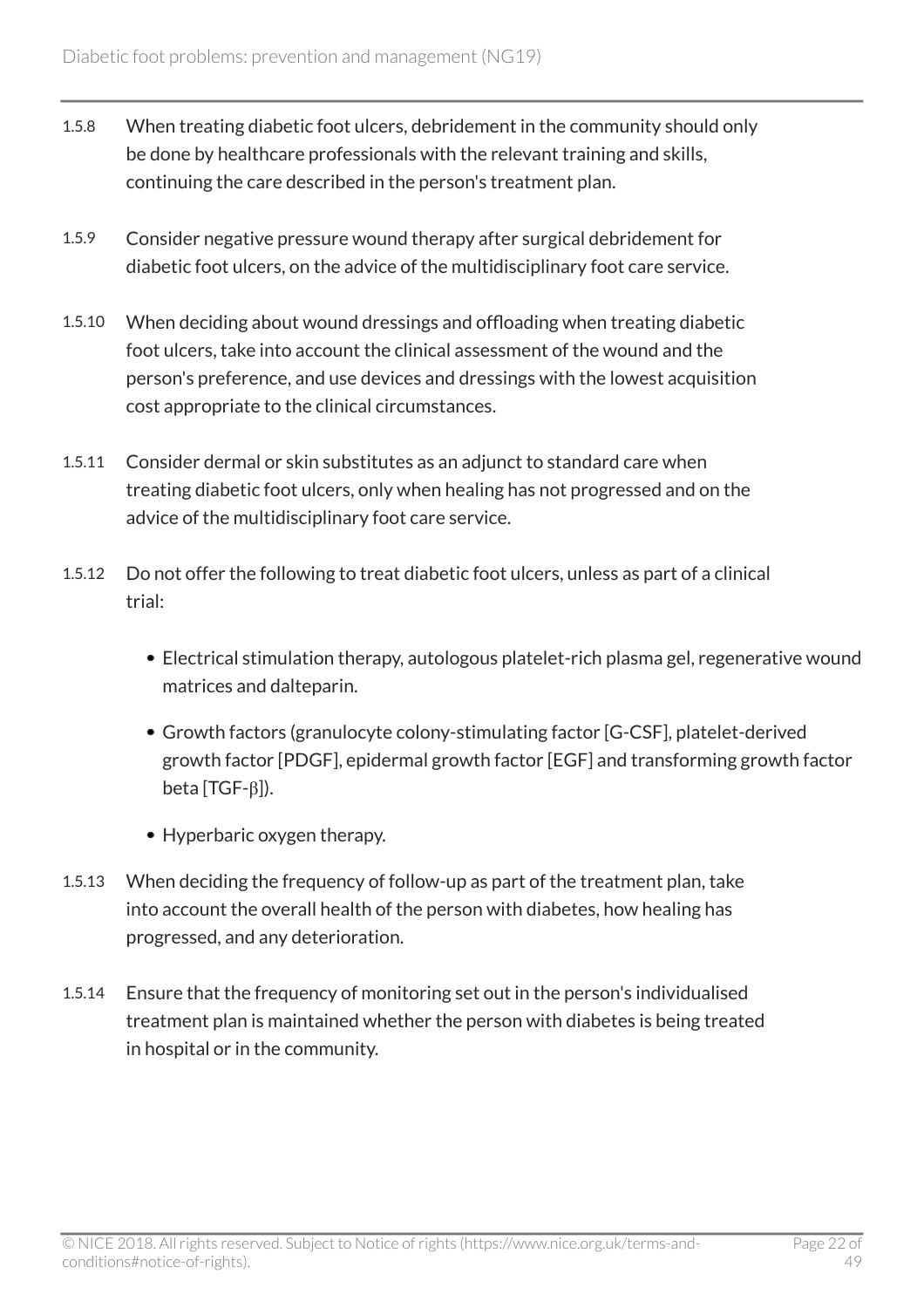### <span id="page-22-0"></span>*1.6 Diabetic foot infection*

### Investigation

- 1.6.1 If a diabetic foot infection is suspected and a wound is present, send a soft tissue or bone sample from the base of the debrided wound for microbiological examination. If this cannot be obtained, take a deep swab because it may provide useful information on the choice of antibiotic treatment.
- 1.6.2 Consider an X-ray of the person's affected foot (or feet) to determine the extent of the diabetic foot problem.
- 1.6.3 Think about osteomyelitis if the person with diabetes has a local infection, a deep foot wound or a chronic foot wound.
- 1.6.4 Be aware that osteomyelitis may be present in a person with diabetes despite normal inflammatory markers, X-rays or probe-to-bone testing.
- 1.6.5 If osteomyelitis is suspected in a person with diabetes but is not confirmed by initial X-ray, consider an MRI to confirm the diagnosis.

### **Treatment**

- 1.6.6 All hospital, primary care and community settings should have antibiotic guidelines covering the care pathway for managing diabetic foot infections that take into account local patterns of resistance.
- 1.6.7 Do not offer antibiotics to prevent diabetic foot infections.
- 1.6.8 Start antibiotic treatment for suspected diabetic foot infection as soon as possible. Take cultures and samples before, or as close as possible to, the start of antibiotic treatment.
- 1.6.9 Choose the antibiotic treatment based on the severity of the diabetic foot infection, the care setting, and the person's preferences, clinical situation and medical history and, if more than 1 regimen is appropriate, select the regimen with the lowest acquisition cost.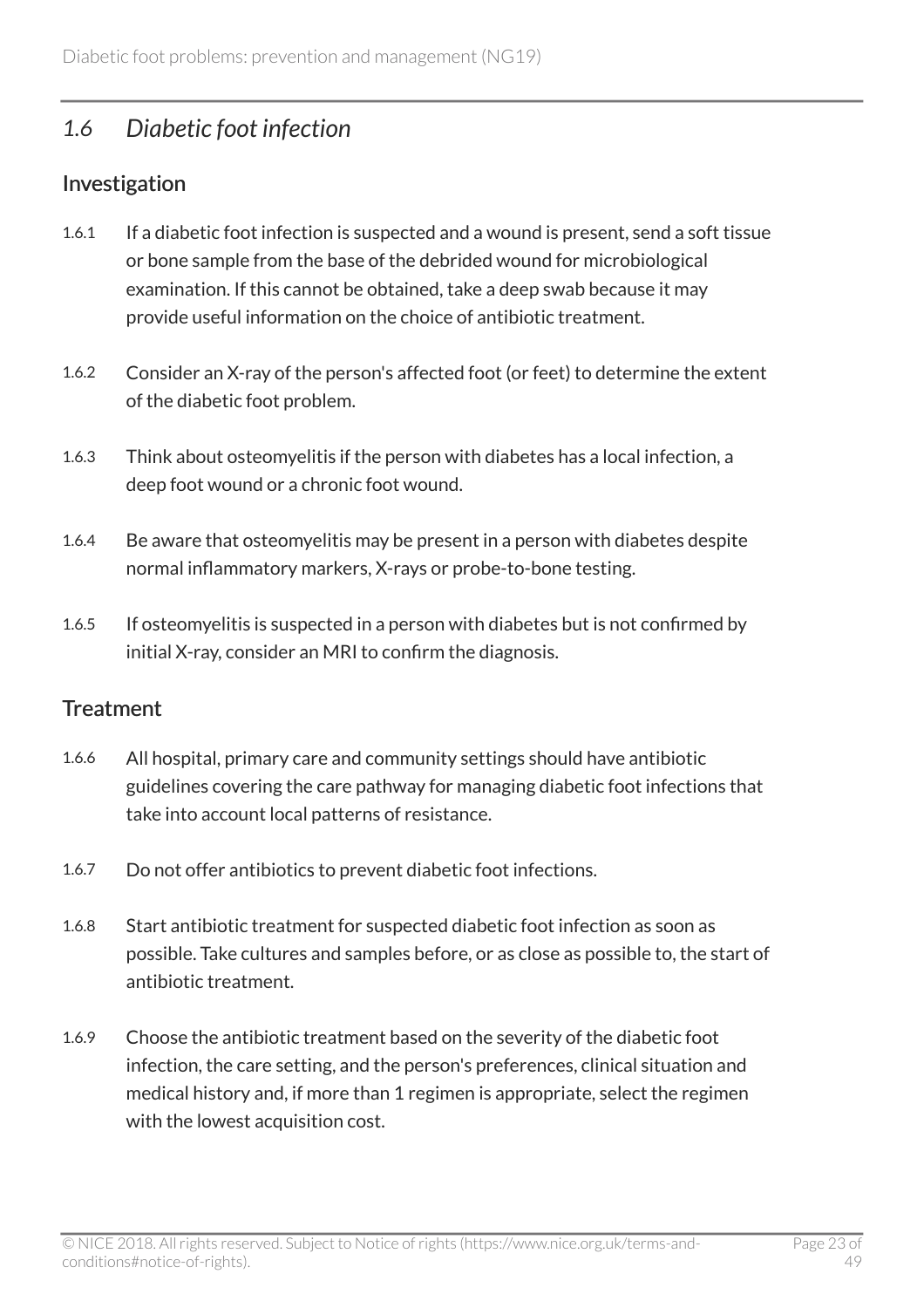- 1.6.10 Decide the targeted antibiotic regimen for diabetic foot infections based on the clinical response to antibiotics and the results of the microbiological examination.
- 1.6.11 Do not offer tigecycline to treat diabetic foot infections unless other antibiotics are not suitable.
- 1.6.12 For mild diabetic foot infections, initially offer oral antibiotics with activity against gram-positive organisms.
- 1.6.13 Do not use prolonged antibiotic treatment (more than 14 days) for the treatment of mild soft tissue diabetic foot infections.
- 1.6.14 For moderate and severe diabetic foot infections, initially offer antibiotics with activity against gram-positive and gram-negative organisms, including anaerobic bacteria, as follows:
	- Moderate infections: base the route of administration on the clinical situation and the choice of antibiotic.
	- Severe infections: start with intravenous antibiotics and then reassess, based on the clinical situation.
- 1.6.15 Offer prolonged antibiotic treatment (usually 6 weeks) to people with diabetes and osteomyelitis, according to local protocols.

### <span id="page-23-0"></span>*1.7 Charcot arthropathy*

### Investigation

- 1.7.1 Be aware that if a person with diabetes fractures their foot or ankle, it may progress to Charcot arthropathy.
- 1.7.2 Suspect acute Charcot arthropathy if there is redness, warmth, swelling or deformity (in particular, when the skin is intact), especially in the presence of peripheral neuropathy or renal failure. Think about acute Charcot arthropathy even when deformity is not present or pain is not reported.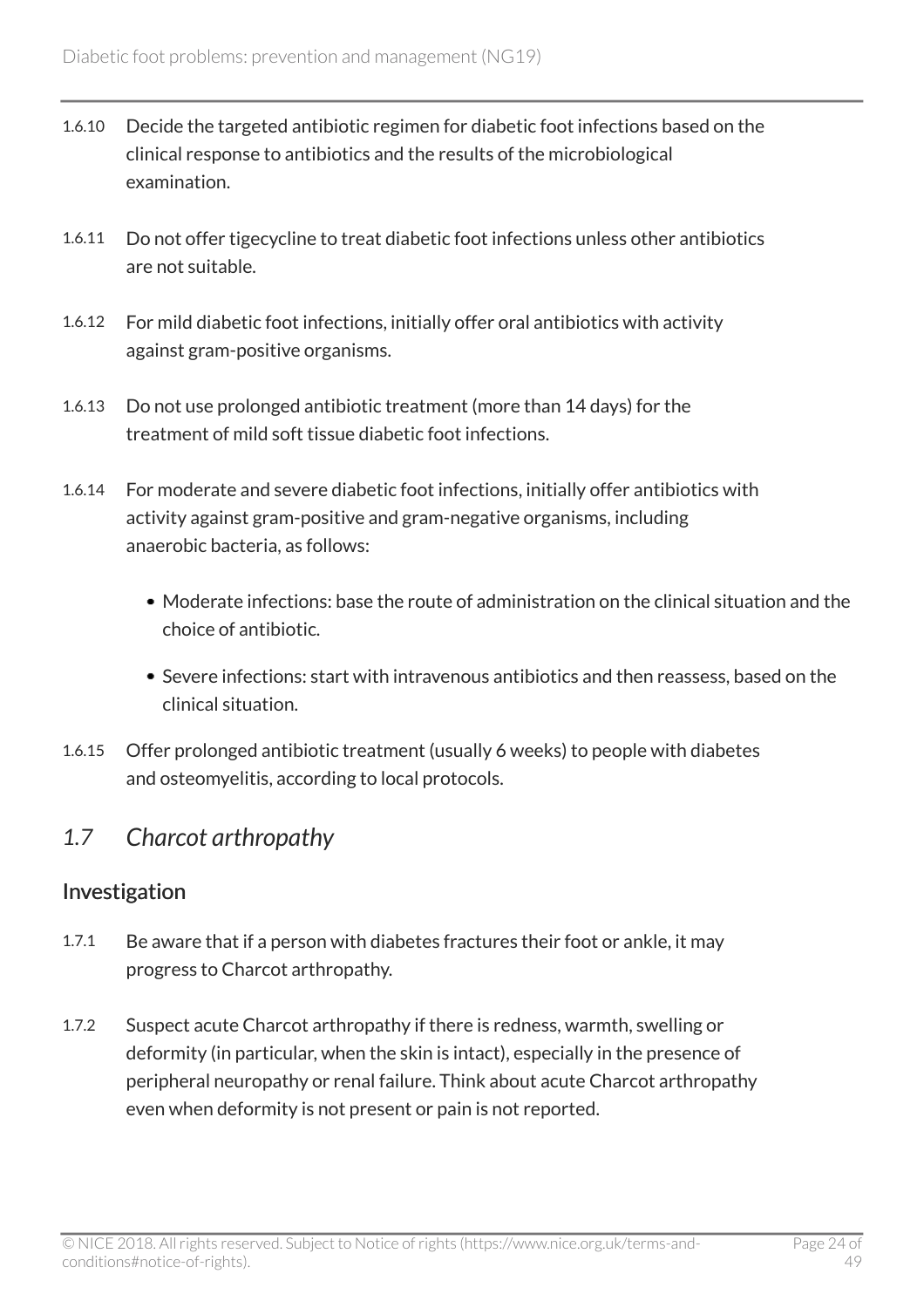- 1.7.3 To confirm the diagnosis of acute Charcot arthropathy, refer the person within 1 working day to the multidisciplinary foot care service for triage within 1 further working day. Offer non-weight-bearing treatment until definitive treatment can be started by the multidisciplinary foot care service.
- 1.7.4 If acute Charcot arthropathy is suspected, arrange a weight-bearing X-ray of the affected foot and ankle. Consider an MRI if the X-ray is normal but Charcot arthropathy is still suspected.

### **Treatment**

- 1.7.5 If the multidisciplinary foot care service suspects acute Charcot arthropathy, offer treatment with a non-removable offloading device. If a non-removable device is not advisable because of the clinical, or the person's, circumstances, consider treatment with a removable offloading device.
- 1.7.6 Do not offer bisphosphonates to treat acute Charcot arthropathy, unless as part of a clinical trial.
- 1.7.7 Monitor the treatment of acute Charcot arthropathy using clinical assessment. This should include measuring foot–skin temperature difference and taking serial X-rays until the acute Charcot arthropathy resolves. Acute Charcot arthropathy is likely to resolve when there is a sustained temperature difference of less than 2 degrees between both feet and when X-ray changes show no further progression.
- 1.7.8 People who have a foot deformity that may be the result of a previous Charcot arthropathy are at high risk of ulceration and should be cared for by the foot protection service.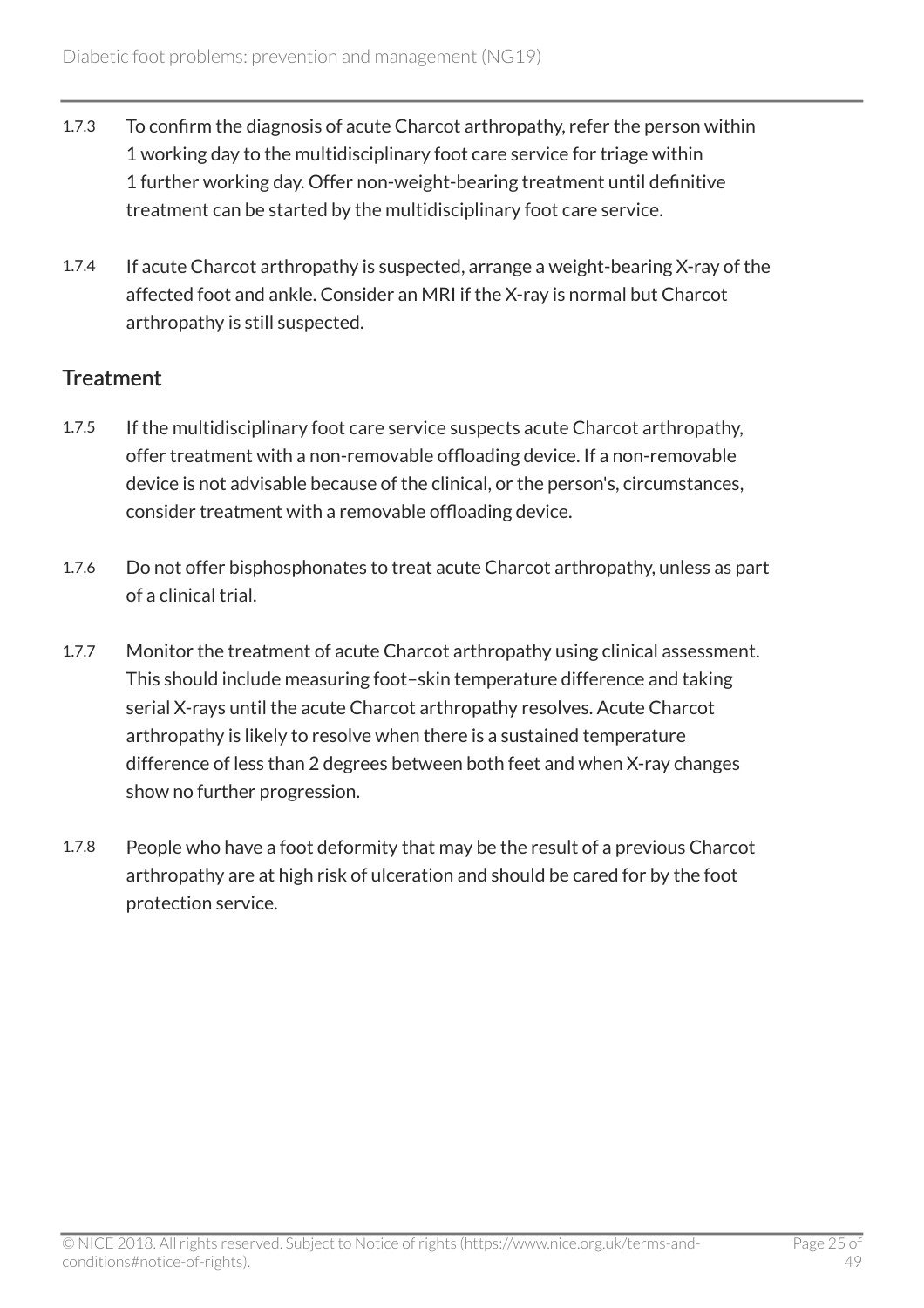# <span id="page-25-0"></span>2 Research recommendations

The Guideline Development Group has made the following recommendations for research, based on its review of evidence, to improve NICE guidance and patient care in the future. The Guideline Development Group's full set of research recommendations is detailed in the full guideline.

### <span id="page-25-1"></span>*2.1 Intensive monitoring for people at risk of diabetic foot problems*

Does intensive monitoring of people at risk of diabetic foot disease reduce the morbidity associated with developing the disease and is such monitoring cost effective?

### Why this is important

The evidence surrounding different monitoring frequencies for those at risk of diabetic foot problems was limited. It is proposed that a randomised controlled trial or cohort study is undertaken to explore this question. The proposed study would monitor and evaluate the rates of foot ulcer or infection resulting from diabetes, rates and extent of amputation (major or minor), health-related quality of life, adverse events and hospital admission rates and length of stay as a result of different monitoring frequencies.

# <span id="page-25-2"></span>*2.2 Referral criteria for the foot protection service and the multidisciplinary foot care service*

When and with what criteria should people with diabetes be referred to the foot protection service or the multidisciplinary foot care service?

### Why this is important

The evidence surrounding different referral criteria for those at risk of, or who have developed diabetic foot problems was limited. It is proposed that a prospective cohort study is undertaken to explore this question. The proposed study would monitor and evaluate the rates (and recurrent rates) of foot ulceration, infection and gangrene resulting from diabetes, resource use and costs (including referral rates), rates of hospital admission for foot problems resulting from diabetes, length of hospital stay, and the health-related quality of life as a result of different referral criteria to these teams.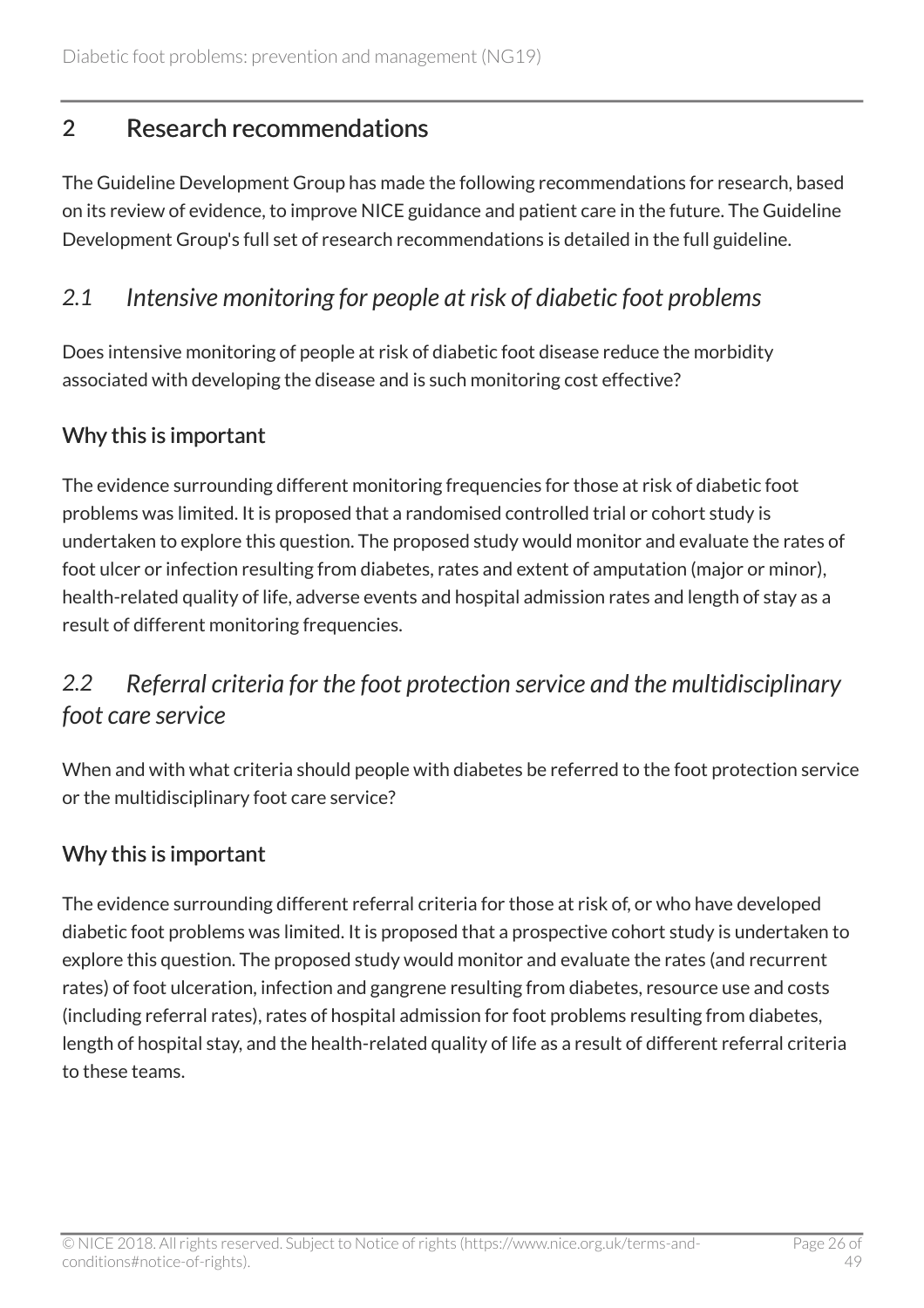# <span id="page-26-0"></span>*2.3 Education and psycho-behavioural interventions for prevention*

What is the role of educational models and psycho-behavioural interventions in prevention of diabetic foot complications?

### Why this is important

The evidence surrounding the role of educational measures for those at risk of diabetic foot problems was limited and inconclusive. It is proposed that new interventions are developed that target psychological and behavioural factors. The proposed study would monitor and evaluate the rates (and recurrent rates) of foot ulceration, infection and gangrene resulting from diabetes, rates and extent of amputation, rates of hospital admission for foot problems resulting from diabetes, length of hospital stay, and resource use and cost as a result of applying these interventions.

# <span id="page-26-1"></span>*2.4 Prevention strategies for Charcot arthropathy*

What strategies may be useful in the prevention of Charcot arthropathy?

### Why this is important

The evidence surrounding Charcot arthropathy was limited and of low quality. It is proposed that a prospective cohort study is undertaken to explore this question. The proposed study would monitor and evaluate the rates of Charcot arthropathy resulting from diabetes, rates and extent of amputation (major or minor), rates and extent of deformity, health-related quality of life, and hospital admission rates following strategies for the prevention of Charcot arthropathy or its sequelae.

### <span id="page-26-2"></span>*2.5 Diabetic ulcer dressings*

What is the clinical effectiveness of different dressing types in treating diabetic foot problems?

### Why this is important

The evidence surrounding different dressing types for diabetic foot ulcer was often limited or inconclusive. It is proposed that more randomised controlled trials are undertaken to explore this question, but alternative methodologies may also be considered in the case of treating a complex wound. The proposed study would monitor and evaluate the cure rates of foot ulcer resulting from diabetes, rates and extent of amputation (major or minor), health-related quality of life, adverse events and hospital admission rates and length of stay.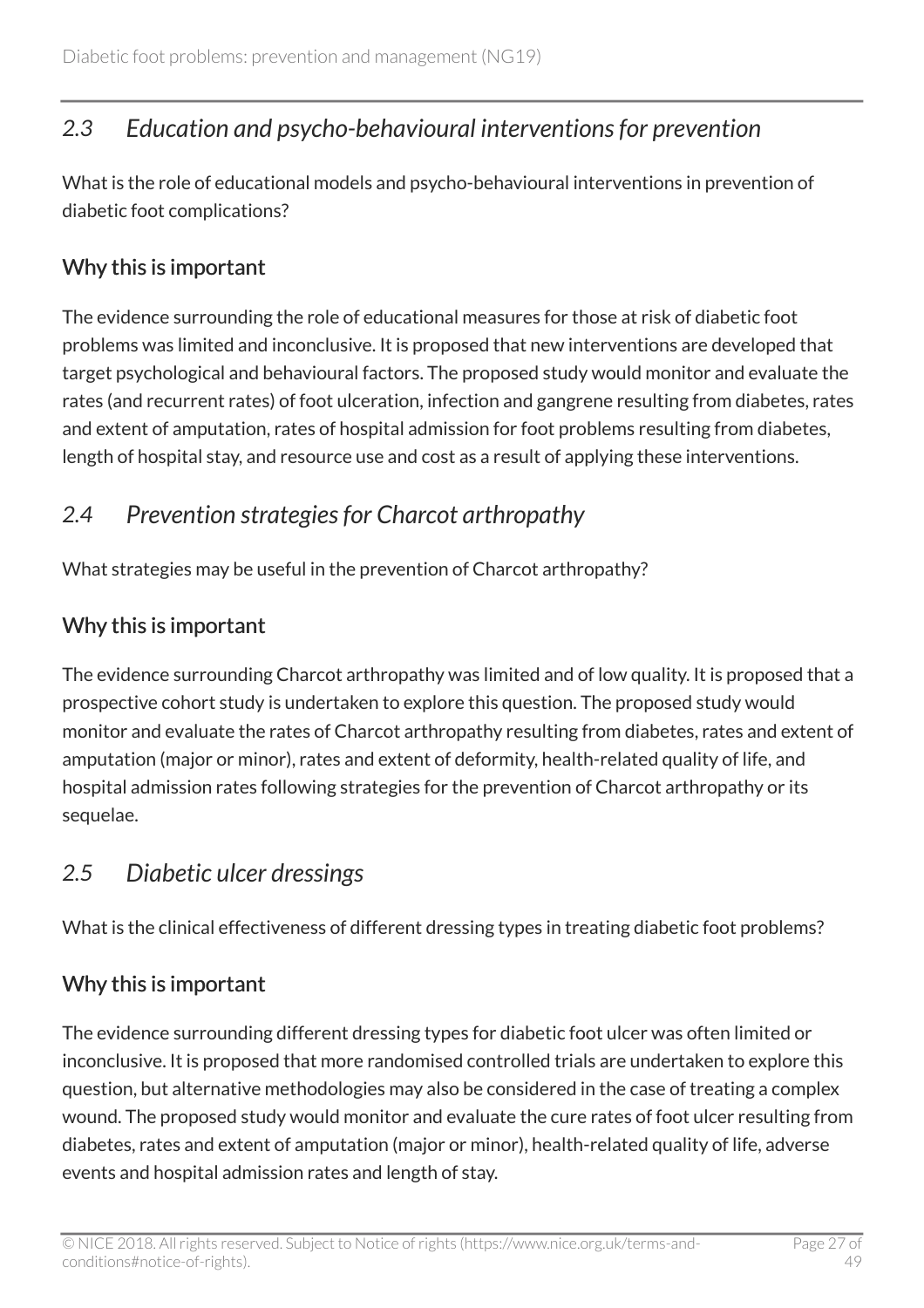# <span id="page-27-0"></span>3 Other information

### <span id="page-27-1"></span>*3.1 Scope and how this guideline was developed*

NICE guidelines are developed in accordance with a [scope](http://www.nice.org.uk/Guidance/ng19/documents) that defines what the guideline will and will not cover.

#### How this guideline was developed

NICE commissioned the Internal Clinical Guidelines team to develop this guideline. The team established a Guideline Development Group (see [section](http://live-publications.nice.org.uk/the-guideline-development-group-internal-clinical-guidelines-team-and-nice-project-team-and#the-guideline-development-group-internal-clinical-guidelines-team-and-nice-project-team-and) 4), which reviewed the evidence and developed the recommendations.

The methods and processes for developing NICE clinical guidelines are described in the [guidelines manual.](http://www.nice.org.uk/article/PMG6/chapter/1%20Introduction)

# <span id="page-27-2"></span>*3.2 Related NICE guidance*

Details are correct at the time of publication of the guideline (August 2015). Further information is available on the [NICE website.](http://www.nice.org.uk/)

### Published

### *General*

- [Drug allergy](http://www.nice.org.uk/guidance/cg183) (2014) NICE guideline CG183
- [Patient experience in adult NHS services](http://www.nice.org.uk/guidance/cg138) (2012) NICE guideline CG138
- [Medicines adherence](http://www.nice.org.uk/guidance/cg76) (2009) NICE guideline CG76

### *Condition-specific*

- [Type 2 diabetes in adults: management](http://www.nice.org.uk/guidance/ng28) (2015) NICE guideline NG28
- [Type 1 diabetes in adults: diagnosis and management](http://www.nice.org.uk/guidance/ng17) (2015) NICE guideline NG17
- [Diabetes \(type 1 and type 2\) in children and young people: diagnosis and management](http://www.nice.org.uk/guidance/ng18) (2015) NICE guideline NG18
- [Antimicrobial stewardship](http://www.nice.org.uk/guidance/ng15) (2015) NICE guideline NG15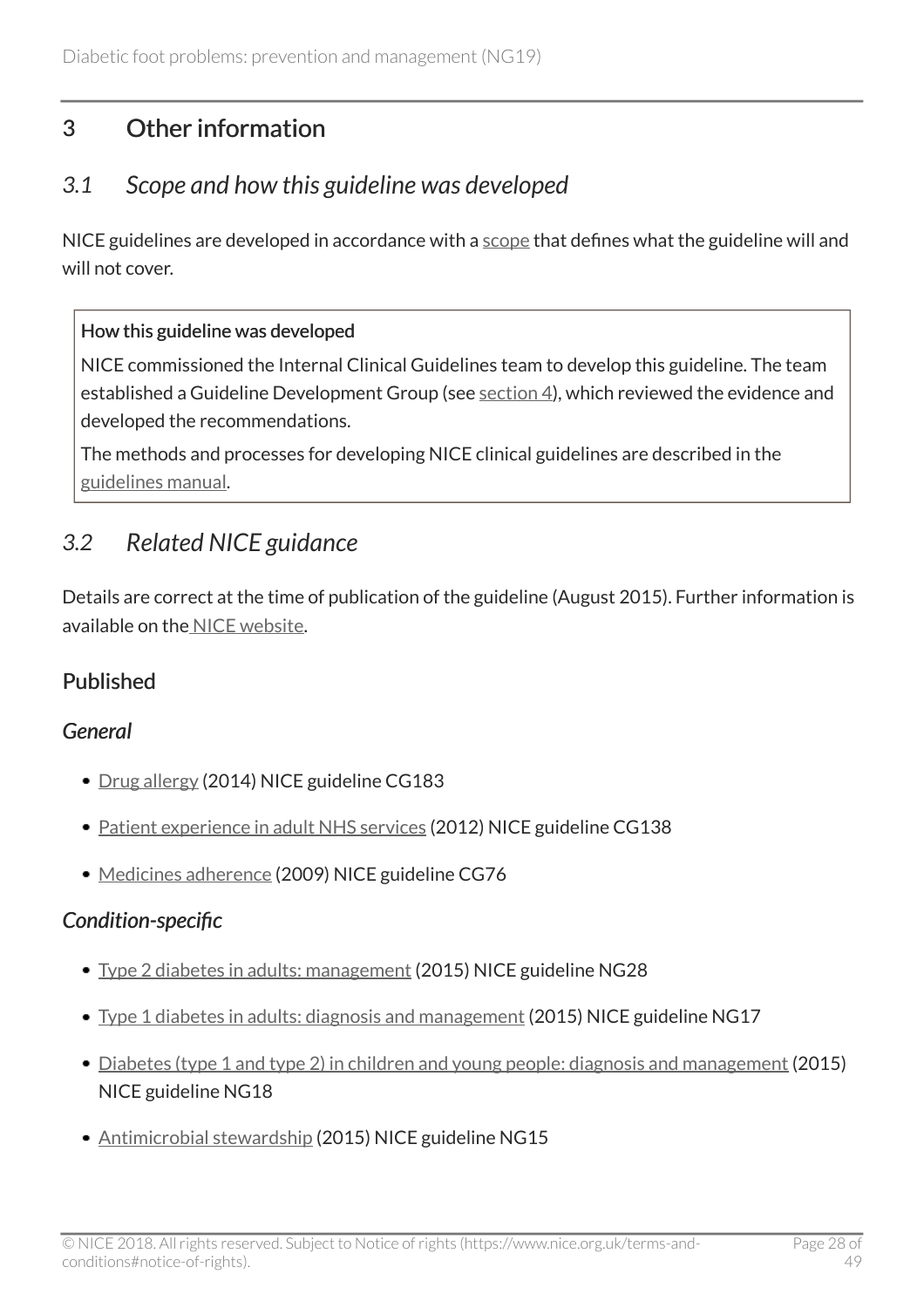- [Maintaining a healthy weight and preventing excess weight gain among adults and children](http://www.nice.org.uk/guidance/ng7) (2015) NICE guideline NG7
- [Diabetes in pregnancy](http://www.nice.org.uk/guidance/ng3) (2015) NICE guideline NG3
- [Obesity: identification, assessment and management of overweight and obesity in children,](http://www.nice.org.uk/guidance/cg189) [young people and adults](http://www.nice.org.uk/guidance/cg189) (2014) NICE guideline CG189
- [Exercise referral schemes to promote physical activity](http://www.nice.org.uk/guidance/ph54) (2014) NICE guideline PH54
- [Lipid modification](http://www.nice.org.uk/guidance/cg181) (2014) NICE guideline CG181
- [Pressure ulcers](http://www.nice.org.uk/guidance/cg179) (2014) NICE guideline CG179
- [VibraTip for testing vibration perception to detect diabetic peripheral neuropathy](http://www.nice.org.uk/guidance/mtg22) (2014) NICE medical technology guidance 22
- Neuropathic pain pharmacological management (2013) NICE guideline CG173
- [Tobacco: harm reduction approaches to smoking](http://www.nice.org.uk/guidance/ph45) (2013) NICE guideline PH45
- [Physical activity: brief advice for adults in primary care](http://www.nice.org.uk/guidance/ph44) (2013) NICE guideline PH44
- [Lower limb peripheral arterial disease](http://www.nice.org.uk/guidance/cg147) (2012) NICE guideline CG147
- [Walking and cycling](http://www.nice.org.uk/guidance/ph41) (2012) NICE guideline PH41
- [Preventing type 2 diabetes: risk identification and interventions for individuals at high risk](http://www.nice.org.uk/guidance/ph38) (2012) NICE guideline PH38
- [Preventing type 2 diabetes: population and community-level interventions](http://www.nice.org.uk/guidance/ph35) (2011) NICE guideline PH35
- [Hypertension](http://www.nice.org.uk/guidance/cg127) (2011) NICE guideline CG127
- [Venous thromboembolism: reducing the risk](http://www.nice.org.uk/guidance/cg92) (2010) NICE guideline CG92
- [Depression in adults with a chronic physical health problem](http://www.nice.org.uk/guidance/cg91) (2009) NICE guideline CG91
- [Depression in adults](http://www.nice.org.uk/guidance/cg90) (2009) NICE guideline CG90
- [Obesity: guidance on the prevention of overweight and obesity in adults and children](http://www.nice.org.uk/guidance/cg43) (2006) NICE guideline CG43
- [Brief interventions and referral for smoking cessation](http://www.nice.org.uk/guidance/ph1) (2006) NICE guideline PH1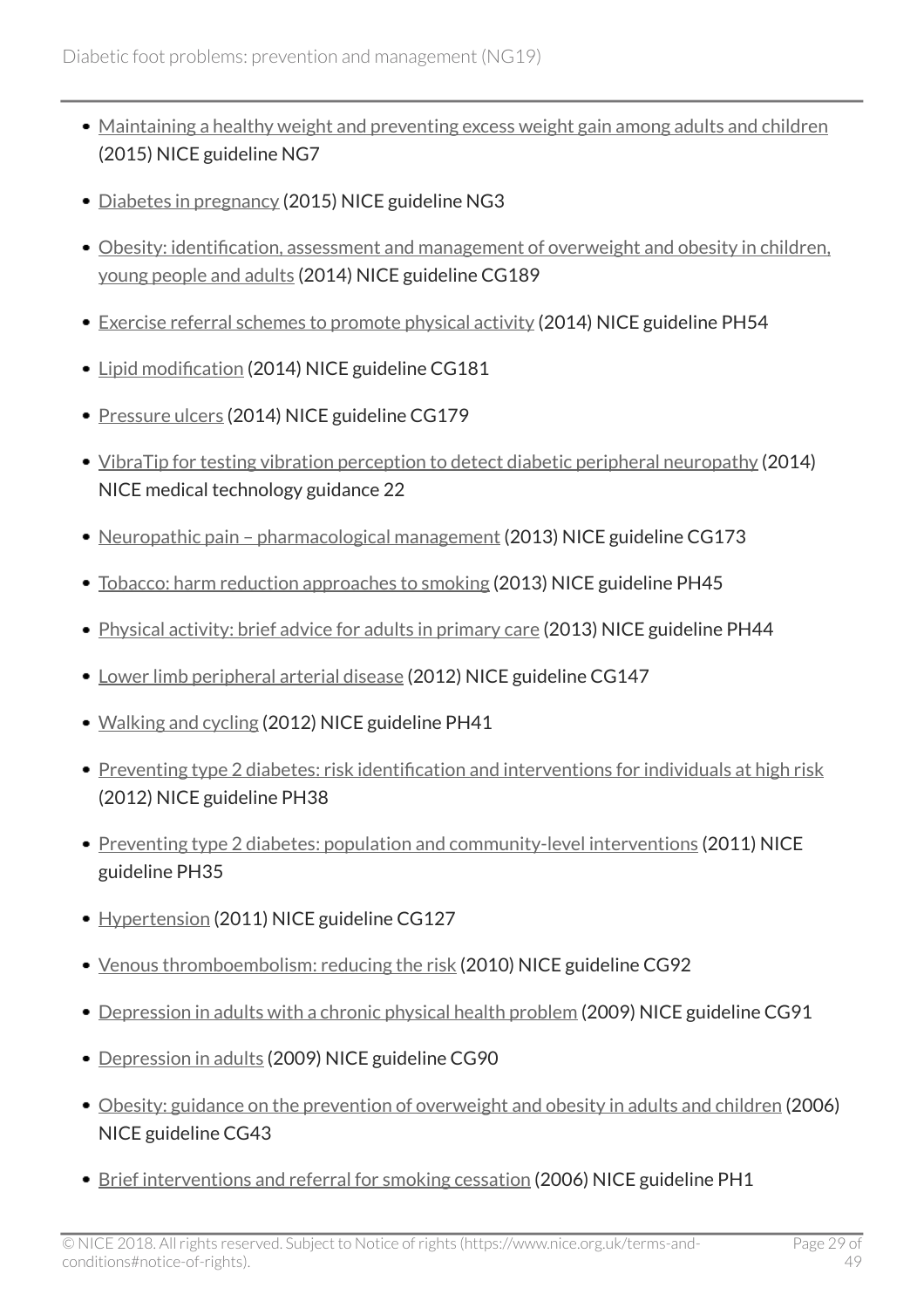[Guidance on the use of patient-education models for diabetes](http://www.nice.org.uk/guidance/ta60) (2003) NICE technology appraisal guidance 60

#### Under development

NICE is developing the following guidance:

• [Sepsis: the recognition, diagnosis and management of severe sepsis.](https://www.nice.org.uk/guidance/indevelopment/gid-cgwave0686) NICE guideline (publication expected July 2016)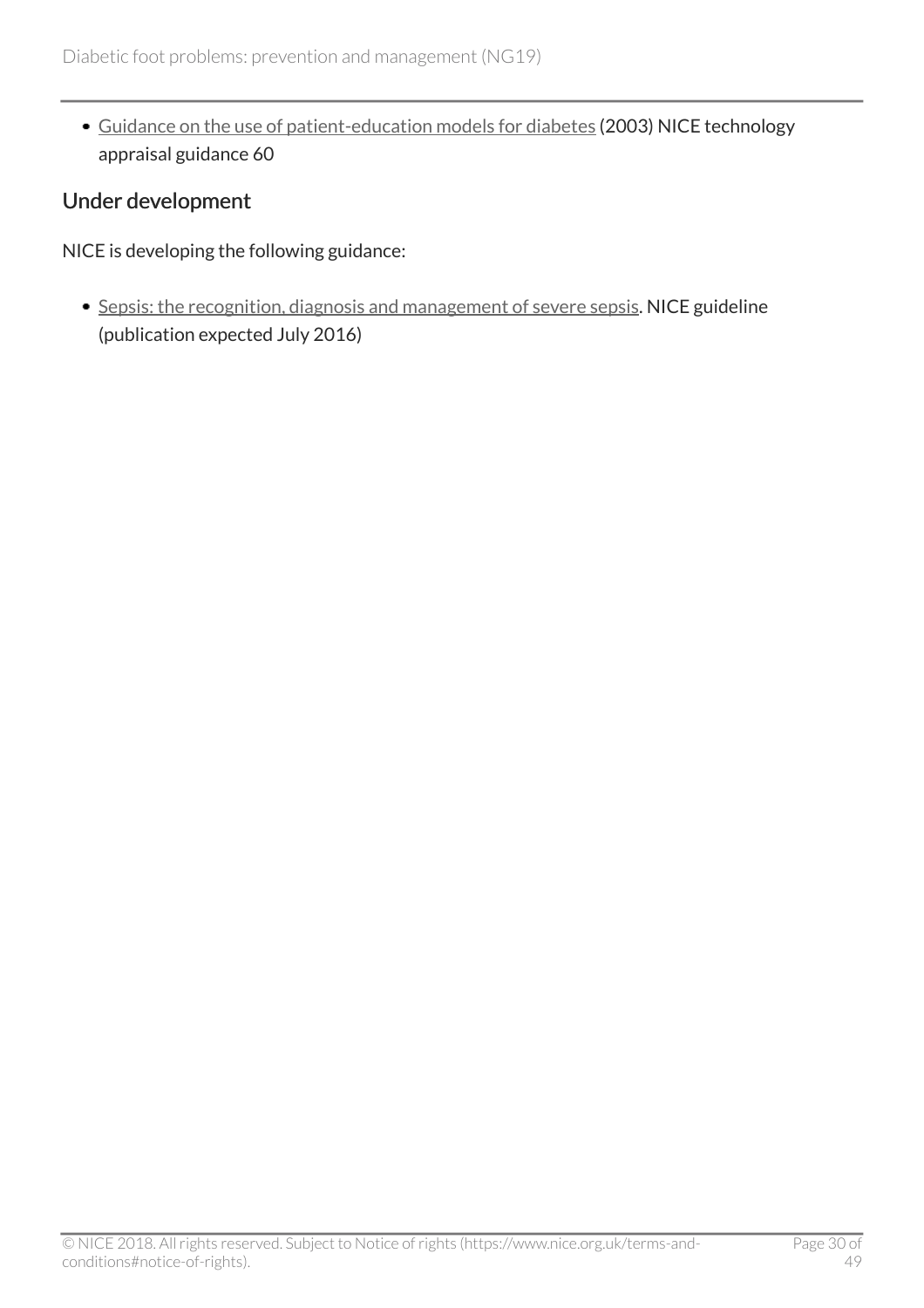# <span id="page-30-0"></span>4 The Guideline Development Group, Internal Clinical Guidelines team and NICE project team, and declarations of interests

### <span id="page-30-1"></span>*4.1 Guideline Development Group*

The Guideline Development Group members listed are those for the 2015 update. For the composition of the previous Guideline Development Group, see the [full guideline](http://www.nice.org.uk/guidance/NG19/Evidence).

#### Damien Longson (Chair)

Consultant Liaison Psychiatrist, Manchester Mental Health and Social Care Trust

#### Chizo Agwu

Consultant Paediatrician/Clinical Director, Sandwell & Birmingham NHS Trust/ Honorary Senior Clinical Lecturer, University of Birmingham

#### Susan Benbow

Diabetologist, Consultant Physician in Diabetes and Endocrinology, Aintree University Hospital NHS Foundation Trust

#### Rachel Berrington

Diabetes Nurse Specialist, Senior Diabetes Specialist Nurse – foot lead University Hospitals of Leicester

Issak Bhojani GP, Blackburn with Darwen

Sue Brown Patient and carer member

Sheila Burston Patient and carer member

#### Trevor Cleveland (co-opted expert member; from October 2013)

Interventional and Consultant Vascular Radiologist, Sheffield Teaching Hospitals

#### Nicholas Foster

Consultant Medical Microbiologist, Leeds Teaching Hospitals NHS Trust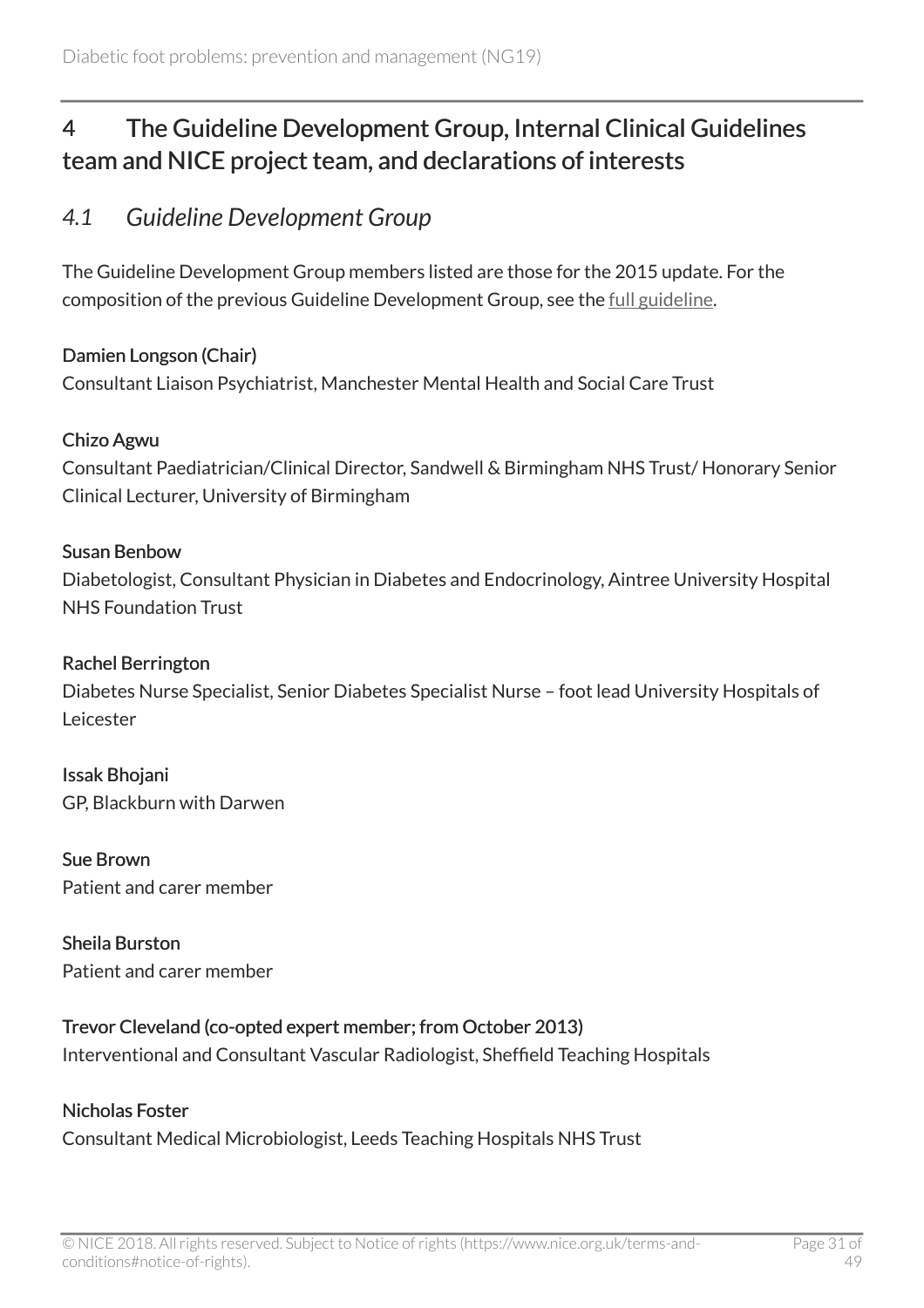#### Catherine Gooday

Principal Podiatrist, Norfolk and Norwich University Hospitals NHS Foundation Trust

#### Stephen Hutchins (co-opted expert member; from November 2013)

Orthotist, Senior Clinical Lecturer in Orthotics, Directorate, Prosthetics and Orthotics, University of Salford

#### Rachael Hutchinson

Orthopaedic Surgeon, Orthopaedic Consultant (foot and ankle paediatrics), Norfolk and Norwich University Hospitals NHS Foundation Trust

#### Laurie King

Clinical Lead Podiatrist, Diabetic Foot Oxfordshire, Oxford Health NHS Foundation Trust and Seconded to Oxford University Hospitals NHS Trust

#### Fania Pagnamenta (co-opted expert member)

Nurse Consultant (tissue viability), Newcastle-upon-Tyne Hospitals NHS Foundation Trust

#### Gerry Rayman

Diabetologist, Consultant Physician and Head of Service, The Diabetes and Endocrine Centre and Diabetes Foot Clinic and Research Unit, Ipswich Hospital NHS Trust

#### Stella Vig

Vascular Surgeon, Vascular and General Surgical Consultant, Croydon University Hospital

### <span id="page-31-0"></span>*4.2 Internal Clinical Guidelines team*

#### Stephen Duffield (from April 2014)

Technical Analyst

Susan Ellerby Clinical Adviser

#### Nicole Elliott (until June 2014) Associate Director

#### Vicky Gillis (from November 2013 to June 2014) Technical Analyst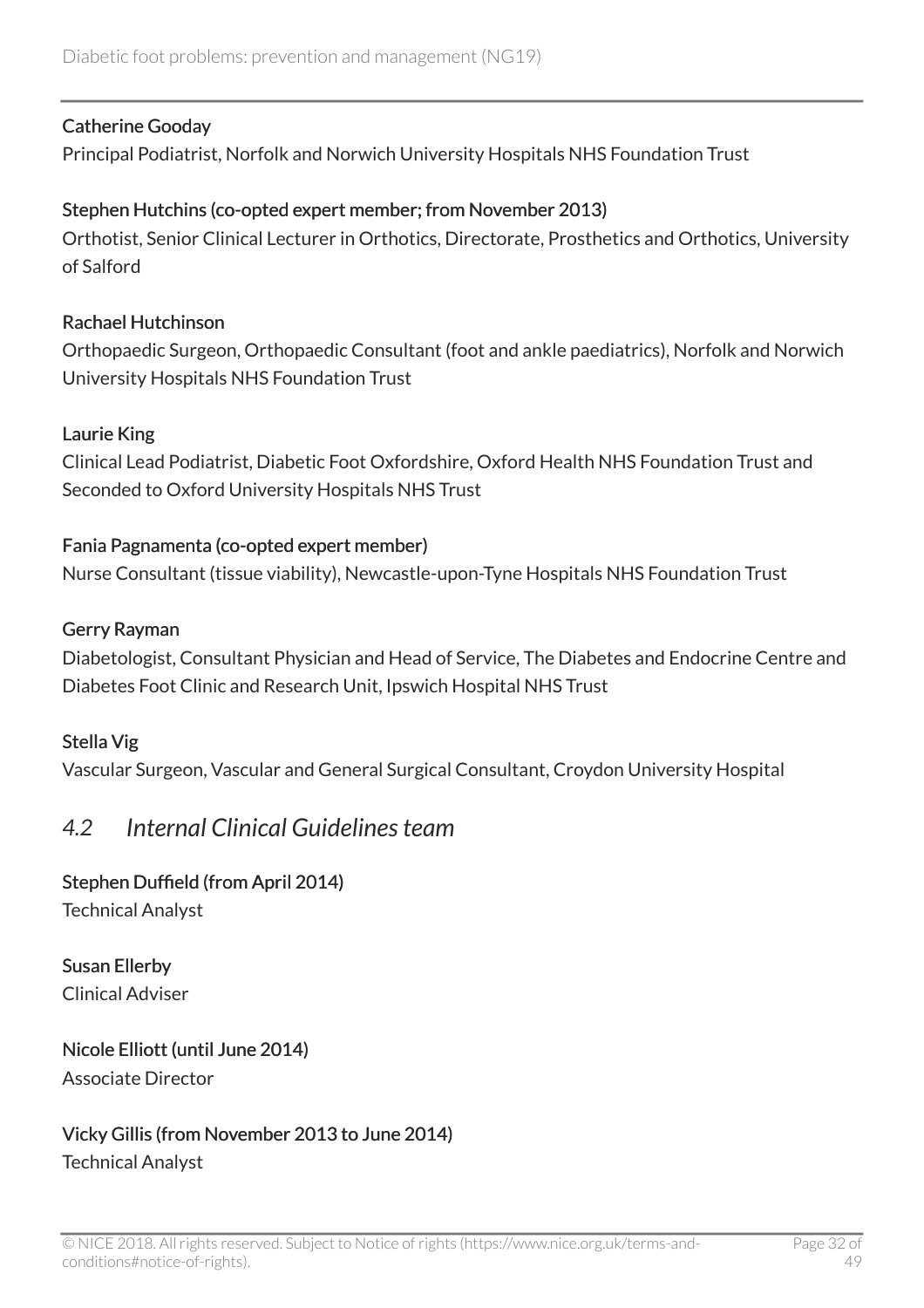Craig Grime (from March 2013 to November 2013) Technical Analyst

Chris Gibbons Health Economist

Michael Heath (until October 2014) Programme Manager

Hugh McGuire (from April 2014) Technical Adviser

Stephanie Mills Project Manager

Gabriel Rogers Technical Adviser

Susan Spiers (from June 2014) Associate Director

Toni Tan (until April 2014) Technical Adviser

### <span id="page-32-0"></span>*4.3 NICE project team*

Christine Carson Guideline Lead

Phil Alderson Clinical Adviser

Claire Ruiz (until August 2013) Guideline Commissioning Manager

### Oliver Bailey (from August 2013 to February 2015)

Guideline Commissioning Manager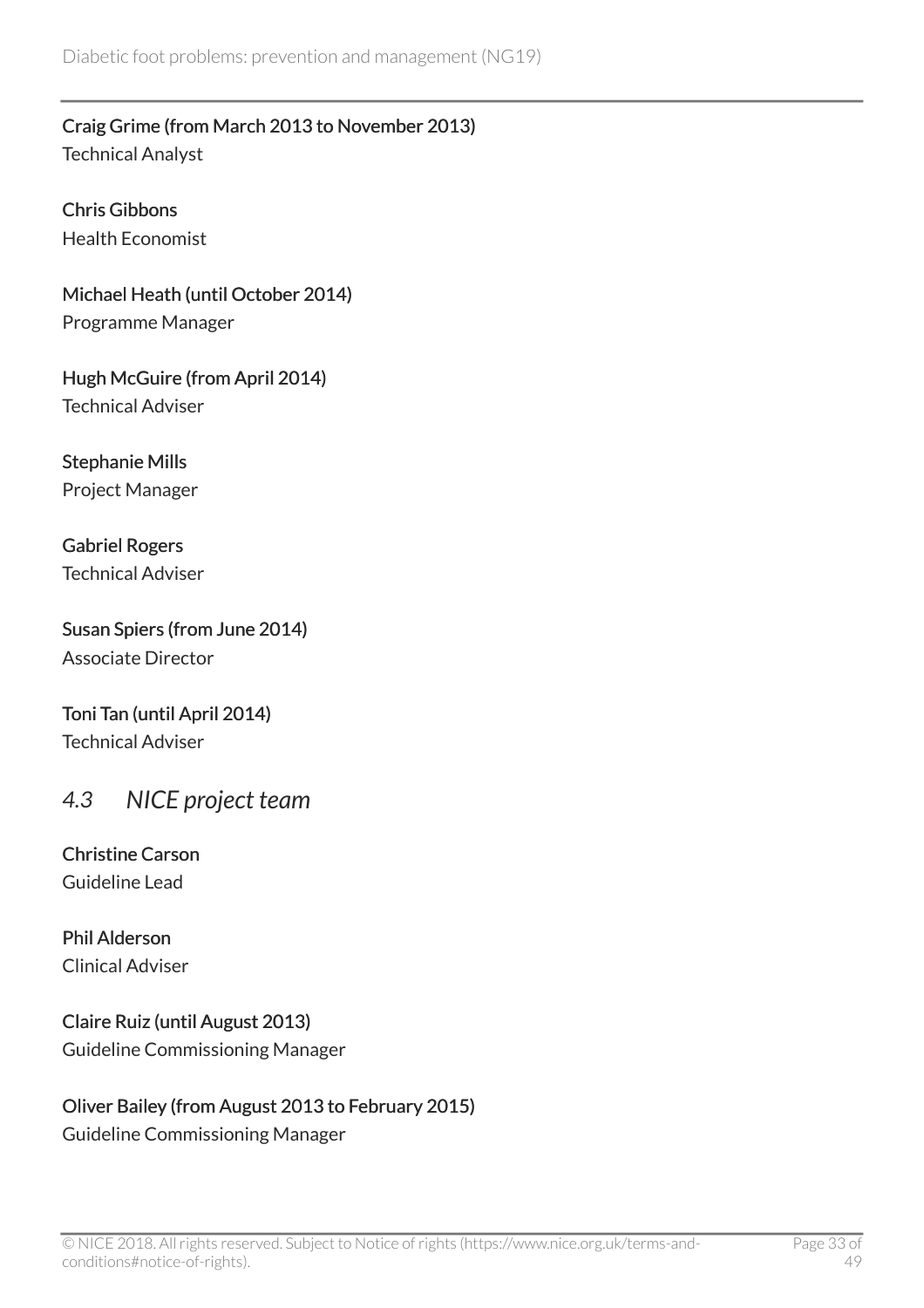Sarah Stephenson (from February 2015) Guideline Commissioning Manager

Laura Donegani (until March 2013) Guideline Coordinator

Anthony Gildea (March 2013 to November 2014) Guideline Coordinator

Besma Nash (from November 2013 to April 2015) Guideline Coordinator

James Povah (from April 2015 to June 2015) Guideline Coordinator

Trudie Willingham (from June 2015) Guideline Coordinator

Nichole Taske Technical Lead

Bhash Naidoo Technical Adviser, Health Economics

Jasdeep Hayre (until June 2014) Technical Analyst, Health Economics

Sarah Palombella Senior Medical Editor

### <span id="page-33-0"></span>*4.4 Declarations of interests*

The following members of the Guideline Development Group made declarations of interests. All other members of the Group stated that they had no interests to declare.

| Member<br>Interest declared | Type of<br>interest | Decision taken |
|-----------------------------|---------------------|----------------|
|-----------------------------|---------------------|----------------|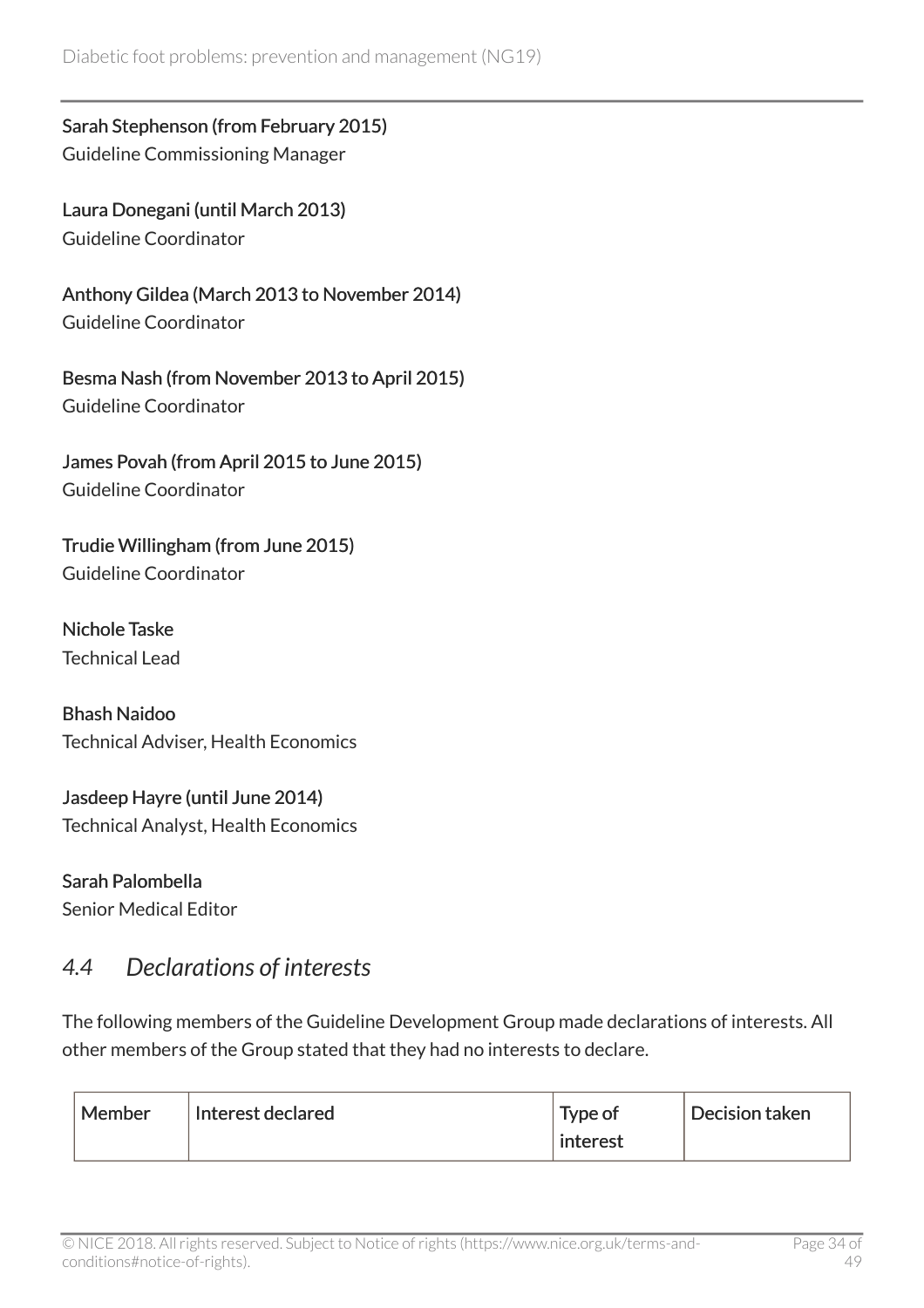| Chizo Agwu | Chair of the Association of Children's<br><b>Diabetes Clinicians</b>                                                                                                           | Specific,<br>non-personal<br>pecuniary<br>interest | Declare and<br>participate |
|------------|--------------------------------------------------------------------------------------------------------------------------------------------------------------------------------|----------------------------------------------------|----------------------------|
| Chizo Agwu | Received an educational grant from Ferring<br>Pharmaceuticals to cover travel and<br>accommodation to attend the European<br>Society of Paediatric Endocrinology<br>conference | Non-specific<br>personal<br>pecuniary<br>interest  | Declare and<br>participate |
| Chizo Agwu | On the committee organising the annual<br><b>Association of Children's Diabetes</b><br>Clinicians conference in February 2015                                                  | Specific<br>non-personal<br>pecuniary<br>interest  | Declare and<br>participate |
| Chizo Agwu | Member of the Royal College of Paediatrics<br>and Children's Health                                                                                                            | Specific<br>personal<br>non-pecuniary<br>interest  | Declare and<br>participate |
| Chizo Agwu | Member of the European Society of<br>Paediatric Endocrinology                                                                                                                  | Specific<br>personal<br>non-pecuniary<br>interest  | Declare and<br>participate |
| Chizo Agwu | Member of the British Society for<br>Paediatric Endocrinology and Diabetes                                                                                                     | Specific<br>personal<br>non-pecuniary<br>interest  | Declare and<br>participate |
| Chizo Agwu | Member of the International Society for<br><b>Pediatric and Adolescent Diabetes</b>                                                                                            | Specific<br>personal<br>non-pecuniary<br>interest  | Declare and<br>participate |
| Chizo Agwu | On the editorial board of the journal,<br>Diabetes Digest                                                                                                                      | Specific<br>personal<br>non-pecuniary<br>interest  | Declare and<br>participate |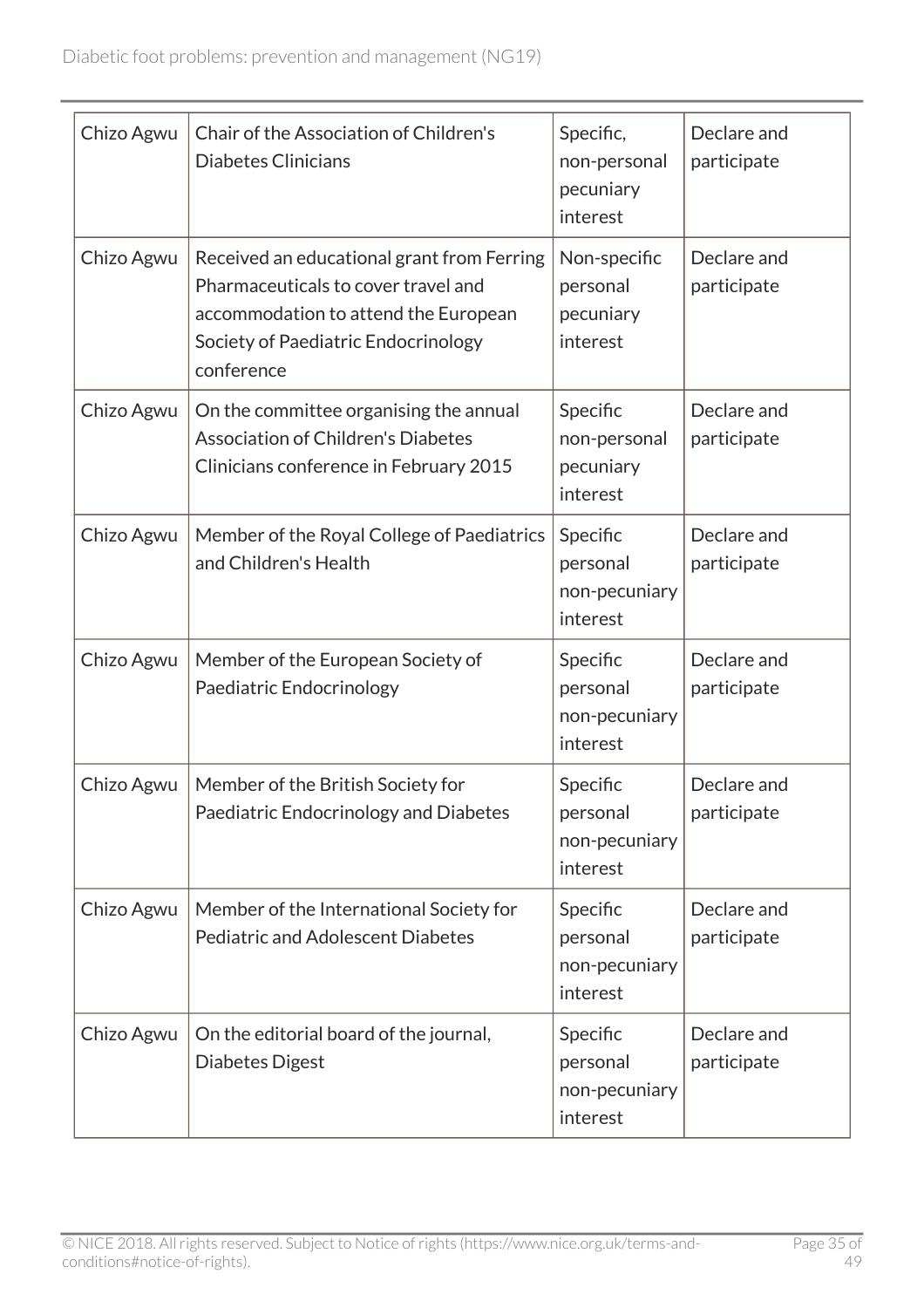| Susan<br>Benbow         | Partner is employed by WL Gore, which<br>manufactures a variety of health-related<br>products including stents in the US and also<br>produces GORE-tex footwear                                                                                       | Non-specific<br>personal<br>family interest            | Declare and<br>participate                                                     |
|-------------------------|-------------------------------------------------------------------------------------------------------------------------------------------------------------------------------------------------------------------------------------------------------|--------------------------------------------------------|--------------------------------------------------------------------------------|
| Susan<br>Benbow         | Chaired a conference for the Royal College<br>of Physicians in November 2014 on<br>'Diabetes in the elderly'                                                                                                                                          | Personal<br>non-pecuniary<br>interest                  | Declare and<br>participate                                                     |
| Rachel<br>Berrington    | Paid by Lilly to give quarterly talks on<br>diabetic peripheral neuropathy                                                                                                                                                                            | Specific<br>personal<br>pecuniary<br>interest          | Declare and<br>withdraw from<br>discussions that<br>may relate to the<br>topic |
| Rachel<br>Berrington    | Involved in research for the University of<br>Nottingham on 'Evaluation of lightweight<br>fibreglass heel casts in the management of<br>ulcers of the heel in diabetes'                                                                               | Personal<br>non-pecuniary<br>interest                  | Declare and<br>participate                                                     |
| Rachel<br>Berrington    | Chair of local Casting Consensus Group.<br>The aim of the group is to standardise how<br>casting is performed, with competencies<br>attached                                                                                                          | Personal<br>non-pecuniary<br>interest                  | Declare and<br>participate                                                     |
| <b>Issak</b><br>Bhojani | Presented a talk to local GPs on fasting<br>(Ramadan) and hypoglycaemia. The<br>educational session was sponsored by<br>Merck and Co.                                                                                                                 | Non-specific<br>personal<br>pecuniary<br>interest      | Declare and<br>participate                                                     |
| <b>Issak</b><br>Bhojani | GP surgery is being paid to take part in a<br>randomised controlled trial 'QSAC: Oral<br>Steroids for Acute Cough'. The trial is being<br>funded through the National School for<br>Primary Care Research (National Institute<br>for Health Research) | Non-specific,<br>non-personal<br>pecuniary<br>interest | Declare and<br>participate                                                     |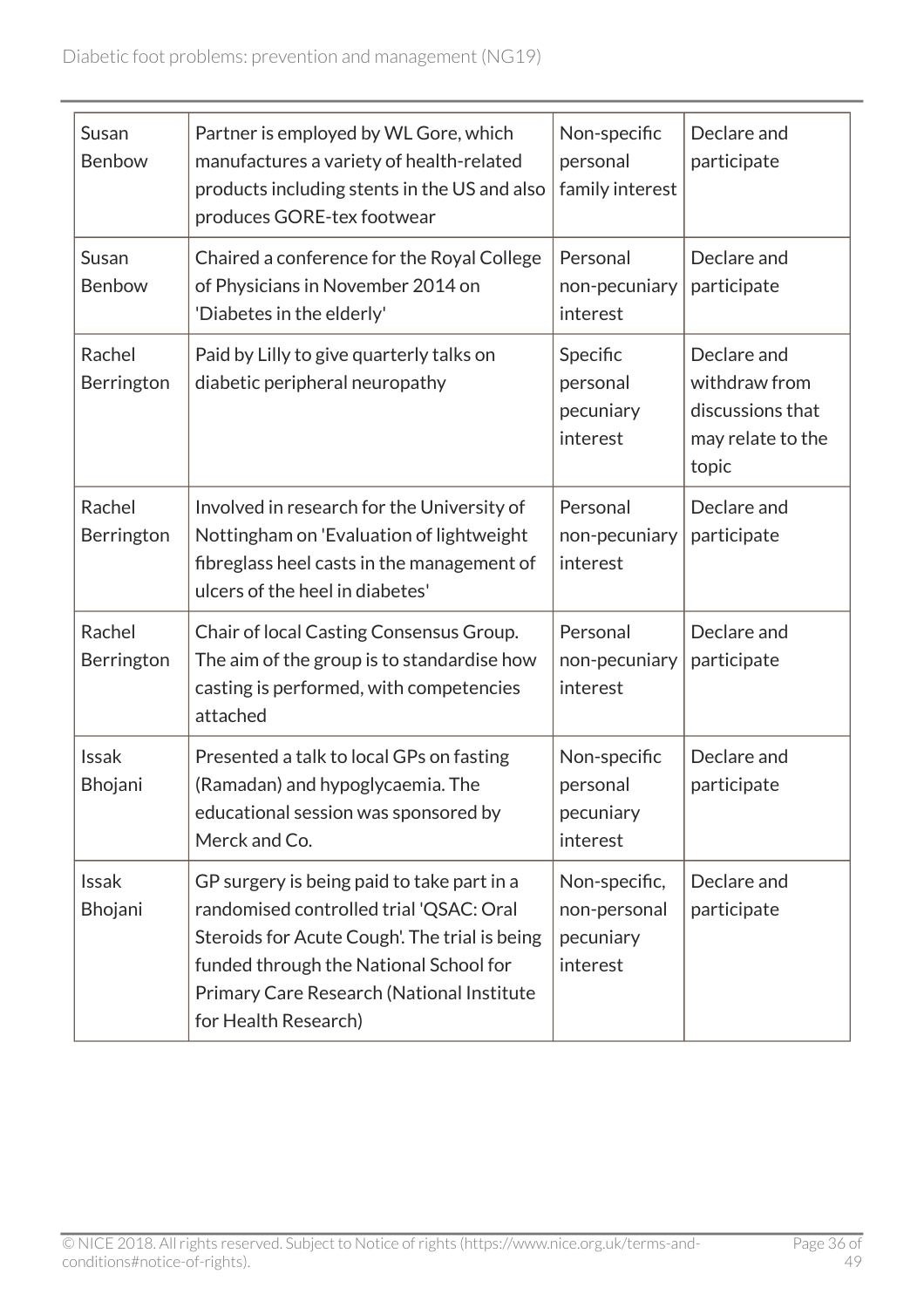| Catherine<br>Gooday | Manages a foot clinic currently involved in<br>the following research trials for which the<br>clinic is being reimbursed:<br>• Evaluation of lightweight fibreglass heel<br>casts in the management of heel ulcers in<br>diabetes. Sponsored by Nottingham<br>University. CRN adopted trial | Non-personal<br>pecuniary<br>interest | Declare and<br>participate |
|---------------------|---------------------------------------------------------------------------------------------------------------------------------------------------------------------------------------------------------------------------------------------------------------------------------------------|---------------------------------------|----------------------------|
|                     | • Comparing sampling methods in diabetic<br>foot infections (CODIFI). Sponsored by<br>University Leeds. CRN adopted trial                                                                                                                                                                   |                                       |                            |
|                     | • Assessment of the efficacy and safety of a<br>new wound dressing in the local treatment<br>of diabetic foot ulcers (EXPLORER). CRN<br>adopted trial                                                                                                                                       |                                       |                            |
|                     | Proposed future involvement in studies                                                                                                                                                                                                                                                      |                                       |                            |
|                     | • LeucoPatch Study. Sponsor Nottingham<br>University                                                                                                                                                                                                                                        |                                       |                            |
|                     | • Molnlycke Dressing Study.                                                                                                                                                                                                                                                                 |                                       |                            |
|                     | • Authorship on - Putting feet first:<br>national minimum skills framework. The<br>national minimum skills framework for<br>commissioning of foot care services for<br>people with diabetes. Revised 2011                                                                                   |                                       |                            |
|                     | • Member of Diabetes UK - Putting Feet<br><b>First Implementation Group</b>                                                                                                                                                                                                                 |                                       |                            |
| Catherine<br>Gooday | Member of a Casting Consensus Group                                                                                                                                                                                                                                                         | Personal<br>non-pecuniary<br>interest | Declare and<br>participate |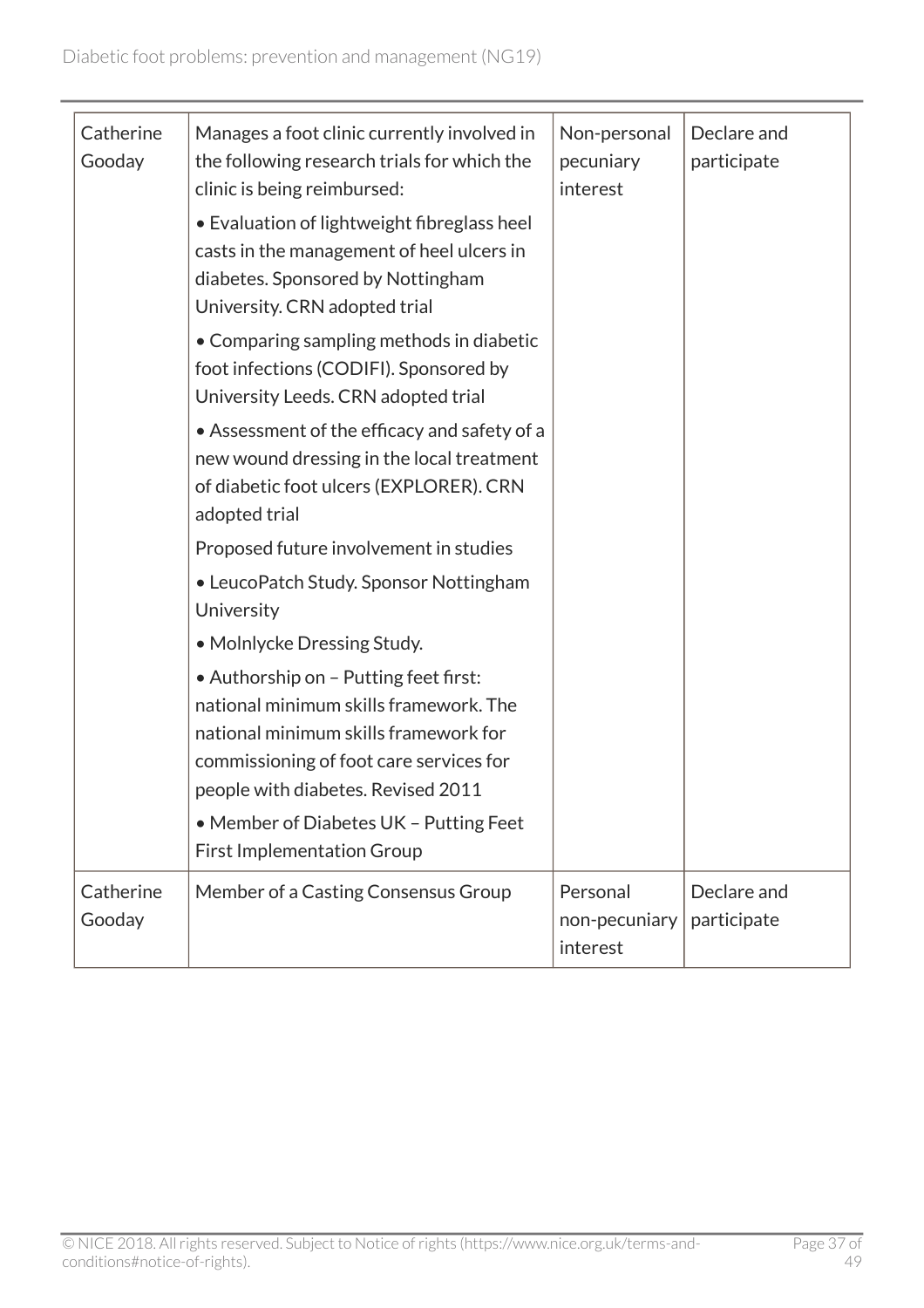| Stephen<br><b>Hutchings</b> | Co-author of a published article:<br>Chapman JD, Preece S, Braunstein B,<br>Höhne A, Nester CJ, Brueggemann P,<br>Hutchins S (2013) Effect of rocker shoe<br>design features on forefoot plantar<br>pressures in people with and without<br>diabetes. Clin Biomech (Bristol, Avon)<br>28(6): 679-85<br>This was an output of an EU-funded<br>project: Special Shoe Movement (SSHOES)<br>EC (Framework) project award, University<br>of Salford. Principal investigator: C Nester<br>(50%). Co-investigators: A Williams (15%),<br>D Howard (20%), S Hutchins (15%) | Personal<br>non-pecuniary<br>interest | Declare and<br>participate                                                                                               |
|-----------------------------|--------------------------------------------------------------------------------------------------------------------------------------------------------------------------------------------------------------------------------------------------------------------------------------------------------------------------------------------------------------------------------------------------------------------------------------------------------------------------------------------------------------------------------------------------------------------|---------------------------------------|--------------------------------------------------------------------------------------------------------------------------|
| Laurie King                 | Research interest in the Ektona, a 3D<br>camera                                                                                                                                                                                                                                                                                                                                                                                                                                                                                                                    | Personal<br>non-pecuniary<br>interest | Declare and<br>participate                                                                                               |
| Fania<br>Pagnamenta         | Reimbursement for study leave and travel<br>by URGO Medical to attend Wound UK<br>conference in November 2012                                                                                                                                                                                                                                                                                                                                                                                                                                                      | Personal<br>pecuniary<br>interest     | Declare and<br>participate on a<br>co-opted expert<br>basis (not able to<br>participate in<br>making<br>recommendations) |
| Fania<br>Pagnamenta         | Reimbursement by Direct Healthcare for<br>travel and accommodation to attend a<br>study day on pressure ulcer and measuring<br>improvement                                                                                                                                                                                                                                                                                                                                                                                                                         | Personal<br>pecuniary<br>interest     | Declare and<br>participate on a<br>co-opted expert<br>basis (not able to<br>participate in<br>making<br>recommendations) |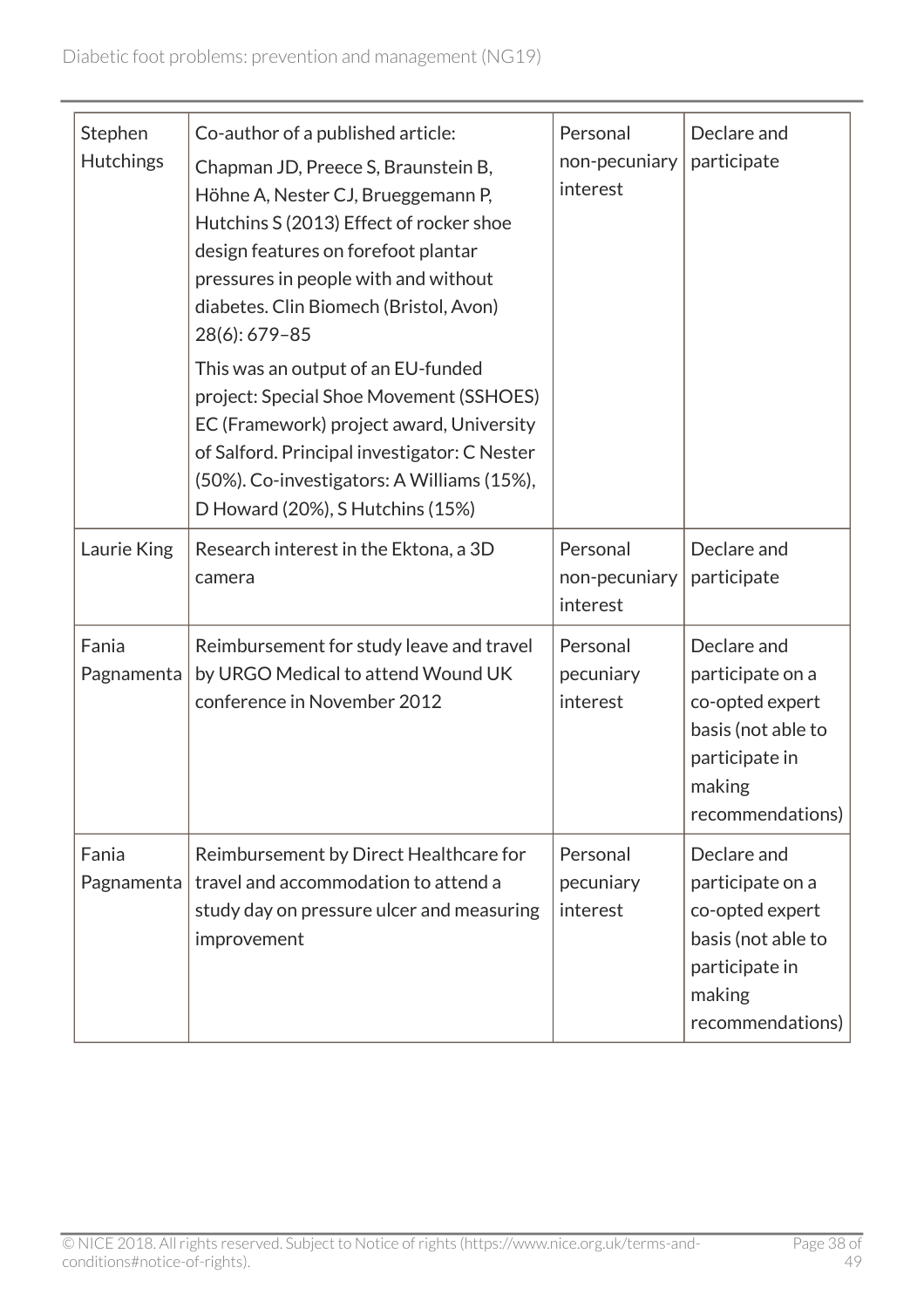| Fania<br>Pagnamenta | Fully sponsored by ArjoHuntleigh to attend<br>the European Pressure Ulcer Advisory<br>Panel Conference in August 2013                                                                                                                                                                                                                                                   | Personal<br>pecuniary<br>interest     | Declare and<br>participate on a<br>co-opted expert<br>basis (not able to<br>participate in<br>making<br>recommendations) |
|---------------------|-------------------------------------------------------------------------------------------------------------------------------------------------------------------------------------------------------------------------------------------------------------------------------------------------------------------------------------------------------------------------|---------------------------------------|--------------------------------------------------------------------------------------------------------------------------|
| Gerry<br>Rayman     | Receives reimbursement from Owen<br>Mumford who manufacture the neuropen,<br>a monofilament and neurotip device<br>designed by Gerry Rayman about 10 years<br>ago                                                                                                                                                                                                       | Personal<br>pecuniary<br>interest     | Declare and<br>withdraw from<br>related<br>discussions                                                                   |
| Gerry<br>Rayman     | Principal investigator on research<br>conducted by his department. Research<br>grants have been received from Eli Lilly,<br>Boehringer Ingelheim, Novo Nordisk,<br>Sanofi, Abbott Diabetes Care, Medtronic<br>Diabetes Care and Pfizer. These trials are<br>related to insulin testing, blood glucose<br>meter testing, glucose sensor testing and<br>educational tools | Non-personal<br>pecuniary<br>interest | Declare and<br>participate                                                                                               |
| Gerry<br>Rayman     | National Lead on the inpatient diabetes<br>audit                                                                                                                                                                                                                                                                                                                        | Personal<br>non-pecuniary<br>interest | Declare and<br>participate                                                                                               |
| Gerry<br>Rayman     | Works as clinical adviser on the 'Putting<br>feet first' campaign with Diabetes UK                                                                                                                                                                                                                                                                                      | Personal<br>non-pecuniary<br>interest | Declare and<br>participate                                                                                               |
| Gerry<br>Rayman     | Developed the Ipswich Touch Test for<br>detecting sensory loss in the feet                                                                                                                                                                                                                                                                                              | Personal<br>non-pecuniary<br>interest | Declare and<br>participate                                                                                               |
| Gerry<br>Rayman     | Developed the LDI flare technique                                                                                                                                                                                                                                                                                                                                       | Personal<br>non-pecuniary<br>interest | Declare and<br>participate                                                                                               |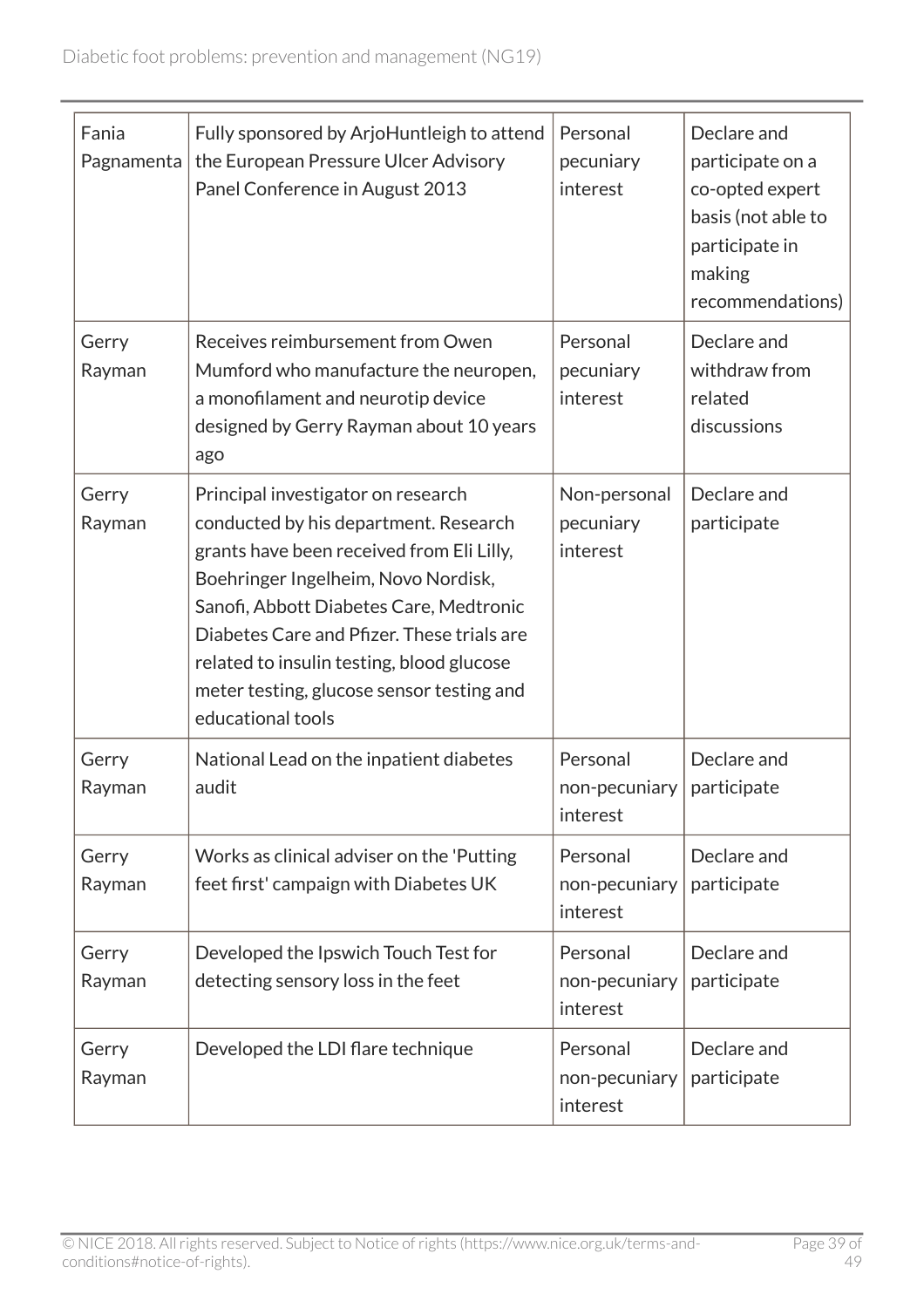# <span id="page-39-0"></span>Implementation: getting started

This section highlights 3 areas of the diabetic foot problems guideline that could have a big impact on practice and be challenging to implement, along with the reasons why change is happening in these areas (given in the box at the start of each area). We identified these with the help of stakeholders and GDG members (see [section 9.4 of the manual\)](https://www.nice.org.uk/article/pmg20/chapter/9-Developing-and-wording-recommendations-and-writing-the-guideline#highlighting-recommendations-for-implementation-support).

# <span id="page-39-1"></span>*The challenge: competently undertaking routine assessments to determine the risk of diabetic foot problems developing*

See [recommendations](http://live-publications.nice.org.uk/recommendations#assessing-the-risk-of-developing-a-diabetic-foot-problem-2) 1.3.3−1.3.7.

Ensuring that all assessments and, where necessary, referrals to foot care services, are undertaken by skilled and trained healthcare professionals will reduce the risk of complications associated with diabetic foot problems (such as ulceration, infection, amputation and death) and their associated costs.

### Ensuring that staff are competent in carrying out routine foot assessment for people with diabetes

It is important that healthcare professionals responsible for undertaking routine assessments to determine a person's risk of diabetic foot problems have the skills and knowledge to meet the requirements for examining people's feet and take the recommended actions described (see [recommendation](http://www.nice.org.uk/guidance/NG19/chapter/1-Recommendations#assessing-the-risk-of-developing-a-diabetic-foot-problem-2) 1.3.4). This may be particularly challenging for healthcare professionals working in general practice who are responsible for caring for people with a wide variety of conditions and who therefore may not have expertise in this area.

*To do this, managers of services responsible for carrying out routine annual foot assessments could:*

- Increase staff awareness of locally available diabetic foot problems services, by making links to:
	- Foot protection service.
	- Multidisciplinary foot care service.
	- Other practices carrying out routine annual foot assessments.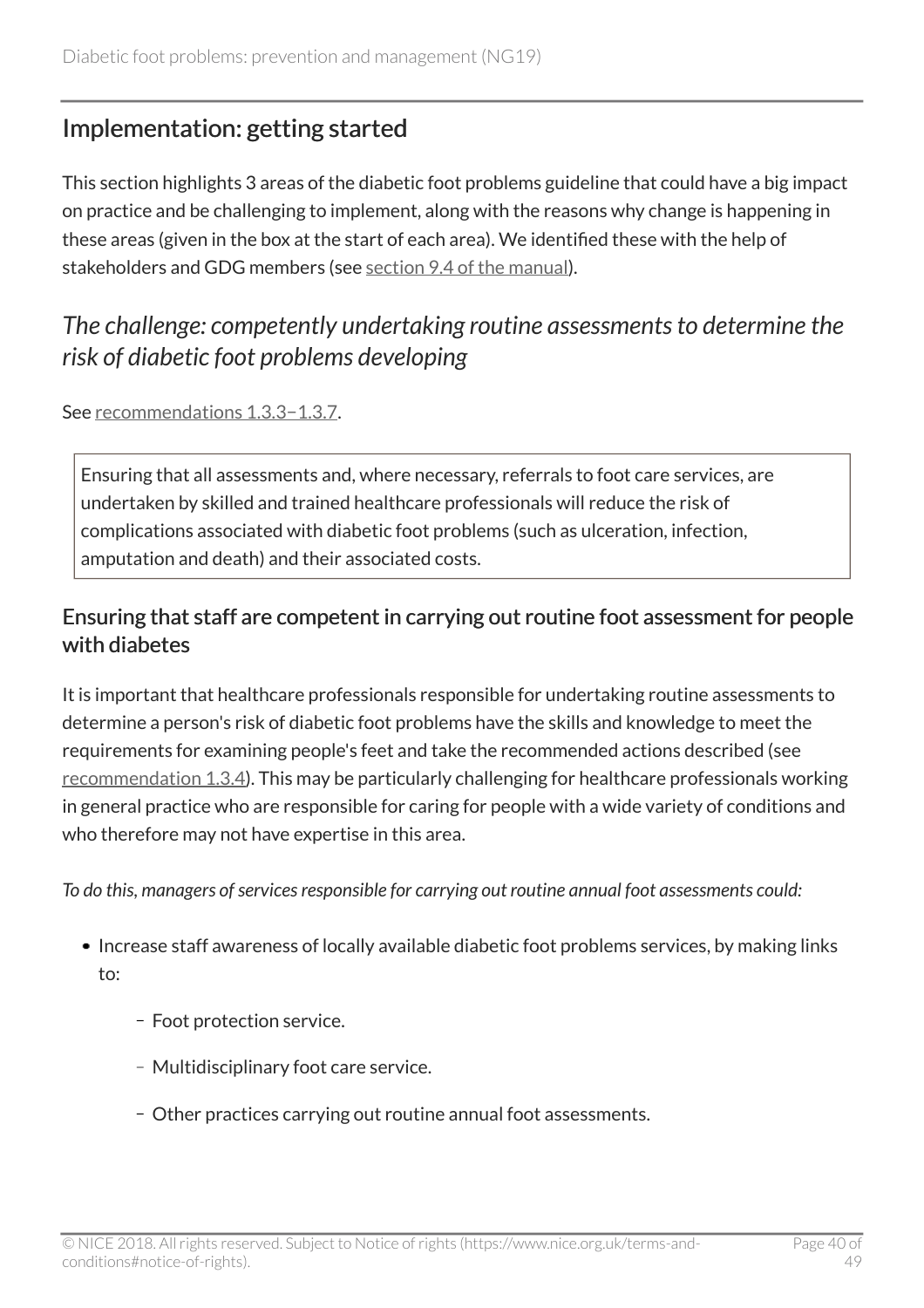Support staff to develop and maintain the necessary skills. This could include regular training events with the local diabetic foot problems service.

*To do this, commissioners could:*

- Review their incentive systems for annual diabetic reviews to support staff to carry out foot assessments in line with the recommendations, and to take appropriate actions with the results.
- Establish an 'integrated interdisciplinary foot care service' for people with diabetes, incorporating the foot protection service and multidisciplinary foot care service, in order to support the skills of those carrying out routine assessments.
- Use service specifications to ensure that assessments are standardised across all the integrated services.

# <span id="page-40-0"></span>*The challenge: establishing a foot protection service*

See recommendations [1.2.1, 1.2.2, 1.3.8–1.3.12, 1.4.2, 1.7.8](http://live-publications.nice.org.uk/recommendations#recommendations).

Improved patient outcomes (such as reduced rates of foot ulceration, infection, gangrene, hospital admissions, amputation and length of hospital stay) and significant cost savings are likely to be achieved in the long term across all care settings where there is access to a foot protection service or multidisciplinary foot care service.

### Ensuring healthcare professionals have the appropriate skills and competencies to deliver the foot protection service:

It may be challenging to ensure that staff in the foot protection service have the necessary skills and competencies because:

- Staff working in some foot protection services may need extra training if the remit of their current foot protection service differs from what is recommended in this guideline.
- Complex, active foot problems are managed by the multidisciplinary foot care service, therefore staff in the foot protection service may find it challenging to maintain their skills and competency in assessing and triaging more complex cases.
- It could be difficult to recruit and retain skilled podiatrists to lead this service at this level.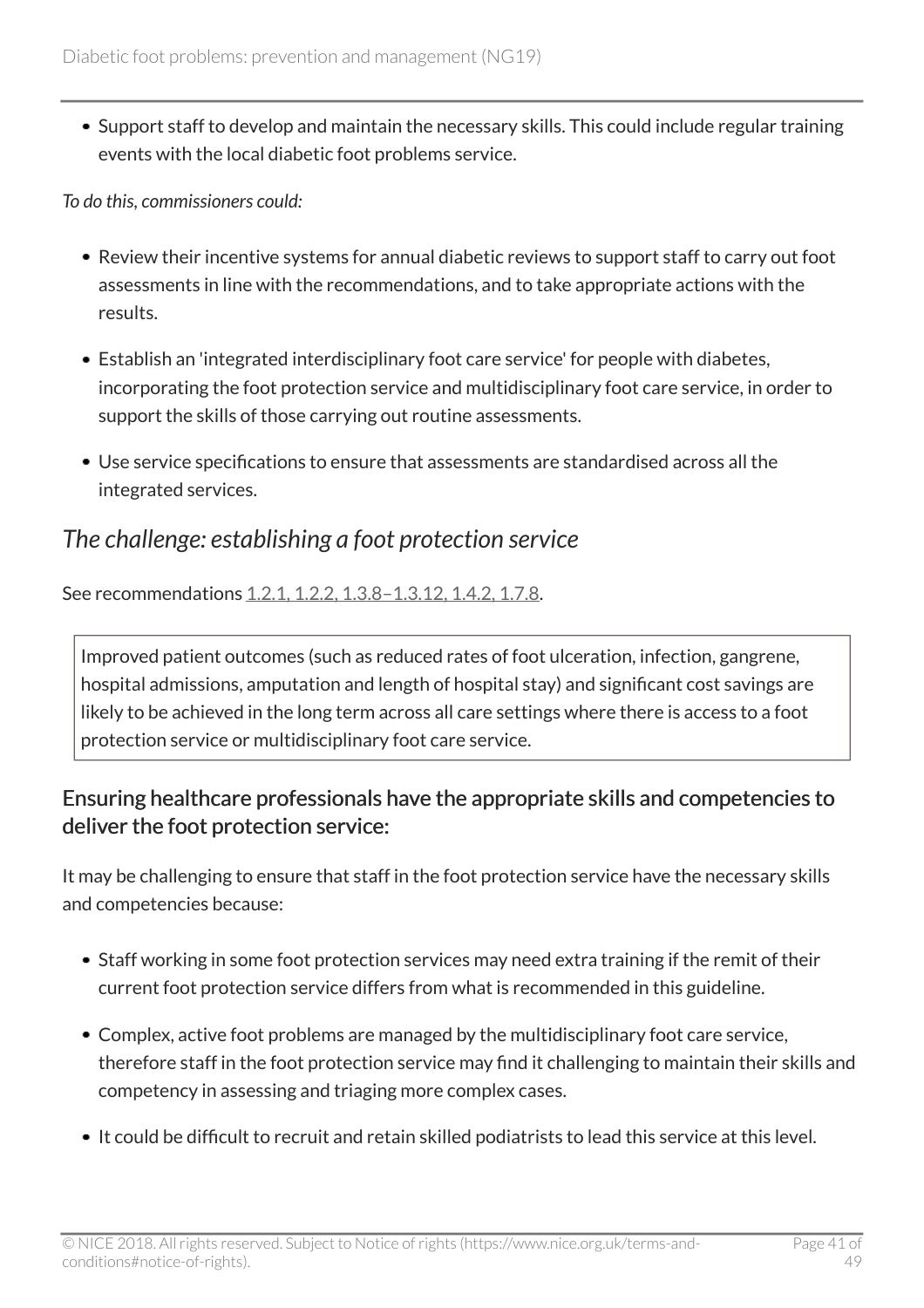*To do this, lead podiatrists and managers of foot protection services could:*

- Invest in long-term development of podiatrists with the relevant skills and competencies by:
	- providing learning placements and opportunities to undergraduate and postgraduate podiatrists
	- liaising with the multidisciplinary foot care service to establish a programme of secondments and rotational placements for qualified podiatrists between services.

#### *What could commissioners do to help?*

Support members of the multidisciplinary foot care service to be flexible, and provide access to their skills for the foot protection service. This would promote shared learning and training, and increase service capacity.

### Ensuring timely access to the service for eligible patients

Achieving the recommended timeframes for triaging, assessing and reassessing people with diabetes may be a change to current practice for some areas (see recommendations  $1.3.9, 1.3.11$ and  $(1.4.2)$  $(1.4.2)$  and may increase demand on capacity.

#### *To do this, lead podiatrists and managers of the footprotection services could:*

- Review people under the care of the (diabetic) foot protection service and ensure that they meet the criteria identified within this guideline. See the QIPP example [podiatry education to](https://www.nice.org.uk/savingsandproductivityandlocalpracticeresource?ci=http%3a%2f%2farms.evidence.nhs.uk%2fresources%2fQIPP%2f959489%2fattachment%3fniceorg%3dtrue) [empower patients to self-care.](https://www.nice.org.uk/savingsandproductivityandlocalpracticeresource?ci=http%3a%2f%2farms.evidence.nhs.uk%2fresources%2fQIPP%2f959489%2fattachment%3fniceorg%3dtrue)
- Use the NICE [costing report and template](http://www.nice.org.uk/guidance/ng19/costing) to develop a business case for local commissioners to secure support for development or enhancement of a foot protection service with capacity to meet demand.

#### *What can commissioners do to help?*

- Be flexible with resources when establishing a foot protection service to maximise patient access to healthcare professionals with skills in diabetology, biomechanics, orthoses and wound care when clinically required.
- Ensure that service specifications about which patients should be cared for within this service meet those recommended in this guideline.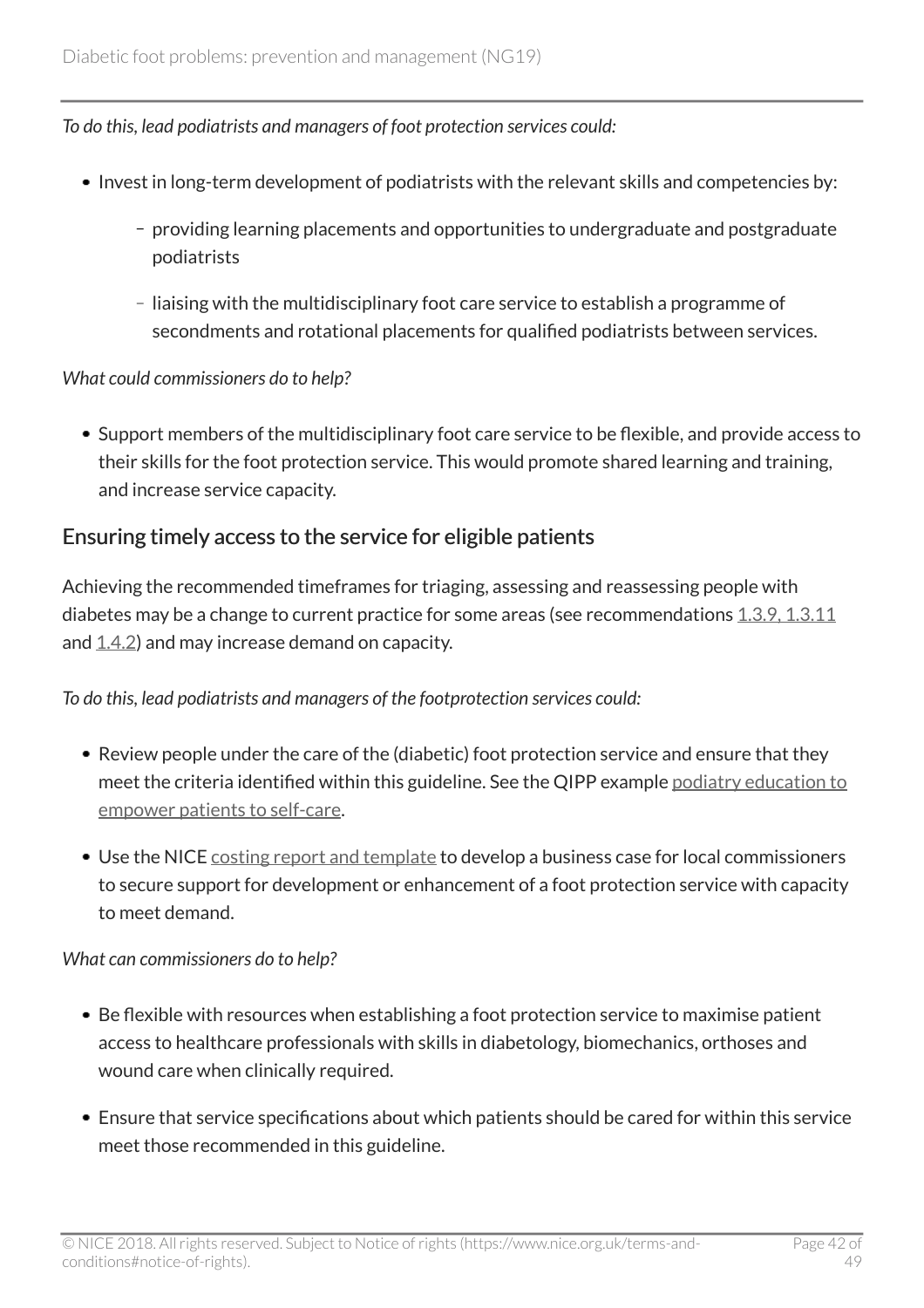Consider creating an integrated interdisciplinary foot care service that starts at the point of diagnosis of diabetes and continues indefinitely. This will streamline the service and allow for rapid referrals, fewer delays and better communication. Service specifications could be used to develop robust protocols and local pathways clearly defining the relationships between services.

# <span id="page-42-0"></span>*The challenge: establishing a multidisciplinary foot care service, which consists of specialists with skills in the recommended areas*

See recommendations [1.1.3, 1.2.1, 1.2.3, 1.4.1, 1.4.2.](http://live-publications.nice.org.uk/recommendations#recommendations)

The presence of multidisciplinary care with a well-designed team reduces rates of amputation and the length of hospital stay.

A culture of sharing of information, skills and abilities will be created by integrating the multidisciplinary foot care service with other services responsible for caring for people at risk of, or with, diabetic foot problems. This could lead to people with diabetes becoming better informed, having faster access to treatment, and fewer mistakes being made.

### Ensuring that people with diabetic foot problems have access to the multidisciplinary foot care service

There are variations in availability and access to this service across the country. Centralisation of vascular services may mean that some hospitals do not have on-site access to vascular specialists.

*To do this hospital managers and the named healthcare professional could:*

- Work creatively to provide a flexible approach that focuses on core membership and achieving access to services when clinically needed, for example, through a network or vascular hub. One idea could be a weekly multidisciplinary foot care service meeting where members of the surgical and radiological teams are present.
- Use the [NICE costing report and template](http://www.nice.org.uk/guidance/ng19/costing) to develop a business case for trust senior management and local commissioners to secure support for establishing or developing the multidisciplinary foot care service. This should include recognition that likely savings will be to the wider health economy.

*To do this, commissioners could:*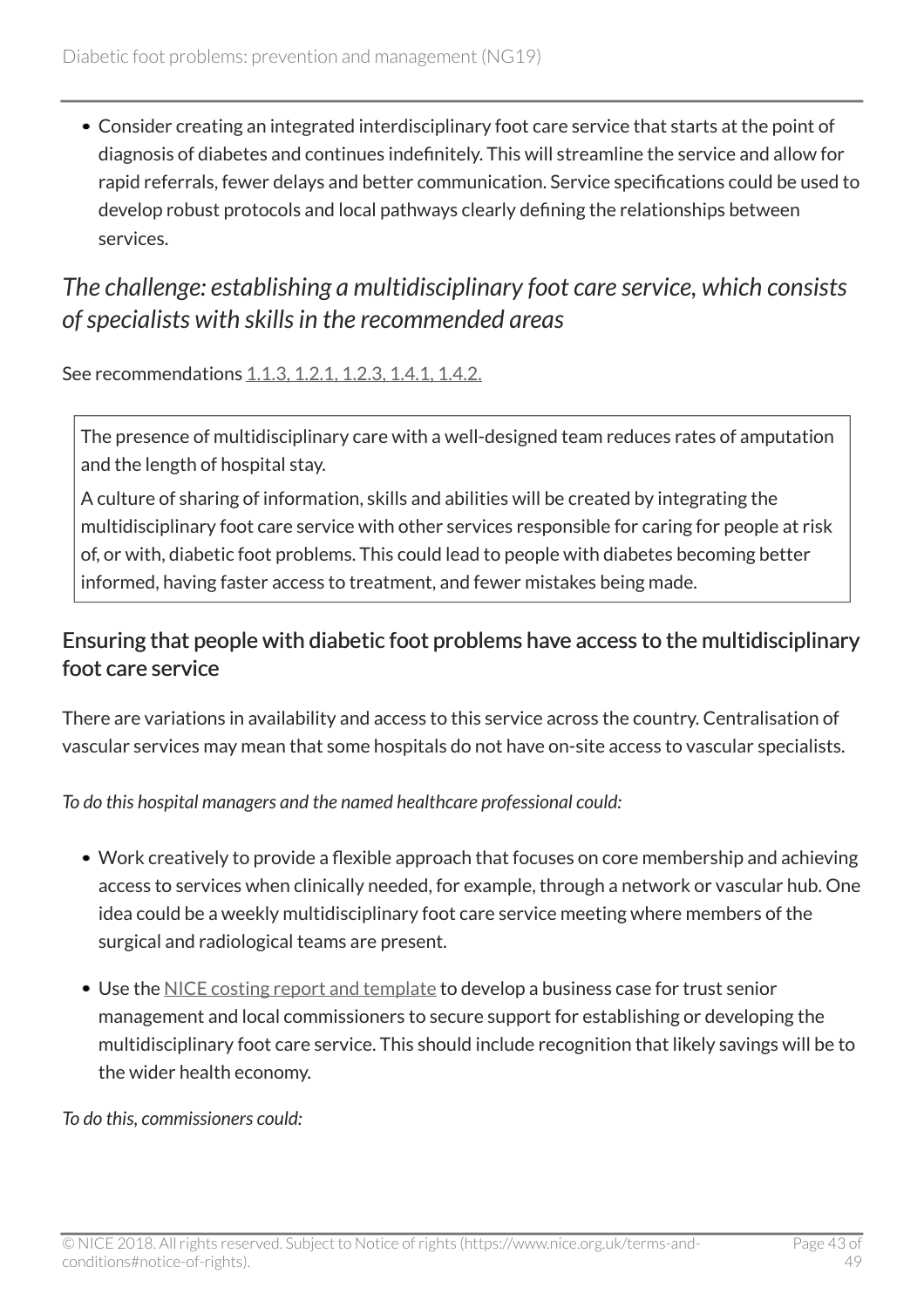- Support the development of a multidisciplinary foot care service through commissioning arrangements. Ensuring access to high-quality vascular services and support from those services will be an important part of this.
- Use service specification to support integration of the multidisciplinary foot care service with the foot protection team and services responsible for the routine annual assessment of the risk of diabetic foot problems.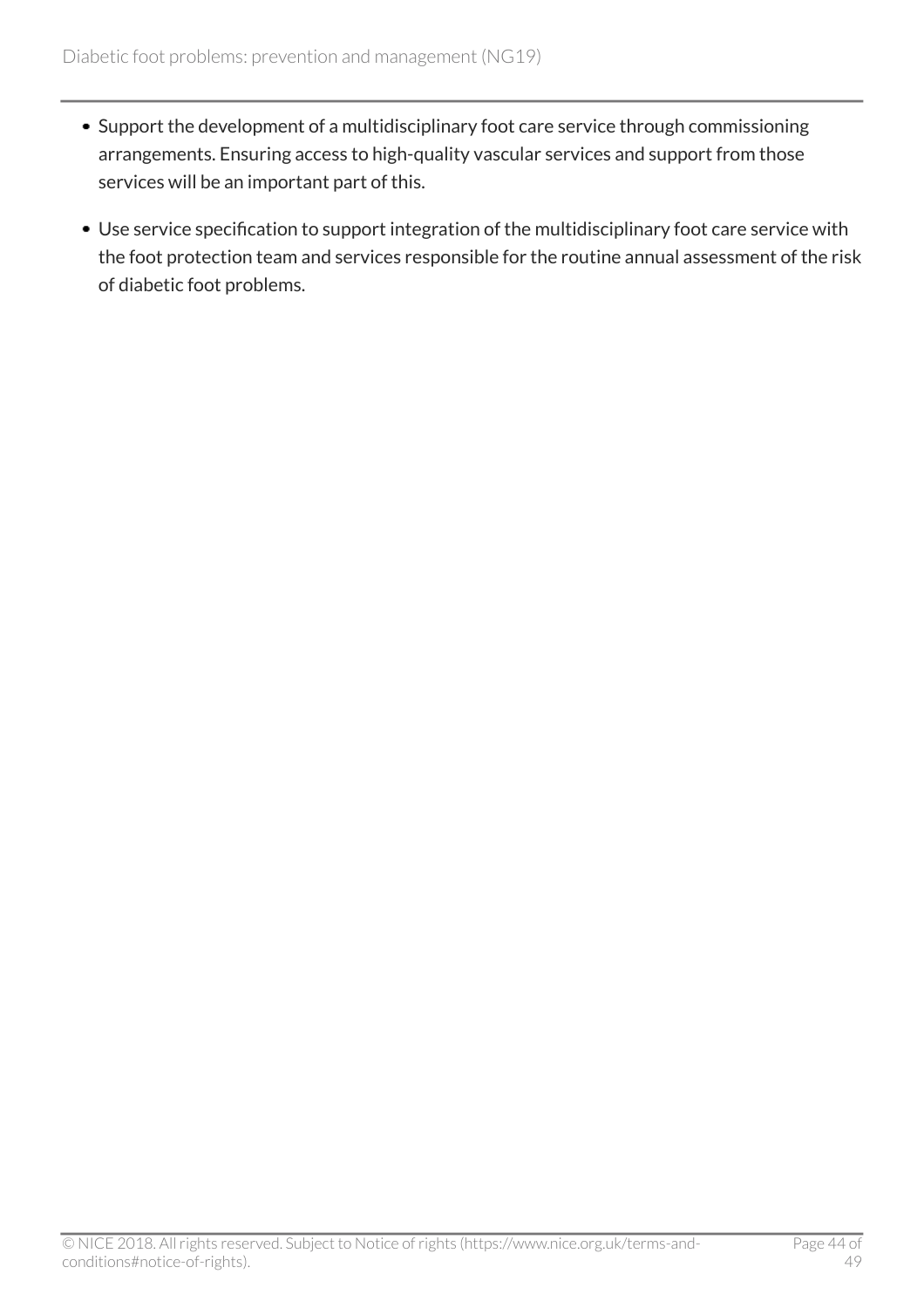# <span id="page-44-0"></span>Need more help?

[Further resources](http://www.nice.org.uk/guidance/ng19/resources) are available from NICE to support implementation of this guideline.

- [The National Diabetes Audit](http://www.diabetes.org.uk/Professionals/Service-improvement/National-Diabetes-Audit/) is a major national clinical audit that measures the effectiveness of diabetes healthcare against NICE Clinical Guidelines and NICE Quality Standards in England and Wales. Within the overarching audit there are sub audits. The following are particularly relevant to diabetic foot problems:
	- The [National Diabetes Core Audit](http://www.hscic.gov.uk/nda) collates data about foot examinations.
	- The [National Diabetes Foot Care Audit](http://www.hscic.gov.uk/footcare) allows all diabetes foot care services to measure their performance against NICE Clinical Guidelines and peer units, and to monitor adverse outcomes for people with diabetes who develop diabetic foot disease.
- A Clinical Knowledge Summary for [assessing and managing diabetic foot problems in type 2](http://cks.nice.org.uk/diabetes-type-2) [diabetes](http://cks.nice.org.uk/diabetes-type-2) (Scenario: Managing foot problems) is currently being updated.
- NICE produces indicators annually for use in the Quality and Outcomes Framework for the UK. The [process for this and the NICE menu](http://www.nice.org.uk/standards-and-indicators/qofindicators) are available.
- NICE [uptake data](http://www.nice.org.uk/uptake) about guideline recommendations and quality standard measures are available on the NICE website.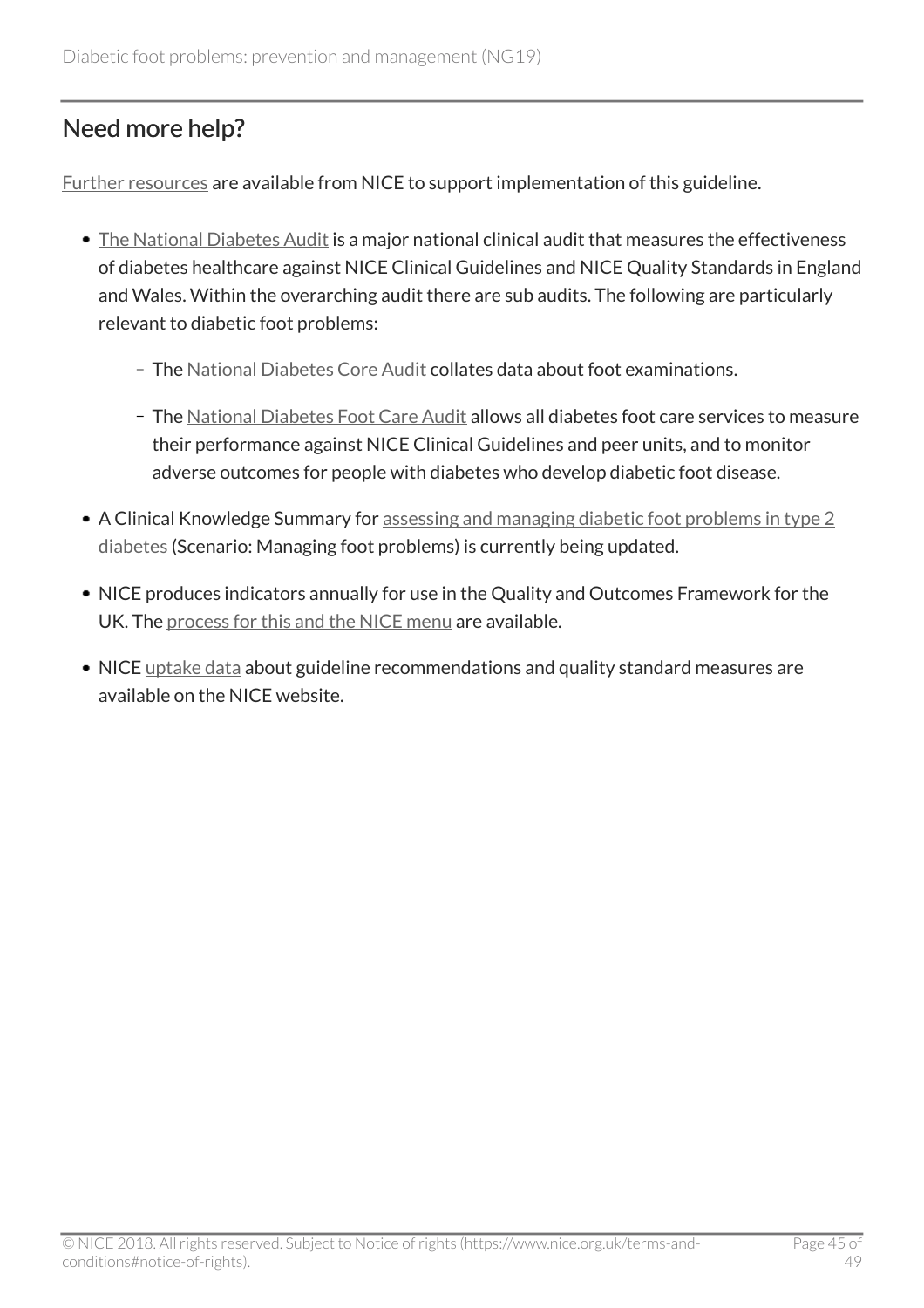# <span id="page-45-0"></span>Changes after publication

January 2016: Recommendation 1.3.6 has been updated to clarify the risk factors for and stratification of risk of developing a diabetic foot problem.

December 2015: Recommendation 1.3.14 and related NICE guidance section amended to refer to updated NICE guideline on [type 2 diabetes in adults.](http://www.nice.org.uk/guidance/ng28)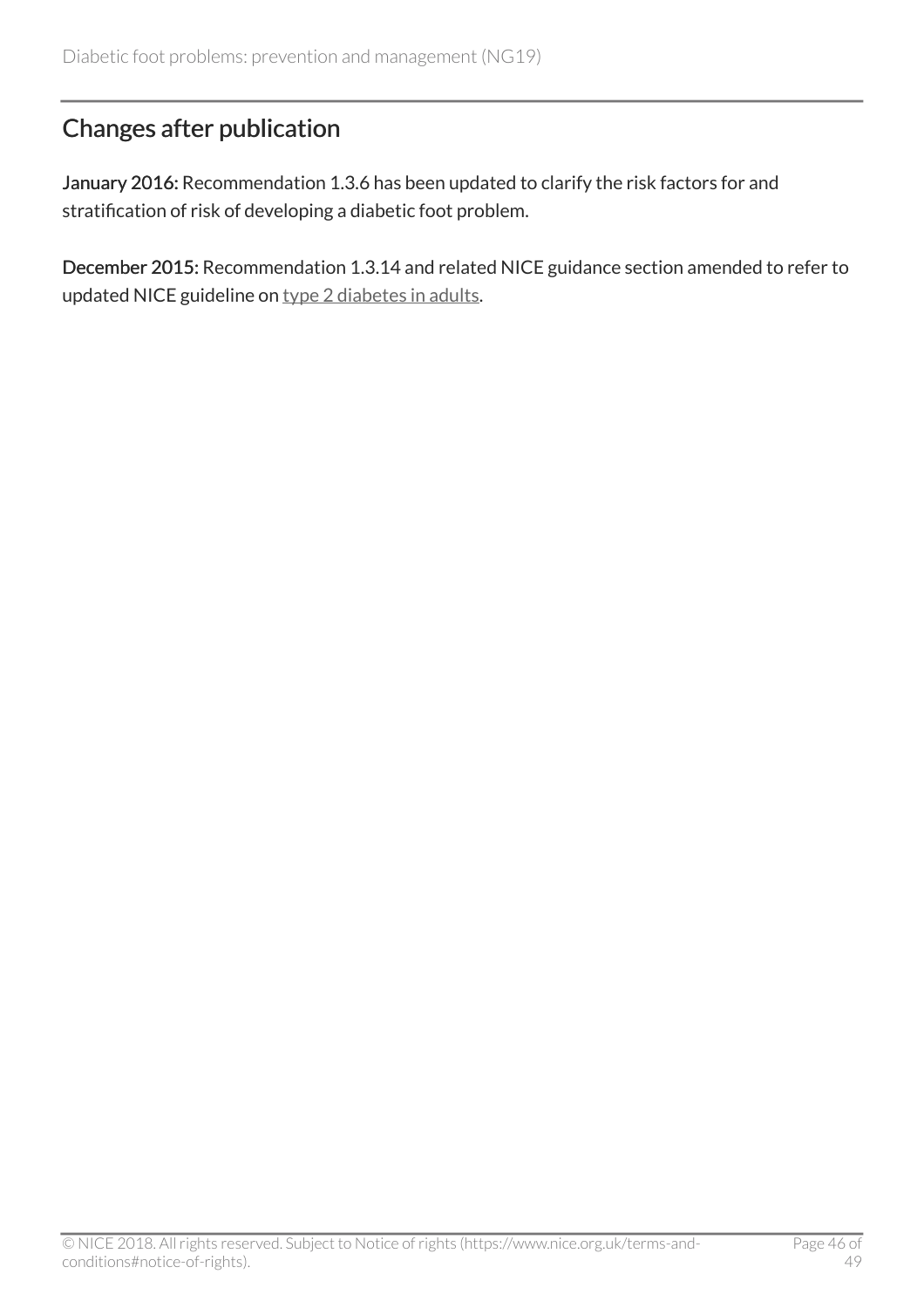# <span id="page-46-0"></span>About this guideline

NICE clinical guidelines are recommendations about the treatment and care of people with specific diseases and conditions.

NICE guidelines are developed in accordance with a [scope](http://www.nice.org.uk/Guidance/ng19/documents) that defines what the guideline will and will not cover.

This guideline was developed by the NICE Internal Clinical Guidelines Programme. The Internal Clinical Guidelines Programme worked with a Guideline Development Group, comprising healthcare professionals (including consultants, GPs and nurses), patients and carers, and technical staff, which reviewed the evidence and drafted the recommendations. The recommendations were finalised after public consultation.

The methods and processes for developing NICE clinical guidelines are described in the [guidelines](http://www.nice.org.uk/article/PMG6/chapter/1%20Introduction) [manual](http://www.nice.org.uk/article/PMG6/chapter/1%20Introduction).

NICE produces guidance, standards and information on commissioning and providing high-quality healthcare, social care, and public health services. We have agreements to provide certain NICE services to Wales, Scotland and Northern Ireland. Decisions on how NICE guidance and other products apply in those countries are made by ministers in the Welsh government, Scottish government, and Northern Ireland Executive. NICE guidance or other products may include references to organisations or people responsible for commissioning or providing care that may be relevant only to England.

# <span id="page-46-1"></span>*Update information*

This guidance updates and replaces NICE guidelines CG10 (published January 2004) and CG119 (published March 2011), and the recommendations on foot care in NICE guideline CG15 (published July 2004).

Recommendations marked [2011] indicates that the evidence has not been reviewed since 2011.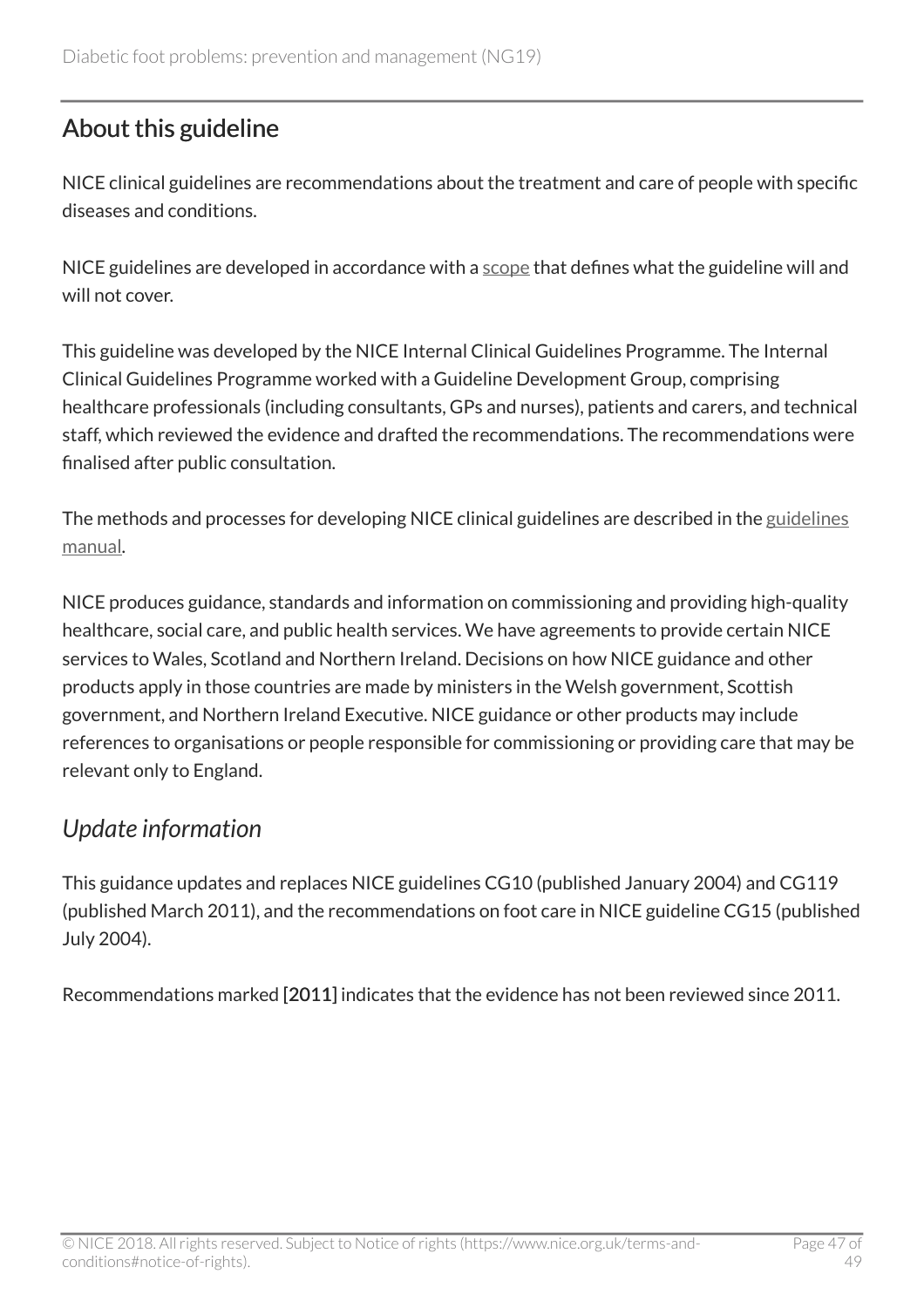# <span id="page-47-0"></span>Strength of recommendations

Some recommendations can be made with more certainty than others. The Guideline Development Group makes a recommendation based on the trade-off between the benefits and harms of an intervention, taking into account the quality of the underpinning evidence. For some interventions, the Guideline Development Group is confident that, given the information it has looked at, most patients would choose the intervention. The wording used in the recommendations in this guideline denotes the certainty with which the recommendation is made (the strength of the recommendation).

For all recommendations, NICE expects that there is discussion with the patient about the risks and benefits of the interventions, and their values and preferences. This discussion aims to help them to reach a fully informed decision (see also [patient-centred care](http://live-publications.nice.org.uk/patientcentred-care#patientcentred-care)).

### <span id="page-47-1"></span>*Interventions that must (or must not) be used*

We usually use 'must' or 'must not' only if there is a legal duty to apply the recommendation. Occasionally we use 'must' (or 'must not') if the consequences of not following the recommendation could be extremely serious or potentially life threatening.

# <span id="page-47-2"></span>*Interventions that should (or should not) be used – a 'strong' recommendation*

We use 'offer' (and similar words such as 'refer' or 'advise') when we are confident that, for the vast majority of patients, an intervention will do more good than harm, and be cost effective. We use similar forms of words (for example, 'Do not offer…') when we are confident that an intervention will not be of benefit for most patients.

### <span id="page-47-3"></span>*Interventions that could be used*

We use 'consider' when we are confident that an intervention will do more good than harm for most patients, and be cost effective, but other options may be similarly cost effective. The choice of intervention, and whether or not to have the intervention at all, is more likely to depend on the patient's values and preferences than for a strong recommendation, and so the healthcare professional should spend more time considering and discussing the options with the patient.

#### Recommendation wording in guideline updates